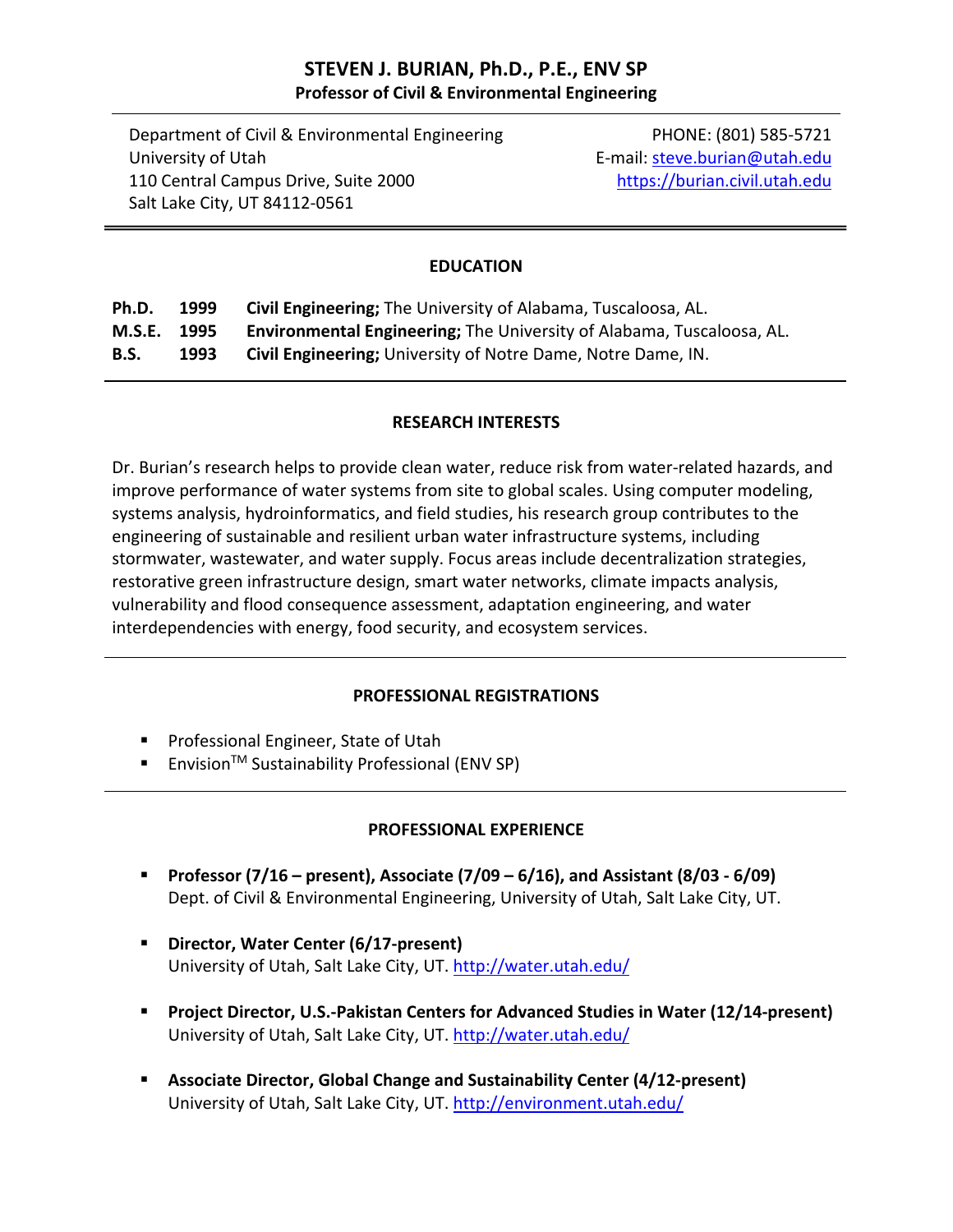- **Co‐director, Sustainability Curriculum Development (1/11‐6/14)** University of Utah, Salt Lake City, UT.
- **Assistant Professor (1/00 – 7/03)** Department of Civil Engineering, University of Arkansas, Fayetteville, AR.

### **NASA/ASEE Faculty Fellow (4/02‐8/02)**

Mesoscale Atmospheric Processes Branch, NASA Goddard Space Flight Center, Greenbelt, MD. *Research Topic:* Downscaling analysis coupling rain gauge and ground‐ and space‐based radar rainfall data investigating urbanization influence on rainfall.

**Visiting Faculty (6/01 – 8/01)**

Energy and Environmental Analysis Group, Los Alamos National Laboratory, Los Alamos, NM. *Research Topics:* Urban canopy parameterizations; GIS processing of 3D urban terrain data; Urban land‐atmosphere interaction.

### **Visiting Scientist (5/00 – 8/00)**

Energy and Environmental Analysis Group, Los Alamos National Laboratory, Los Alamos, NM. *Research Topics:* Urban canopy parameterizations, GIS processing of 3D urban terrain data.

### **Graduate Research Assistant (6/98 – 12/99)**

Energy and Environmental Analysis Group, Los Alamos National Laboratory, Los Alamos, NM. *Research Topics:* Pollutant transport through urban air and water pathways; Integrated airshed‐watershed‐water body modeling.

- **Graduate Research Assistant (8/96 ‐ 6/98)** Department of Civil and Environmental Engineering, The University of Alabama, Tuscaloosa, AL. *Research Topics:* Stormwater management and modeling; Rainfall disaggregation.
- **Graduate Teaching Assistant (8/95 ‐ 5/96)** Department of Civil and Environmental Engineering, The University of Alabama, Tuscaloosa, AL.

# **TEACHING EXPERIENCE**

### **Funded Projects**

 Development of Global Learning Outcomes and Assessment in the Department of Civil and Environmental Engineering, funded through the Office for Global Engagement and College of Engineering at the University of Utah, (8/16/2016‐5/14/2017), \$8,000. This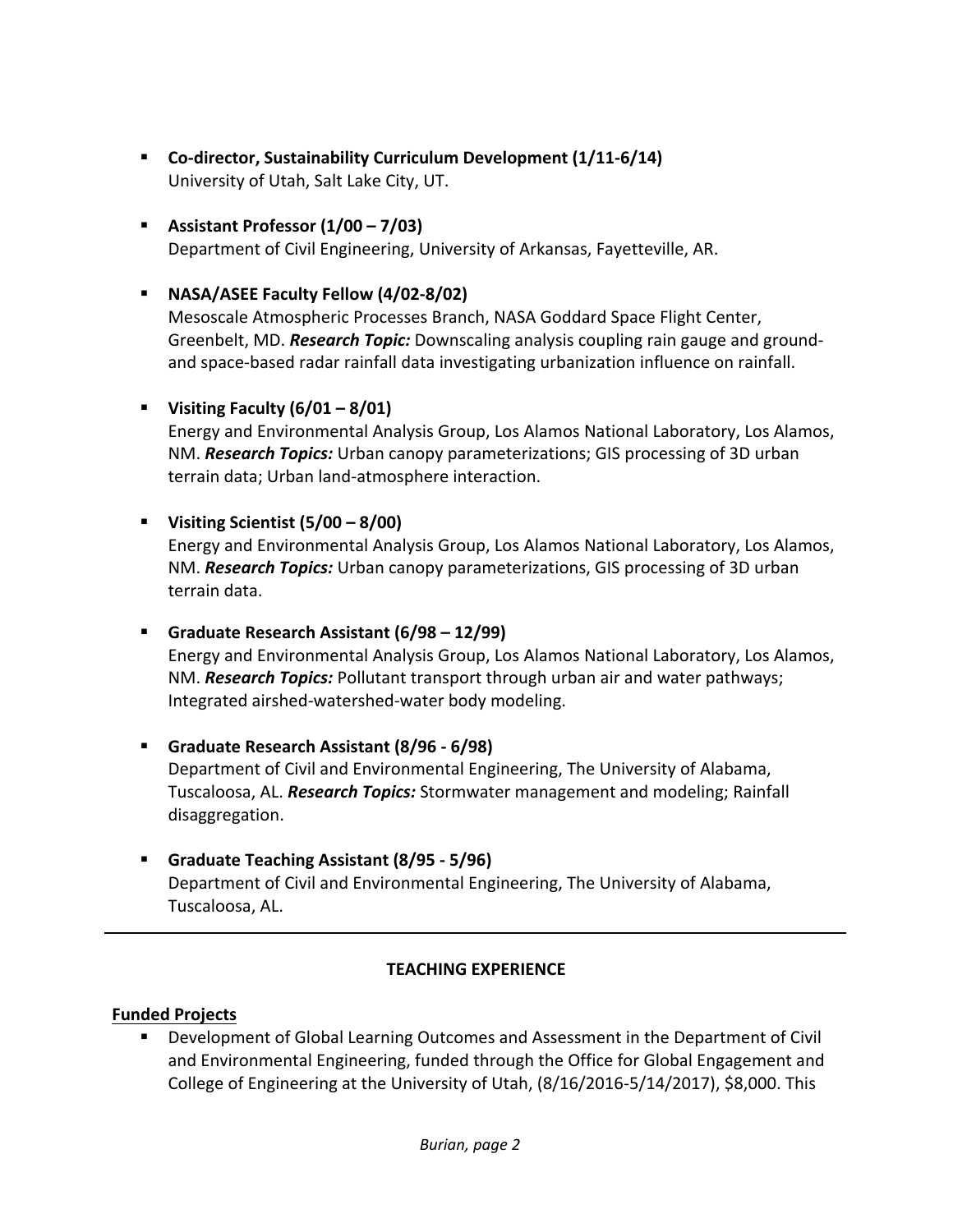project is developing and testing global learning outcomes, assessment rubric, and assessment instruments.

- Pathway to Global Outcomes in Civil and Environmental Engineering, funded through a Global Learning Across the Disciplines (GLAD) grant from the University of Utah Office Global Engagement, (5/15/2015‐5/14/2016), \$8,000. This Project seeks to enable Civil and Environmental Engineering graduates to have an impact professionally in a global society by applying their skills in local and global contexts.
- Exploring Water Sustainability in Cities: A Course Module Linking Geoscience, Engineering, and Society, Funded through Carleton University (prime sponsor NSF through the Carleton InTeGrate Project), PI with Co‐PIs M. Jha, M. Shepherd, G. Richard, (10/7/13‐10/6/15), \$45,000.
- University of Utah Interdisciplinary Teaching Seed Grant Award, with E. Barbanell, Development of interdisciplinary engineering‐philosophy course "Hydrotopia: Water in the West", (7/1/08‐6/30/09), \$8,000. Co‐developed a new course with Ed Barbanell from Philosophy to integrate philosophy, planning, science, policy, and engineering students together to learn water management concepts, values, and technologies. The course was taught for the first time in the spring 2009 semester and the student feedback has been exceptional. Students are learning how different perspectives view sustainable water management and how integrating different perspectives can lead to a "Hydrotopia".

### **Teaching Workshops**

- Wasatch Experience, Integrating Sustainability into Curriculum and Courses at the University of Utah, 2014 and 2016, Salt Lake City, UT.
- Flipped Classroom, U.S.-Pakistan Centers for Advanced Studies in Water, Mehran University of Engineering and Technology, 18 May 2017, Jamshoro, Sindh, Pakistan.
- Mentor, ASCE ExCEEd Teaching Workshop, 2010-2012.
- Asst. Mentor, ASCE ExCEEd Teaching Workshop, 2006-2009.

### **University Courses Taught**

### **University of Utah, Department of Civil & Environmental Engineering**

- Undergraduate Required: Hydraulics (10 times), Hydrology
- Undergraduate/Graduate Elective: Hydrotopia: Water Management in the West (4 times), Stormwater Management and Design (2 times), Sustainability Practicum (4 times), Sustainable Urban Water Engineering (6 times), Professional Practice and Design (4 times)
- Graduate: Hydroinformatics (4 times), Advanced GIS, Flood Modeling and Simulation (3 times), Pipeline Hydraulic Analysis, Urban Hydrology Field Measurements (2 times), Watershed Modeling (2 times)

**Note:** All courses were developed as new courses or were significantly revised

# **University of Arkansas, Department of Civil Engineering**

Undergraduate Required: Hydraulics (5 times), Hydrology (3 times)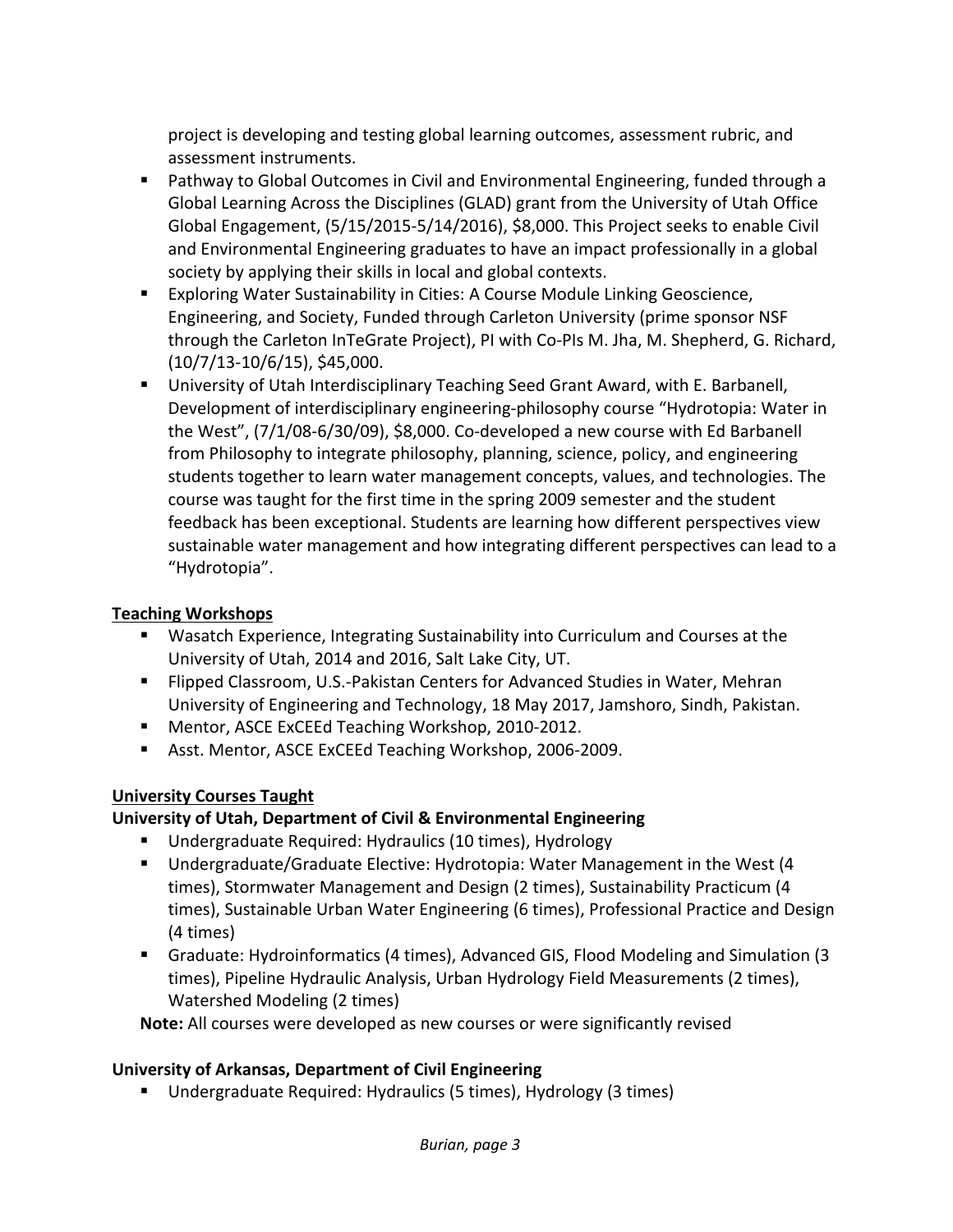Graduate: Hydrologic & Hydraulic Modeling, Stormwater Quality Management (2 times) **Note:** All courses were developed as new courses or were significantly revised

# **The University of Alabama, Department of Civil & Environmental Engineering**

 Undergraduate Required: Computational Methods for Civil Engineers (second section), Environmental Chemistry Laboratory (laboratory section)

### **Selected Recent Professional Workshops and Short Courses Instructed**

- *Climate Vulnerability Assessment and Adaptation of Water Systems*, U.S.‐Pakistan Centers for Advanced Studies in Water, Mehran University of Engineering and Technology, 11‐12 May 2017, Jamshoro, Sindh, Pakistan.
- *Capacity Building to Advance the Education of Water Engineers to Achieve the Water Sustainable Development Goal*, 1‐day workshop at the Water and Environment in the New Millennium: Education and Capacity Building. 3‐5 December 2016, University of Tehran, Tehran, Iran. With Professor Andre Niemann, Professor Charlotte de Fraiture, and Dr. Mercedes Ward.
- Sustainability *Policy Implementation*, 3-day module at the United Nations Summer School on Sustainability Transition Policies and Practices, Yonsei University International Campus, Incheon, Republic of Korea, August 2013 and August 2014.

### **SYNERGISTIC ACTIVITIES**

- **Director, University of Utah Water Center (water.utah.edu). Burian helped organize and lead** water researchers at the University of Utah (UU) in the establishment of a nexus for water-related research. With an emphasis on supporting interdisciplinary research, the Water Center catalyzes research teams, cultivates research projects and initiatives, and supports researchers with guidance, staff, and technical support. Burian serves as the director and facilitates coordination of the Water Center activities with other sustainability‐related research entities at the University of Utah.
- Project Director, U.S.-Pakistan Centers for Advanced Studies in Water (water.utah.edu/uspcasw), 2014‐present. Burian led the establishment of the USAID‐ funded USPCASW, creating a partnership between the University of Utah (UU) and Mehran University of Engineering and Technology (MUET) in Pakistan. Since the launch in 2014, the Center has instituted effective governance, initiated externally‐funded research projects, developed a semester exchange program, and created MS and PhD degree programs in water engineering, water management, environmental engineering, and WASH sciences. Cross‐cutting programs have also been created in technology commercialization, women's empowerment, sustainable development, and climate resilience. Overall, the collective efforts of USPCASW under Burian's leadership are supporting the multi‐institution and multi‐national USAID program to advance higher education in Pakistan and other nations as part of the \$127 million USAID Centers for Advanced Studies Program.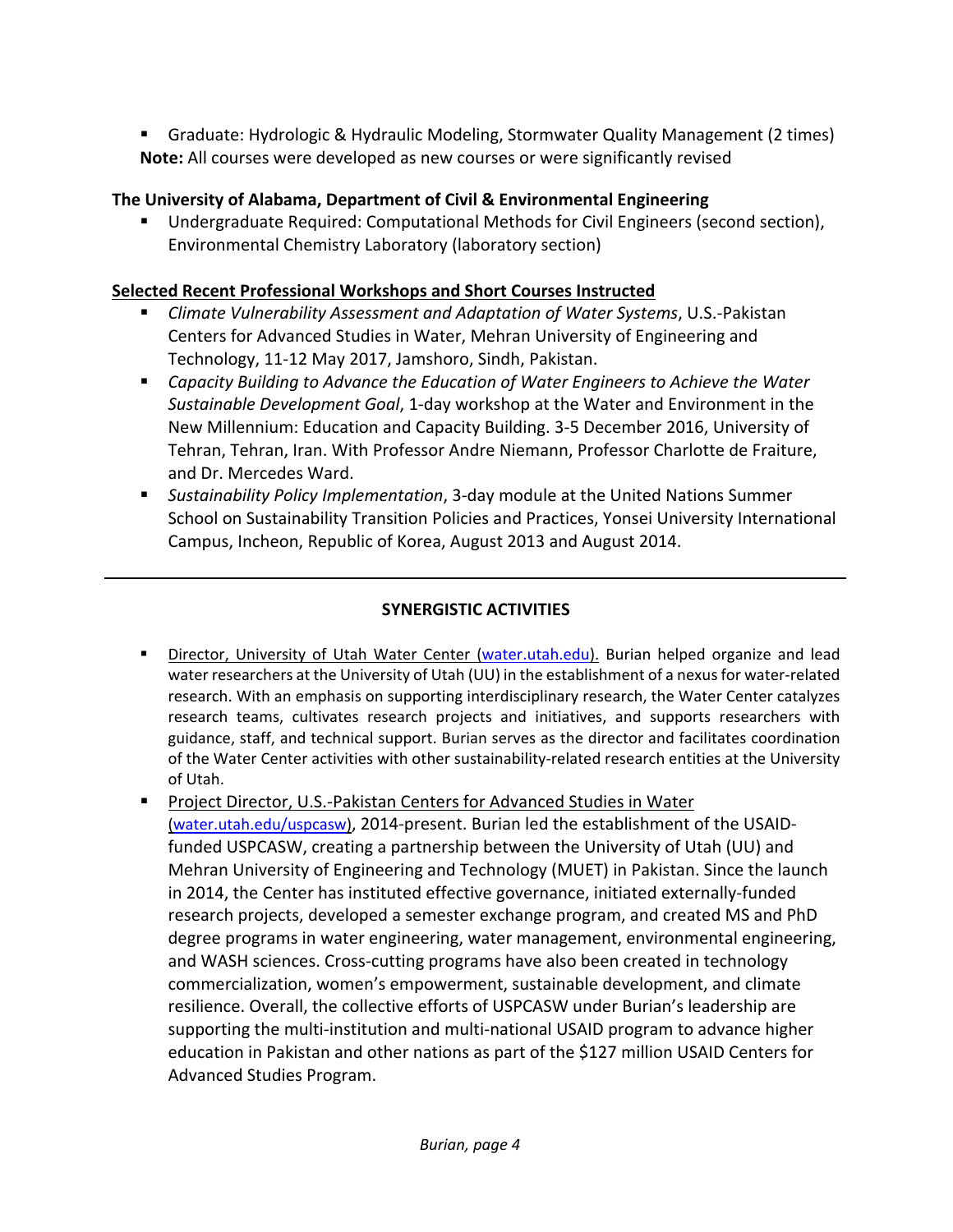# Associate Director, Global Change and Sustainability Center (GCSC)

- (environment.utah.edu). Burian has served as Associate Director of the GCSC at the UU since 2012. Duties have included stimulating the formation of interdisciplinary teams for research, teaching, service, and outreach initiatives, with primary emphasis on large interdisciplinary research initiatives. For research, the directive has been to support large pan-campus interdisciplinary sustainability research initiatives, with special focus in areas related to water, infrastructure, hazards, energy, and climate. An example of success is the previously mentioned USPCASW project, funded by USAID. Recent effort has been directed toward developing an efficient process, administrative oversight, and tools to support interdisciplinary research team formation, research idea creation, proposal development, and successful proposal outcomes. In teaching, Burian co‐led the creation of the Wasatch Experience Sustainability Teaching Workshop (http://sustainability.utah.edu/academics/workshop.php) with Professor Dan McCool at UU in 2014‐2015, and is involved in the continued delivery of the workshop.
- Principle Investigator, NSF InTeGrate Course Module on *Water Sustainability in Cities*. Worked with interdisciplinary team of researchers to produce new course module for use in wide range of water courses at undergraduate level, and extensible to graduate level. Module incorporates flipped classroom instruction, data‐driven exercises, and project‐based learning activities. The course materials are available through the InTeGrate project web site:

http://serc.carleton.edu/integrate/teaching\_materials/water\_cities/index.html

- Organizer, 2014-2015 Wasatch Experience, Sustainability Teaching Workshop at the University of Utah. Helped to develop and deliver the first sustainability‐focused teaching workshop experience at the University of Utah.
- Co-director, Sustainability Curriculum Development, University of Utah, 2011-2014. Activities included creating and delivering a sustainability teaching workshop, conducting fact‐finding interviews with program directors across the country, soliciting input from faculty and students at the University of Utah, helping to design and implement two certificate programs, and developing teaching and learning materials related to sustainability.
- **Mentor, American Society of Civil Engineers (ASCE) ExCEEd Teaching Workshop.** Participated as assistant mentor and mentor 2005‐2012. Provided hands‐on teaching and learning instruction to new civil engineering faculty members at national workshop. Delivered seminars and demonstrations on teaching and learning. Conduct collaborative scholarly activities related to engineering education.
- Interdisciplinary Team Teaching. Developed and co-taught several courses on interdisciplinary topics in sustainability and water resources. From 2008 to present, worked to integrate humanities and social sciences perspectives into water resources engineering by offering a multidisciplinary water resources management course originally funded through the Office of Interdisciplinary Studies at the University of Utah. From 2007 to 2010, co‐developed and co‐taught an interdisciplinary service‐ learning sustainability practicum course with professors from Geology & Geophysics, Biology, and Architecture & Urban Planning.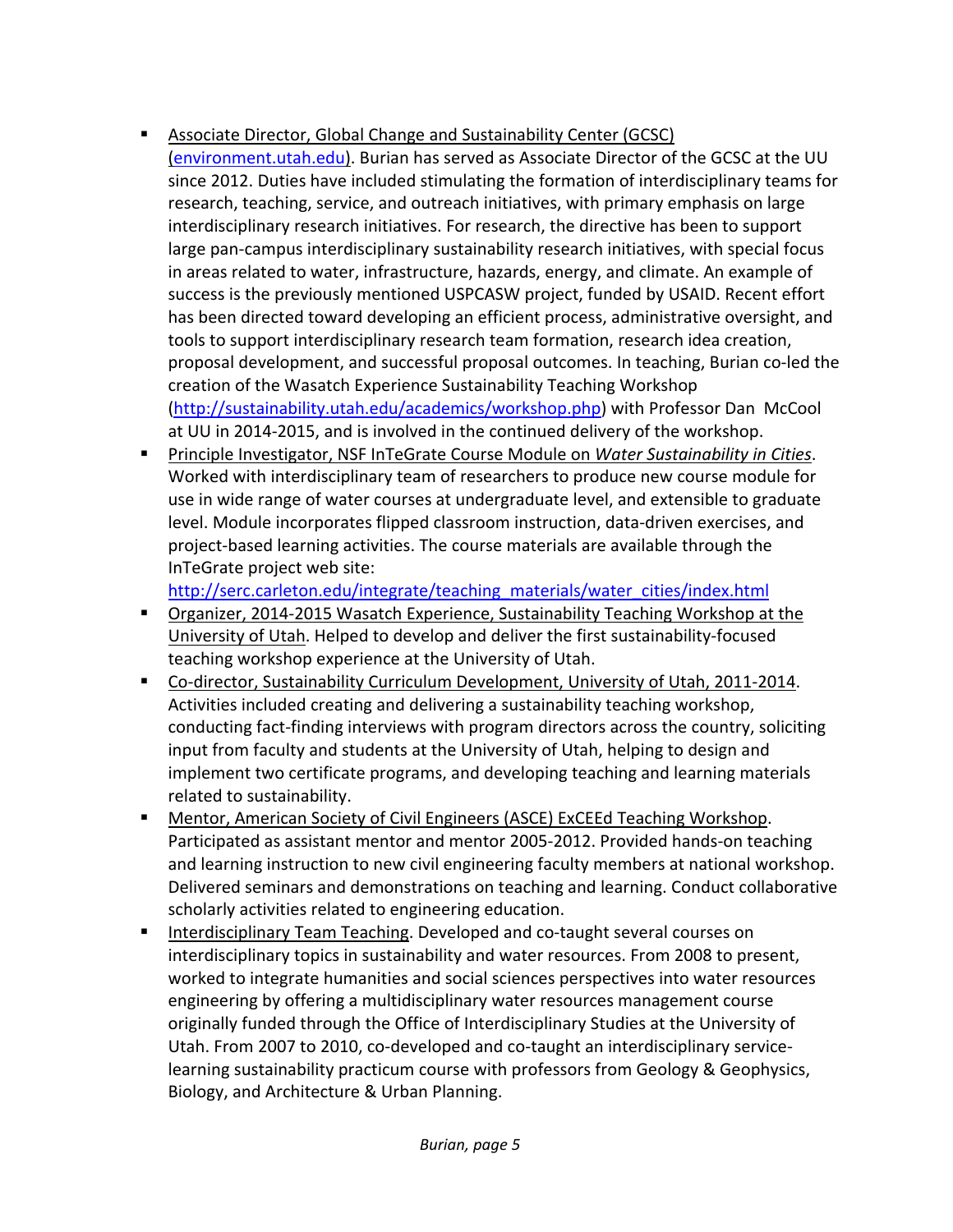- Project-Based Learning. Partnered on numerous occasions with local designers and engineers to engage students with team project experiences, service learning opportunities, and professional practice exposure.
- National Building Statistics Database (NBSD). Since 2004, developed and disseminated a high resolution database of urban canopy parameters for use by the mesoscale meteorological, climate, and atmospheric dispersion modeling communities.
- **Selected Professional Service Commitments: Chair, ASCE Rainwater Harvesting Technical** Committee; Executive Committee Member for Utah Section of American Water Resources Association; Member, Institute for Sustainable Infrastructure, Education and Training Committee; ASEE Civil Engineering Division Secretary/Treasurer (2015‐2017), Mid‐Term Director (2017‐present).
- University Service Commitments: Executive Committee Member for Global Change and Sustainability Center.
- Mentored and hosted post-graduate researchers: Dr. Sangmin Shin (University of Utah postdoc, 2016‐present), Dr. Fengli Zhang (Institute of Remote Sensing and Digital Earth, Chinese Academy of Sciences, 2016‐2017), Dr. Dasch Houdeshel (University of Utah postdoc, 2014), Dr. Maryam Astaraie‐Imani (University of Exeter, Centre for Water Systems, 2014) Ms. Nidaa Al‐Shakarchi (Iraq Ministry of Housing and Construction, 2011), Dr. Quanmin Bu (Jiangsu Province Security Department, China, 2013), Dr. Eun Sung Chung (Seoul National University, 2009‐2010), Dr. Meichun Yan (Hohai University, 2008), Dr. Jae‐ Sung Jung (Sunchon National University, Korea, 2005‐2006).

# **ACTIVE PROFESSIONAL MEMBERSHIPS**

- American Geophysical Union (AGU)
- American Meteorological Society (AMS)
- American Society of Civil Engineers (ASCE)
- **American Society for Engineering Education (ASEE)**
- American Water Resources Association (AWRA)
- American Water Works Association (AWWA)
- Chi Epsilon (National Civil Engineering Honor Society)
- International Association for Urban Climate (IAUC)
- **International Association of Hydrological Sciences (IAHS)**
- Water Environment Federation (WEF)

# **HONORS AND AWARDS**

- 2016 Outstanding Teacher, College of Engineering, University of Utah
- **2015 Outstanding Faculty Award, Department of Civil and Environmental Engineering,** University of Utah
- **2013 Kingfisher Bend Ranch Excellence in Teaching Award, College of Engineering,** University of Utah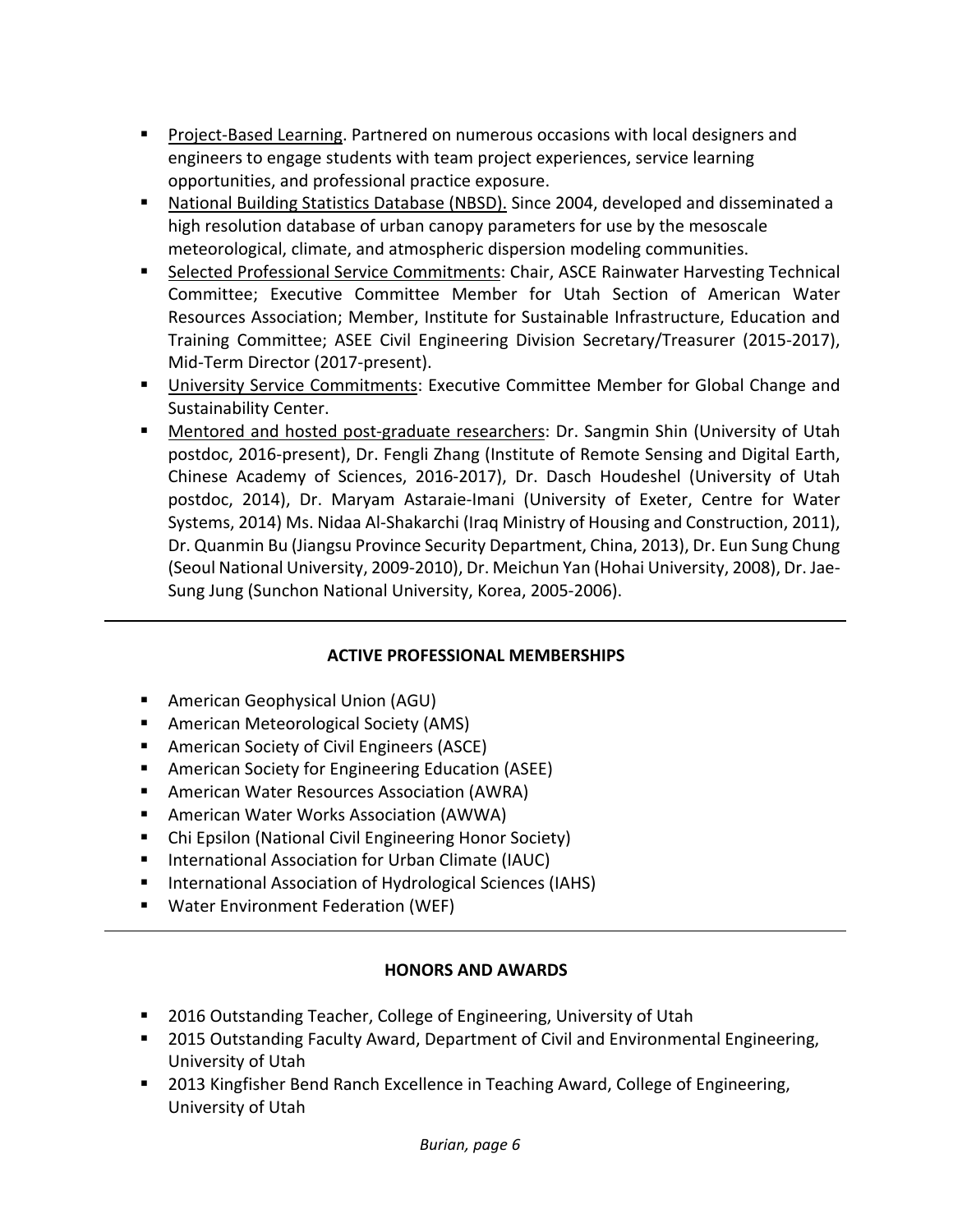- 2013 Outstanding Paper Award, Journal of Flood Risk Management, paper entitled 'Monte Carlo‐based flood modelling framework for estimating probability weighted flood risk,' Kalyanapu, A. Judi, D, McPherson, T., and Burian. S.J. volume 5, 37‐48.
- 2012 University of Utah Center for Teaching and Learning Faculty Fellow
- 2012 American Water Resources Association Utah Section, Outstanding Service in the Academic Sector
- **2012 Chi Epsilon Excellence in Teaching Award for the Rocky Mountain District**
- **2011 Glen L. Martin Best Paper Award for the Civil Engineering Division of American** Society for Engineering Education (ASEE)
- 2010 Department of Civil and Environmental Engineering Outstanding Researcher
- **2009 American Society of Civil Engineers Utah Engineering Educator of the Year**
- 2007-2008 Department of Civil and Environmental Engineering Outstanding Undergraduate Teacher
- 2007 Early Career Teaching Award, University of Utah
- 2003-2004 ASCE Teacher Appreciation Award, Department of Civil & Environmental Engineering, University of Utah
- 2002-2003 Outstanding Researcher, Department of Civil Engineering, University of Arkansas
- 2002 Baum Teaching Grant Award, University of Arkansas
- 2001-2002 Outstanding Teacher, Department of Civil Engineering, University of Arkansas
- **Tau Beta Pi, National Engineering Honor Society**
- 1998 AWRA Alabama State Section Scholarship Award
- **1998 Alabama Water Environment Association (AWEA) Jim Gray Memorial Scholarship**
- Best Oral Presentation, Ph.D. Category, 4<sup>th</sup> Annual Alabama Student Conference on Water Resources, April 17, 1998
- Graduate Council Research Fellow, The University of Alabama, 1997-1998
- **President, 1997 Outstanding AWRA Student Chapter**
- **Best Student Paper, Graduate Division, 1997 AWRA / Universities Council on Water** Resources (UCOWR) Student Paper Competition
- 1997 ASCE Tuscaloosa Chapter Service/Leadership Award

### **RESEARCH PROJECTS**

### **Grants and Contracts**

- Smart Water Data Acquisition and Analytics Technologies for Improving Efficiency of Water and Power Network Operations, Utah Science and Technology Research Initiative (USTAR), PI, (8/1/2017‐7/31/2018), \$125,000.
- Application of Consequence-Based Resilience to Urban Water, Transportation, and Electric Power Infrastructure, Pacific Northwest National Laboratory, PI, (10/1/2016‐ 9/30/2017), \$110,252.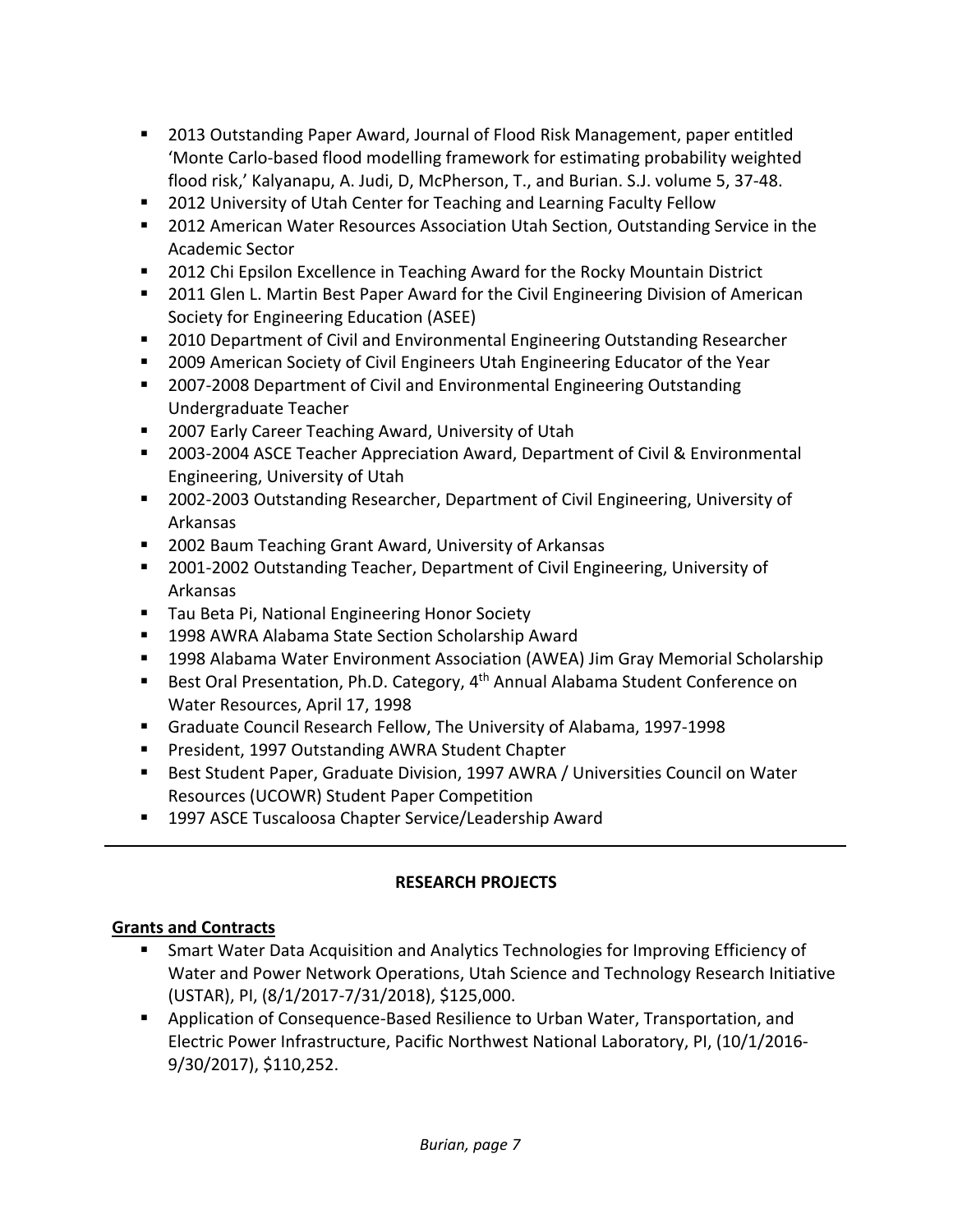- **IRES: Life Cycle Management and Ecosystem Services Applied to Urban Agriculture, NSF,** Co‐PI with D. Apul (PI), C. Gruden (5/1/2016‐4/30/2019), \$249,968.
- Urban Water Infrastructure Resiliency: Metrics, Model Linkage, and Sensitivity, Pacific Northwest National Laboratory, PI, (2/1/2016‐10/31/2016), \$93,000.
- The Energy-Water-Food Nexus within the backdrop of an Urbanized Globe: How Can GPM Help? NASA, Co‐PI with M. Shepherd (PI), M. Jin (Co‐PI) (3/15/3016‐3/14/2019), \$447,663 (\$123,905 Utah Budget).
- **Prediction of Nonlinear Climate Variations Impacts on Eutrophication and Ecosystem** Processes and Evaluation of Adaptation Measures in Urban and Urbanizing Watersheds, EPA, Co‐PI with M. Barber (PI), R. Goel (Co‐PI), S. Hinners (Co‐PI), B. Clark (Co‐PI), (9/1/2015‐8/31/2018), \$999,969.
- EAGER: Developing experimental and modeling strategies to estimate nitrous oxide emissions from urban engineered ecosystems, NSF, Co-PI with R. Goel (PI), (5/15/2015-5/14/2017), \$95,418.
- U.S.-Pakistan Centers for Advanced Studies in Water, USAID, PI, (12/18/2014-12/17/2019), \$9.9 million
- Farmington Bay Water Budget Model, Jordan River/Farmington Bay Water Quality Council, PI, (3/1/2013‐2/28/2014), \$88,848.
- A New Probabilistic Approach To Analyze Climate Variability Impacts on Eco-Hydrologic Response and Water Management System Reliability, University of Utah Funding Incentive Grant, Co‐PI with C. Strong (PI), (5/15/13‐5/14/14), \$29,000.
- Chapter on Geographic Data for the CB Agent Effects Manual No. 1, DTRA, Co-PI with S. Linger (PI) and P. Dennison (Co‐PI), (5/15/2013‐8/31/2015), \$505,000 (\$51,000 Utah Budget).
- Urban-Snow Relationships: Process Studies and a New Framework for Optimizing and Managing Urban Water Systems in the GPM Era, NASA, Co‐PI with M. Shepherd (PI) and M. Jin (Co‐PI), (5/15/2013‐5/14/2016), \$455,521 (\$125,981 Utah Budget).
- Collaborative Research: Analysis of Decentralized Harvested Rainwater Systems Using the Urban Water Infrastructure Sustainability Evaluation (uWISE) Framework, NSF, Co‐PI with D. Apul (PI), (8/15/2012‐8/14/2016), \$308,000 (\$140,000 Utah Budget).
- **Performance of Stormwater Bioretention Systems in Utah's Climate and Hydrologic** Conditions, USGS, PI with Co‐PI C. Pomeroy, (3/1/2012‐2/28/2013), \$106,000.
- Collaborative Research: CI-WATER, Cyberinfrastructure to Advance High Performance Water Resource Modeling, NSF, Senior Personnel with N. Jones (PI) and many others, (1/1/2012‐8/31/2015), \$3,435,873 (~\$600,000 Utah Budget).
- **Inpact of Humans on Precipitation Variability, Climate and the Water Cycle: Preparing** for the GPM Era, NASA, Co‐PI with M. Shepherd (PI) and M. Jin (Co‐PI), (4/1/2010‐ 3/31/2014), \$406,345 (\$100,000 Utah Budget).
- Water Solutions for Future Unconventional Oil Development, Institute for Clean and Secure Energy, University of Utah, PI, (7/01/08‐3/31/2010), \$57,345.
- Water multi-infrastructure simulation technology (MIST): Validation and expansion of decision support, Los Alamos National Laboratory, PI, (6/14/07‐6/14/08), \$39,881.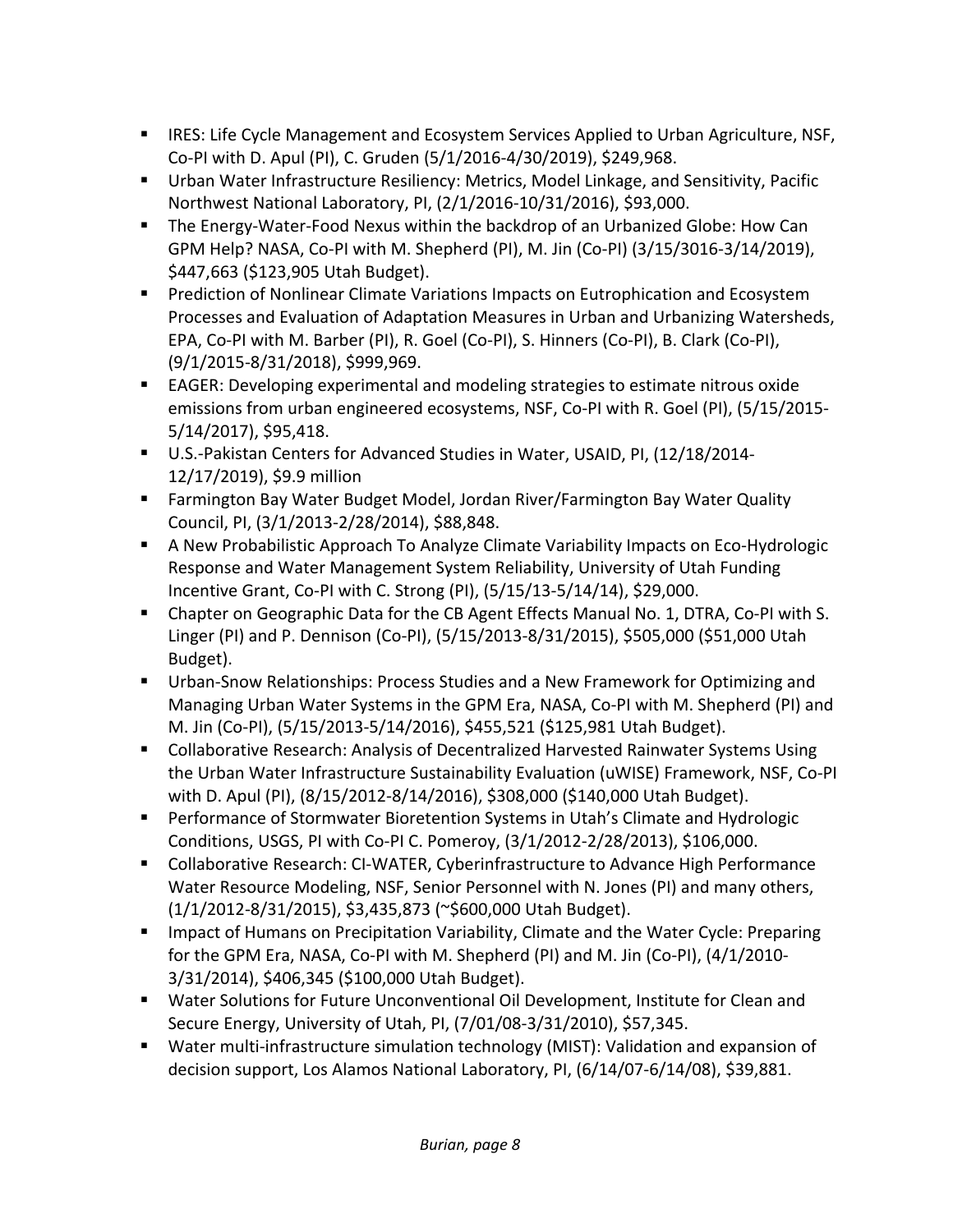- New approaches to treat produced water and perform water availability impact assessments for U.S. oil sands and oil shale development, Utah Heavy Oil Center, Co‐PI with R. Goel (PI), A. Hong (Co‐PI), and B. McPherson (Co‐PI), (5/15/07‐11/14/08), \$130,000.
- Coupled biophysical-hydrological response to climate variability, University of Utah Funding Incentive Grant, PI with K. Hultine (Co‐PI), (5/15/07‐5/14/08), \$26,000.
- Impacts of humans on precipitation variability, climate, and water cycle, NASA, Co-PI with M. Shepherd (PI) and M. Jin (Co‐PI), (2/1/2007‐1/31/2010), \$471,774 (\$91,890 Utah Budget).
- Urban enhancements to meteorological modeling and observations, Defense Threat Reduction Agency (DTRA), PI with M. Shepherd (Co‐PI) and M. Jin (Co‐PI), (3/19/2007‐ 8/31/2009), \$437,439.
- National building statistics database, Los Alamos National Laboratory, PI, (5/1/2004-4/30/2007), \$152,000.
- Graphical user interface development in ArcMap GIS for data management and preprocessing of EPANET water distribution models, Los Alamos National Laboratory, PI, (1/1/2004‐3/31/2007), \$252,945.
- Development of regional regression equations for hydrologic estimates and precipitation depth, duration, frequency maps for the State of Arkansas, University of Arkansas, PI, (7/1/2004‐6/30/2006), \$109,992.
- **Understanding the impact of urbanization on short and long term precipitation** variability and land surface hydrologic processes, NASA, Collaborative Team composed of NASA Goddard Space Flight Center (PI: Shepherd), University of Maryland (PI: Jin), and University of Utah (PI: Burian), (10/01/2003‐9/30/2006), \$68,797 (Utah Budget).
- Analysis of 3D building databases for establishing urban morphological characteristics, Los Alamos National Laboratory, PI, (9/15/03‐3/1/04), \$12,601.
- Acquisition of a High Accuracy/Resolution Landscape and Structure Characterization System (HARLS‐CS) for Anthropology, Archaeology, Architecture, Biology and Geosciences, NSF Co‐PI with Limp (PI), Kvamme, Bajwa, and Beaupre (8/1/03‐7/31/06), \$349,452 (Major Research Instrumentation Award, made significant contributions to proposal, but left University of Arkansas before award arrived, no transfer of equipment/funds to U. of Utah).
- GIS-based BMP planning tool for stormwater quality management, Mack-Blackwell Rural Transportation Center, Arkansas State Highway and Transportation Department, PI with Co‐PI F. Edwards (Co‐PI), (7/01/02‐6/30/04), \$198,735 (external: \$167,281).
- **Development of guidelines for construction best management practices, Arkansas State** Highway and Transportation Department, Co‐PI with F. Edwards (PI), (7/1/02‐6/30/04), \$260,724 (external: \$210,409).
- **Derivation of urban canopy parameters for mesoscale meteorological and plume** dispersion models, U.S. EPA, PI, (6/01/02‐2/28/03), \$21,848.
- Analysis of 3D building databases for establishing urban morphological characteristics, Los Alamos National Laboratory, PI, (2/01/02‐1/31/03), \$15,985.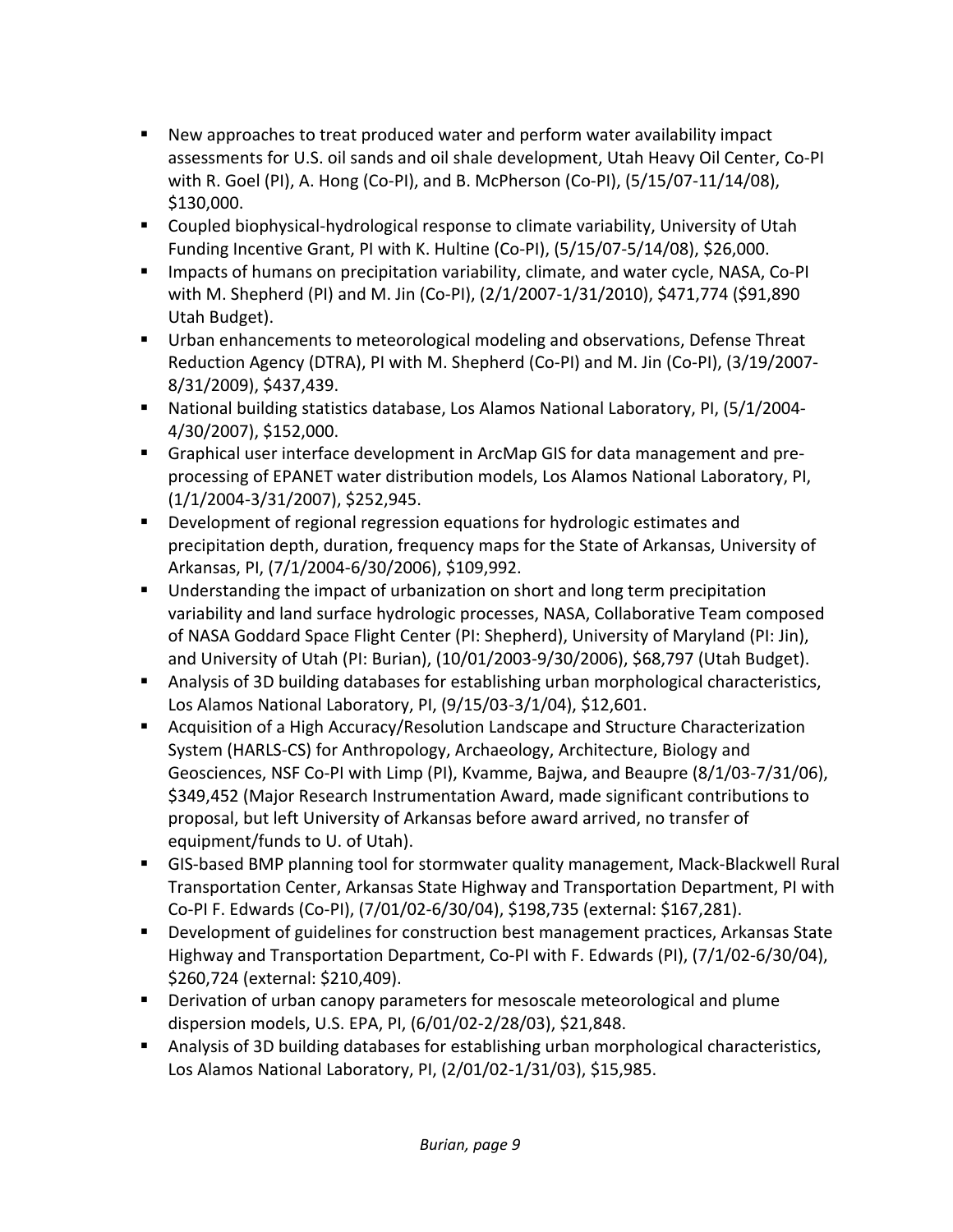- **Development of construction site stormwater pollution prevention BMP workshop,** Arkansas Highway and Transportation Department, Co‐PI with F. Edwards (PI), (10/16/01‐6/30/02), \$56,080 (external \$40,000).
- **Construction site erosion control BMP workshops, demonstrations, and demonstration** of effectiveness, U.S. EPA and Arkansas Soil and Water Conservation Commission, Co‐PI with F. Edwards (PI), T. Soerens (Co‐PI), Steele (Co‐PI), M. Boyer (Co‐PI), (7/01/01‐ 6/30/03), \$218,858 (external: \$178,443).

### **SOFTWARE AND DATABASES**

# **Software (most recent versions listed)**

- Flood Inundation Prediction Tool and Decision Support System, version 2 (2008). ArcGIS extension coded in Visual Basic .NET providing hydraulics model building capabilities, extreme rainfall flood simulation capability, and interfacing with damage estimation and consequence assessment software. Includes documentation (user manual and technical documentation). Programming Team: Dave Judi, Alfred Kalyanapu, Amanda Gilliland, Scott Mansell, Woo Suk Han.
- Dam Break Simulator, version 1 (2006). Visual Basic .NET code for simulating dam break hydrographs to feed into existing flood modeling tools. Includes documentation (user manual and technical documentation). Primary Programmer: Woo Suk Han.
- Hurricane Surge Inundation Simulator, version 1 (2006). Visual Basic .NET code for simulating inundation from hurricane storm surge events. Includes documentation (user manual). Primary Programmer: Scott Mansell.
- Water Distribution Model Builder (WDMB), Version 2.1 (2006). Visual Basic .NET ArcGIS extension for the National Infrastructure Simulation and Analysis Center's Water Infrastructure Simulation Environment. Includes documentation (user manual and technical documentation). Primary Programmer: Pooja Mutha.
- UMAP (Urban Morphological Analysis Processor), Version 2. (2005). Visual Basic for Applications (VBA) code for the ArcGIS geographic information system software package. Developed to process three‐dimensional building data and compute gridded urban canopy parameters for mesoscale meteorological and urban dispersion models. Includes documentation (user manual and technical documentation). Primary Programmers: Andrew McKinnon and WooSuk Han.

### **Databases**

 National Building Statistics Database, Version 2. (2008). High‐resolution gridded building statistics and morphological parameters for use in mesoscale meteorological and urban dispersion models. Version contains 42 cities in the U.S. accompanied by documentation and distributed on CD to 100+ member user group, LA‐UR‐08‐1921, Los Alamos National Laboratory.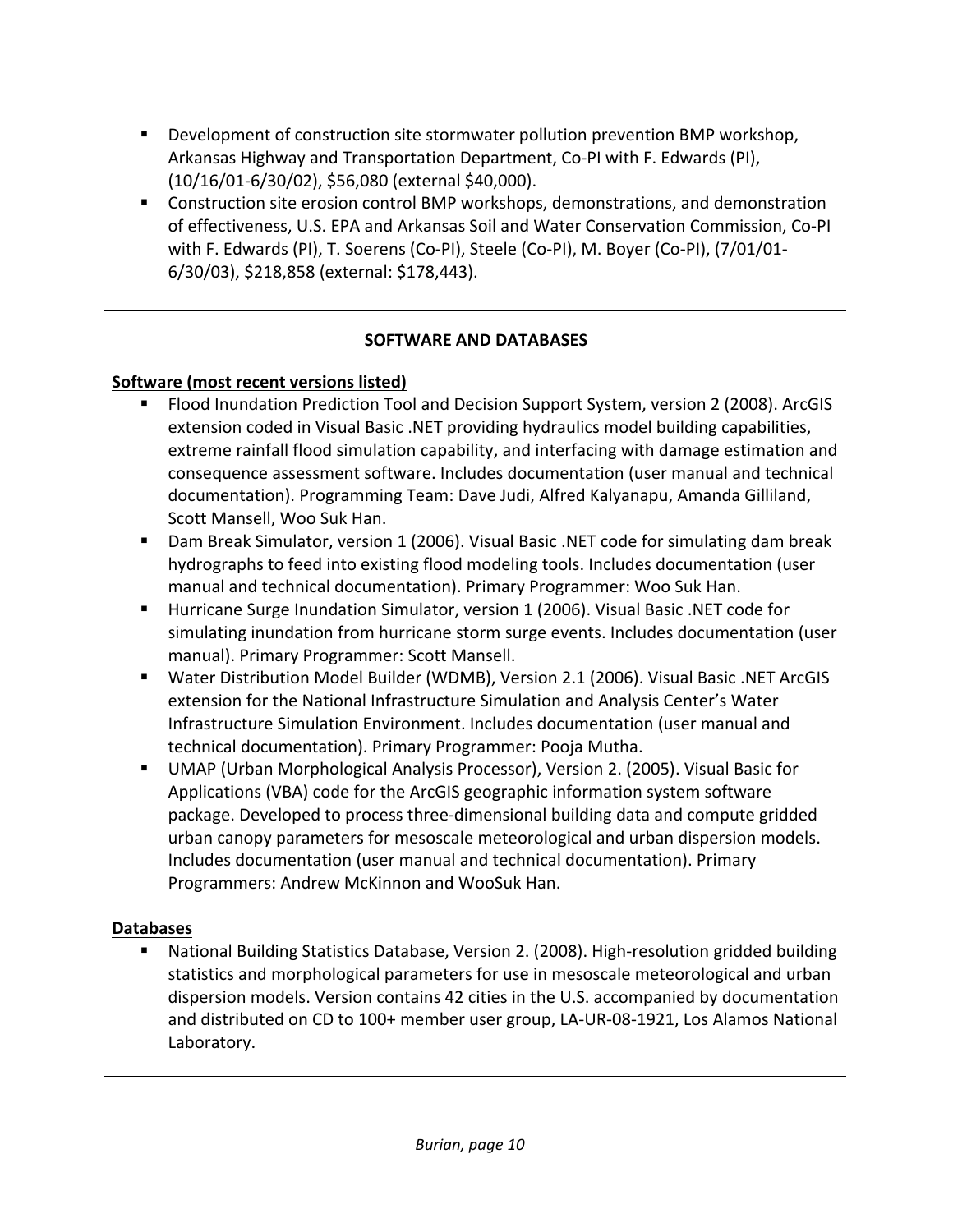#### **EDUCATION RESEARCH PUBLICATIONS**

#### **Peer‐Reviewed**

- 21. Burian, S.J., Ward, M., Stevenson, D., Ahmad, S., Gates, T., Mahar, R.B., Lashari, B., Banuri, T., Chaudhry, A., Ullman, J.L., (2018). "Assessment of a peer mentoring program to build capacity for course development and delivery." *American Society for Engineering Education (ASEE) Annual Conference Proceedings*, 24‐27 June, 2018, Salt Lake City, UT, USA.
- 20. Burian, S.J., Jha, M., Richard, G., Shepherd, J.M. (2017). "An interdisciplinary learning module on water sustainability in cities." *American Society for Engineering Education (ASEE) Annual Conference Proceedings*, 25‐28 June, 2017, Columbus, OH, USA.
- 19. Burian, S.J., Ward, M., Banuri, T., Chaudhry, M.A., Ahmad, S., Lashari, B., Mahar, R.B., Stevenson, D., VanDerslice, J., Ansari, K., Babar, M., and Qureshi, A.L. (2017). "Higher education capacity building in water resources engineering and management to support achieving the sustainable development goal for water in Pakistan." *American Society for Engineering Education (ASEE) Annual Conference Proceedings*, 25‐28 June, 2017, Columbus, OH, USA.
- 18. Burian, S.J., Ward, M., Banuri, T., Chaudhry, M.A., Ahmad, S., Lashari, B., Ansari, K. (2016). "Higher education capacity building to support achieving the sustainable development goal for water in Pakistan." *Water and Environment in the New Millennium: Education and Capacity Building.* 3‐5 December 2016, University of Tehran, Tehran, Iran.
- 17. Schmucker, D., Burian, S.J., and Lenart, J. (2016). "A Civil infrastructure system perspective Not just the built environment." *American Society for Engineering Education (ASEE) Annual Conference Proceedings*, 26‐29 June, 2016, New Orleans, LA, USA.
- 16. Ward, M., Bowen, B., Burian, S., Cachelin, A., and McCool, D. (2016). "Institutionalizing sustainability curriculum at the University of Utah." *Journal of Environmental Studies and Sciences*, 6(1), 425‐431, DOI 10.1007/s13412‐015‐0315‐z.
- 15. Burian, S.J., Schmucker, D., Lenart, J., Tavakol‐Davani, H., Romero, P., and Barber, M.E. (2016). "Developing global learning outcomes in a civil engineering program." *American Society for Engineering Education (ASEE) Annual Conference Proceedings*, 26‐29 June, 2016, New Orleans, LA, USA.
- 14. Gosselin, D., Burian, S.J., Lutz, T., and Maxson, J. (2016). "Integrating geoscience into education about environment, society, and sustainability using place‐based learning: three examples." *Journal of Environmental Studies and Sciences*, 6(3), 531‐540, DOI 10.1007/s13412‐015‐0238‐8.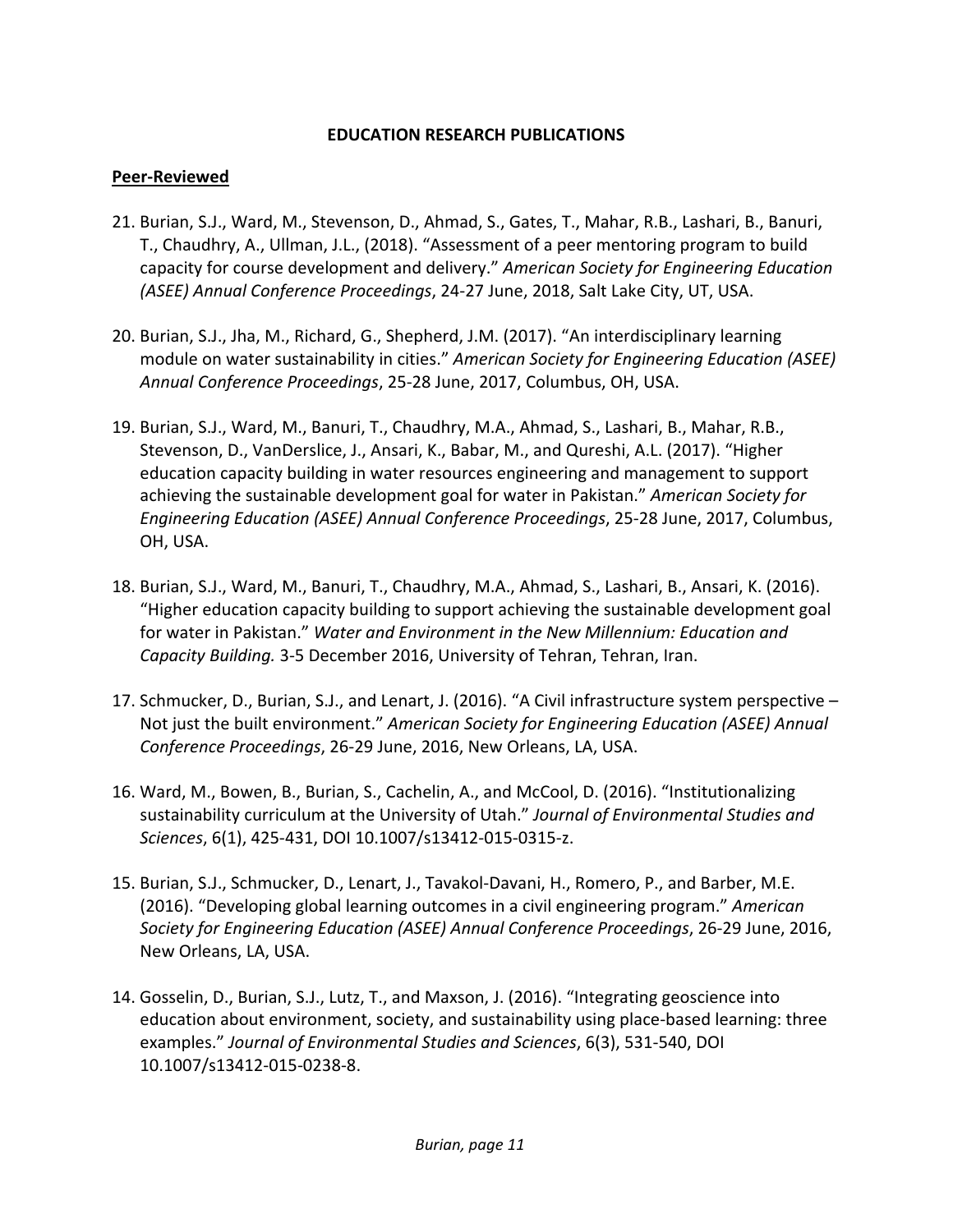- 13. Schmucker, D. and Burian, S.J. (2015). "History and heritage as a vehicle for contemporary issues." *American Society for Engineering Education (ASEE) Annual Conference Proceedings*, 14‐17 June, 2015, Seattle, WA, USA.
- 12. Burian, S.J. and Apul, D. (2015). "Cross‐Institution Collaborative Learning (CICL) to connect water resources design with sustainability analysis." *American Society for Engineering Education (ASEE) Annual Conference Proceedings*, 14‐17 June, 2015, Seattle, WA, USA.
- 11. Burian, S.J. and Reynolds, S.K. (2014). "Using a sustainable infrastructure rating system in the civil engineering capstone design course." *American Society for Engineering Education (ASEE) Annual Conference Proceedings*, 15‐18 June, 2014, Indianapolis, IN, USA.
- 10. Burian, S.J., Horsburgh, J.S., Rosenberg, D.E., Ames, D.P., Hunter, L.G., and Strong, C. (2013). "Using interactive video conferencing for multi‐institution, team‐teaching." *American Society for Engineering Education (ASEE) Annual Conference Proceedings*, 23‐26 June, 2013, Atlanta, GA, USA.
- 9. Burian, S.J. and Romero, P. (2012). "Engineering study abroad program on sustainable infrastructure combining engineering and non‐engineering students." *American Society for Engineering Education (ASEE) Annual Conference Proceedings*, 10‐13 June, 2012, San Antonio, TX, USA.
- 8. Blevins, M. and Burian (2012). "Analysis of the sustainability culture in civil and environmental engineering and mechanical engineering programs." *American Society for Engineering Education (ASEE) Annual Conference Proceedings*, 10‐13 June, 2012, San Antonio, TX, USA.
- 7. Burian, S.J., Barbanell, E.M., Blevins, M. (2011). "Avoiding another Tower of Babel: Bridging communication barriers among students and instructors from civil engineering, humanities, and other disciplines in a multidisciplinary course." *American Society for Engineering Education (ASEE) Annual Conference Proceedings*, 26‐29 June, 2011, Vancouver, BC, Canada.
- 6. Kunberger, T., Burian, S.J., Lutey, W.A., Morse, A.N., O'Neill, R., Sanford Bernhardt, K.L., and Welker, A.L. (2011). "Twenty‐first century civil engineering: An overview of who, what, and where." *American Society for Engineering Education (ASEE) Annual Conference Proceedings*, 26‐29 June, 2011, Vancouver, BC, Canada.
- 5. Burian, S.J. (2010). "Teaching sustainability in a civil engineering curriculum." *American Society for Engineering Education (ASEE) Annual Conference Proceedings*, 20‐23 June, 2010, Louisville, KY.
- 4. Burian, S.J. and Barbanell, E.M. (2010). "Hydrotopia: Integrating civil engineering and humanities to teach water resources engineering and management." *American Society for*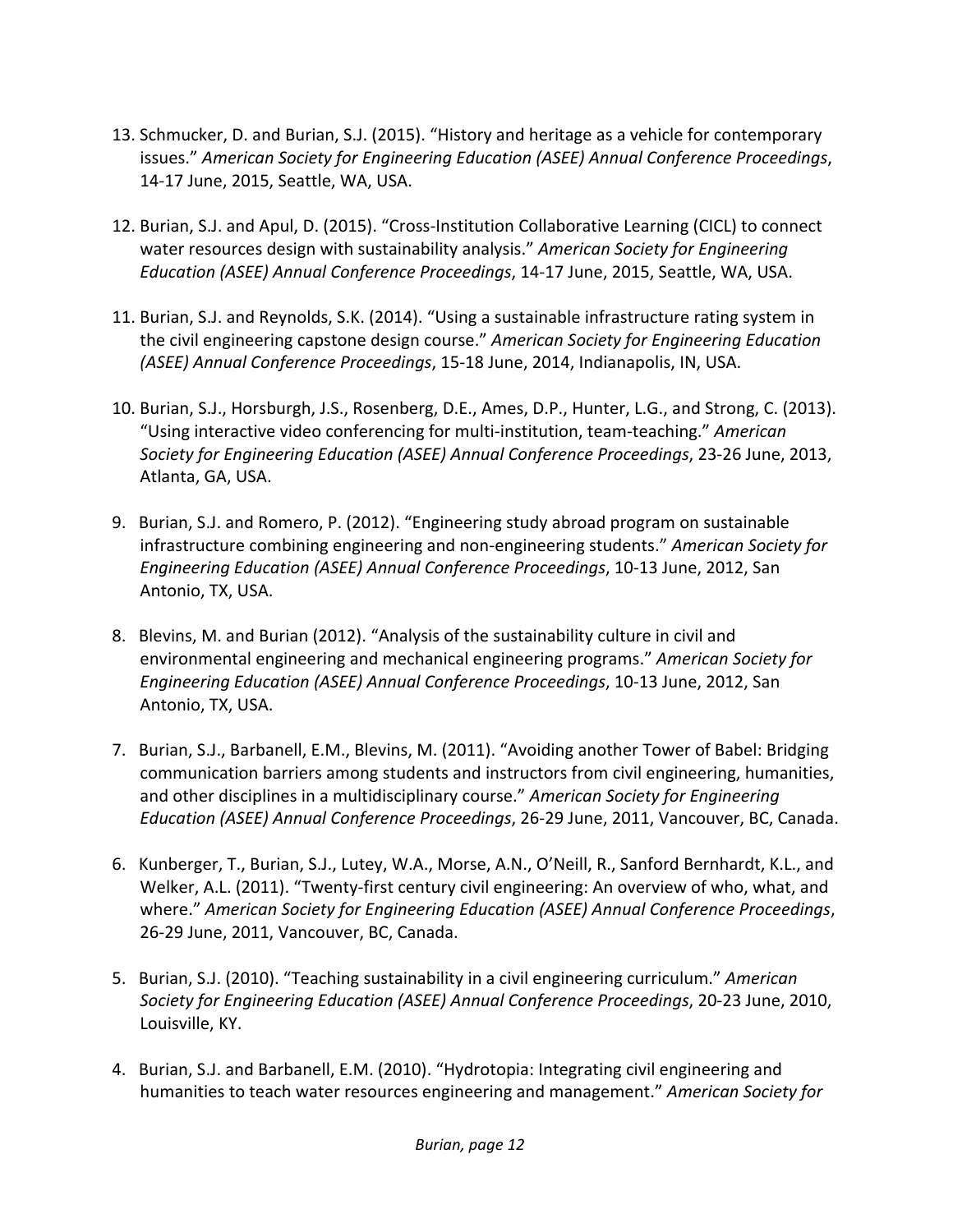*Engineering Education (ASEE) Annual Conference Proceedings*, 20‐23 June, 2010, Louisville, KY.

- 3. Burian, S.J., Kalyanapu, A., Houdeshel, D., Judi, D., and Pomeroy, C.A. (2009). "Web‐based virtual laboratory for water resources engineering education." *American Society for Engineering Education (ASEE) Annual Conference Proceedings*, 14‐17 June, 2009, Austin, TX.
- 2. Burian, S.J., Johnson, W., Montague, F., Holt, A., Nielson, J., and David, R. (2008). "Multidiscipline team teaching approach to enhance project‐based learning of sustainable design." *American Society for Engineering Education (ASEE) Annual Conference Proceedings*, 22‐25 June, 2008, Pittsburgh, PA.
- 1. Burian, S.J., Romero, P., Barlett, S.F. (2007). "Improving communication and leadership skills using department‐consistent laboratory team experience." *American Society for Engineering Education (ASEE) Annual Conference Proceedings*, 24‐27 June, 2007, Honolulu, HI.

### **RESEARCH PUBLICATIONS AND PRESENTATIONS**

(Mentees Underlined)

### **Peer‐Reviewed Publications (Journal, Conference, Book Chapter, Report)**

- 88. Sowby, R.B., Burian, S.J., Chini, C.M., and Stillwell, A.S. (2019). "Data challenges and solutions in energy‐for‐water: Experience of two recent studies." *Journal of American Water Works Association* (in press).
- 87. Hansen, C.H., Burian, S.J., Dennison, P.E., and Williams, G.P. "Evaluating trends and influences of local climate conditions on inland lake algal blooms using Google Earth Engine and remote sensing." *Lake and Reservoir Management* (under review).
- 86. Sowby, R.B. and Burian, S.J. "Network-scale energy intensity modeling to improve energy performance of water distribution systems." *Journal of Infrastructure Systems* (under review).
- 85. Devkota, J., Petit-Boix, A., Phillips, R., Vargas-Parra, M. Violeta, Alejandro, J., Gabarrell, X., Rieradevall, J., Burian, S., Apul, D. "Life cycle assessment of rainwater harvesting in urban neighborhoods: Implications of infrastructure configuration and demand patterns in the US and Spain." *Journal of Hydrology* (under review).
- 84. Apul, D.S., Burian, S., Devkota, J., and Tavakol-Davani, H. "Review of rainwater harvesting benefits for urban water infrastructure sustainability." *Journal of Sustainable Water in the Built Environment* (under review).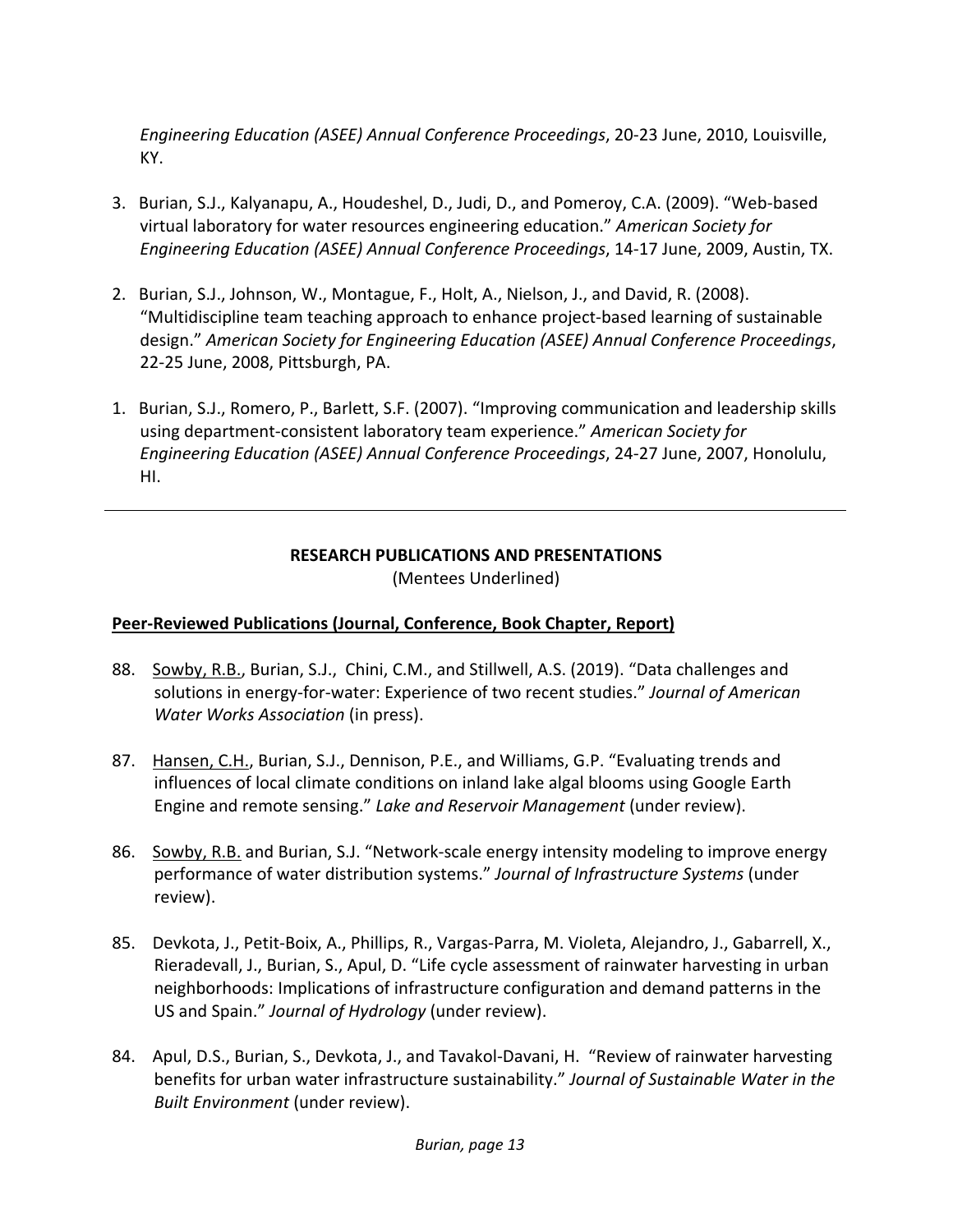- 83. Panthail, J.K., Brewer, S., and Burian, S.J. "A snow water equivalent-prediction model for albedo modification studies: Using MODIS satellite data and random forests." *Journal of the American Water Resources Association* (under review).
- 82. Tavakol-Davani, Ha., Burian, S.J., Pomeroy, C.A., McPherson, B.J., Pascucci, V., and Apul, D. "Watershed‐scale life cycle assessment of rainwater harvesting: an uncertainty analysis." *Water Research* (accepted, in press).
- 81. Tavakol-Davani, Ha., Burian, S.J., Butler, D., Sample, D., Devkota, J., and Apul, D. (2018). "Combining hydrologic analysis and life cycle assessment approaches to evaluate sustainability of rainwater harvesting." *Journal of Irrigation and Drainage Engineering*, 144 (11), https://doi.org/10.1061/(ASCE)IR.1943‐4774.0001340.
- 80. Sowby, R.B. and Burian, S.J. (2018). "Statistical model and benchmarking procedure for energy use by U.S. public water systems." *Journal of Sustainable Water in the Built Environment*, 4(4), DOI: 10.1061/JSWBAY.0000864.
- 79. Shin, S., Lee, S., Burian, S.J., Judi, D., McPherson, T., Parvania, M., and Goharian, E. (2018). "Comprehensive review and needs assessment for resilience measures of water infrastructure systems." *Water,* 10, 262, doi:10.3390/w10030262.
- 78. Khatri, K., Strong, C., Kochanski, A.K., Burian, S., Miller, C., and Hasenyager, C. (2018). "Water resources criticality due to future climate change and population growth: Case of river basins in Utah, USA." *Journal of Water Resources Planning and Management,* 144(8), DOI: 10.1061/(ASCE)WR.1943‐5452.0000959.
- 77. Feng, Y., Burian, S.J., and Pardyjak, E.R. (2018). "Green roof evapotranspiration observation and estimation in Salt Lake City, Utah." *Water* 10(3), 262; doi:10.3390/w10030262.
- 76. Goharian, E., Burian, S.J., and Karamouz, M. (2018). "Using joint probability distributions of reliability and vulnerability to develop a water system performance index (WSPI)" *Journal of Water Resources Planning and Management*, 144(2), doi.org/10.1061/(ASCE)WR.1943‐5452.0000869.
- 75. Goharian, E. and Burian, S.J. (2018). "Developing an integrated framework to build a decision support tool for urban water management." *Journal of Hydroinformatics, available online* 8 February 2018, jh2018088; DOI: 10.2166/hydro.2018.088.
- 74. Sowby, R.B. and Burian, S.J. (2017). "A survey of energy requirements for public water supply in the United States." *Journal of the American Water Works Association*, 109(7), E320‐E330, DOI: 10.5942/jawwa.2017.109.0080.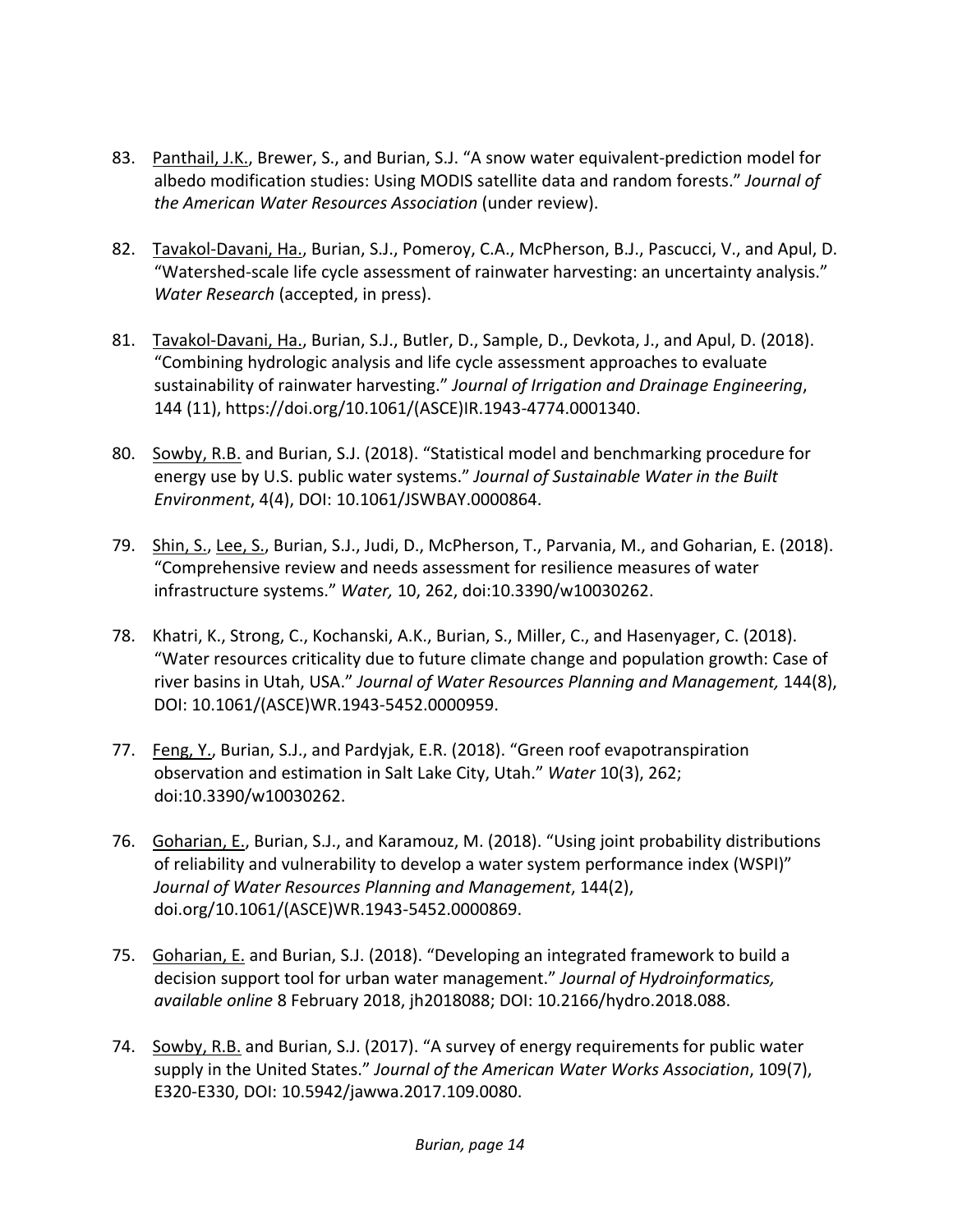- 73. Hansen, C.H., Goharian, E., and Burian, S.J. (2017). "Comparison of traditional and combined change factor methodologies for local precipitation scaling and hydrologic modeling applications." *Journal of Hydrologic Engineering*, 22(9), doi.org/10.1061/(ASCE)HE.1943‐5584.0001555.
- 72. Oikonomou, K., Parvania, M., and Burian, S. (2017) "Integrating water distribution energy flexibility in power systems operation." in *Proc. IEEE Power & Energy Society General Meeting*, Chicago, IL, July 16‐20, 2017.
- 71. Hossain, F., Beighley, E., Burian, S., Chen, J., Mitra, A., Niyogi, D., Pielke, R. Sr., and Wegner, D.I. (2017). "A review of approaches and recommendations for improving resilience of water management infrastructure: The case for large dams." *Journal of Infrastructure Systems*, doi:10.1061/(ASCE)IS.1943‐555X.0000370.
- 70. Vaseghi, G., Celik, I., Burian, S., and Apul, D. (2017). "Chapter 4 ‐ Economic, environmental, and social criteria evaluation of rainwater harvesting system options for an office and lab building on the University of Utah campus." In: *Frontiers in Civil Engineering, Volume 2: Water Savings in Buildings,* Edited by Ghisi, E., Bentham Books, Sharjah, UAE, 114‐147.
- 69. Hansen, C.H., Burian, S.J., Dennison, P., Williams, G. (2017). "Spatiotemporal variability of lake water quality in the context of remote sensing models." *Remote Sensing*, 9 (5), 409, doi:10.3390/rs9050409.
- 68. Devkota, J., Burian, S.J., Tavakol‐Davani, Ha., Apul, D., (2017). "Introducing demand to supply ratio as a new metric for understanding life cycle greenhouse gas (GHG) emissions from rainwater harvesting systems." *Journal of Cleaner Production*, 163, 274‐284 (DOI: 10.1016/j.jclepro.2015.10.073).
- 67. Goharian, E., Burian, S.J., Lillywhite, J., and Hile, R. (2017). "Vulnerability assessment to support integrated water resources management of metropolitan water supply systems." *Journal of Water Resources Planning and Management*, 143(3), http://dx.doi.org/10.1061/(ASCE)WR.1943‐5452.0000738#sthash.L0UJxzHe.dpuf.
- 66. Stout, D.T., Walsh, T.W., Burian, S.J. (2017). "Ecosystem services from rainwater harvesting in India." *Urban Water Journal*, 14 (6), 561‐573, DOI: 10.1080/1573062X.2015.1049280.
- 65. Feng, Y. and Burian, S.J. (2016). "Improving evapotranspiration mechanisms in the U.S. Environmental Protection Agency's Storm Water Management Model." *Journal of Hydrologic Engineering*, 21(10), http://dx.doi.org/10.1061/(ASCE)HE.1943‐ 5584.0001419#sthash.WuuMyrHq.dpuf.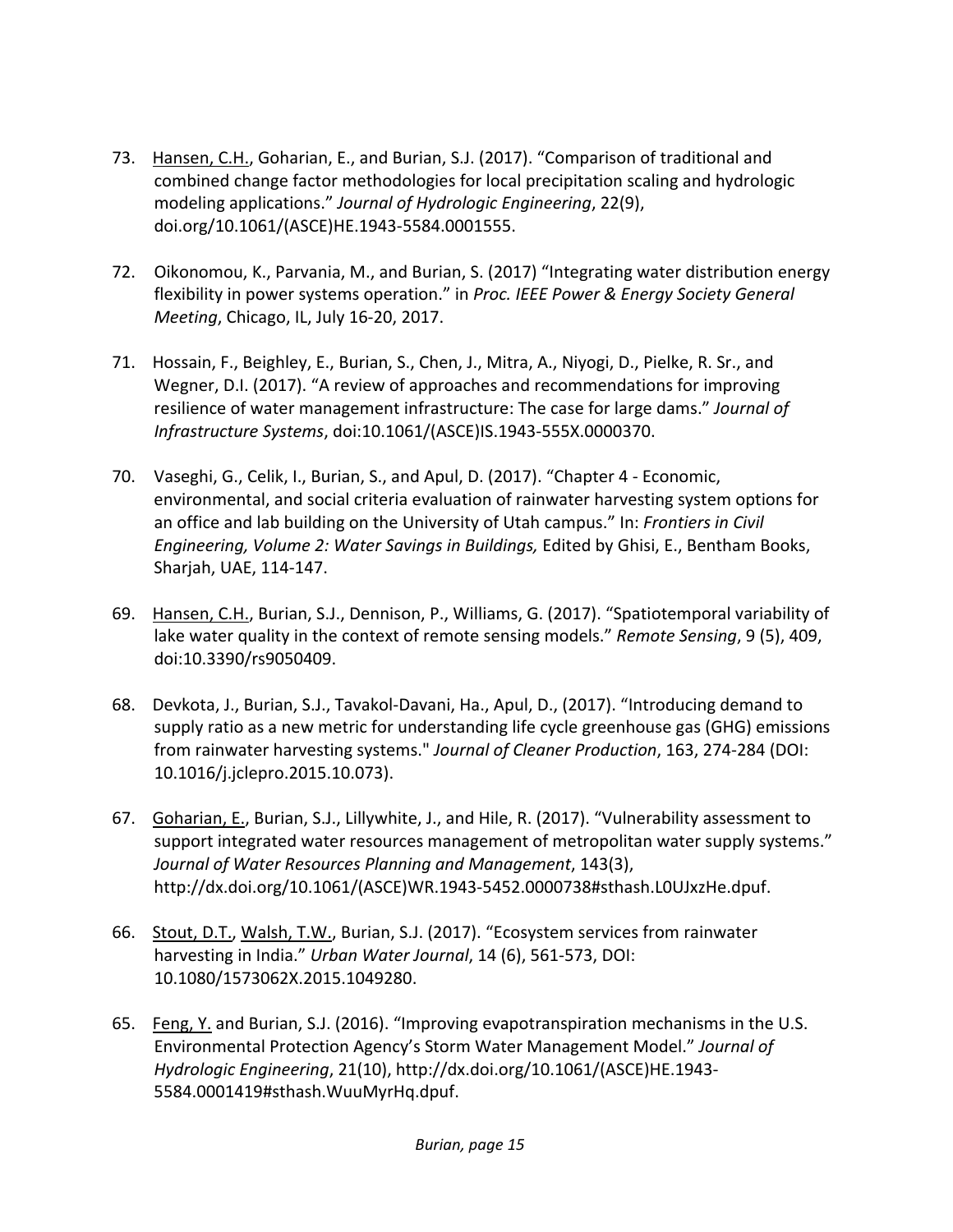- 64. Swain, N.R., Christensen, S.D., Snow, A.D., Dolder, H., Espinoza‐Dávalos, G., Goharian, E., Jones, N.L., Nelson, E.J., Ames, D.P., and Burian, S.J. (2016). "A new open source platform for lowering the barrier for environmental web app development." *Environmental Modelling and Software*, 85, 11‐26.
- 63. Tavakol-Davani, He., Goharin, E., Hansen, C., Tavakol-Davani, Ha., Apul, D., and Burian, S.J. (2016). "How does climate change affect combine sewer overflow in a system benefiting from rainwater harvesting systems?" *Sustainable Cities and Society*, 27, 430‐438, http://dx.doi.org/10.1016/j.scs.2016.07.003.
- 62. Feng, Y., Burian, S.J., and Pomeroy, C.A. (2016). "Potential of green infrastructure to restore predevelopment water budget of a semi‐arid urban catchment." *Journal of Hydrology*, Vol 542, 744‐755, http://dx.doi.org/10.1016/j.jhydrol.2016.09.044.
- 61. Goharian, E., Burian, S.J., Bardsley, T., and Strong, C. (2016). "Incorporating potential severity into vulnerability assessment of water supply systems under climate change conditions." *Journal of Water Resources Planning and Management,* 142(2), (DOI: 10.1061/(ASCE)WR.1943‐5452.0000579,04015051).
- 60. York, C., Goharian, E., and Burian, S.J. (2015). "Impacts of large-scale stormwater green infrastructure implementation and climate change variability on receiving water response in the Salt Lake City area." *American Journal of Environmental Science*, 11(4), 278‐292 (DOI: 10.3844/ajessp.2015.278.292).
- 59. Hossain, F., Arnold, J., Mitra, A., Beighley, E., Niyogi, D., Pielke, R. Sr, Brown, C., Burian, S., Chen, J., Tidwell, V., Madadgar, S., and Wegner, D. (2015). "Local‐to‐regional landscape drivers of extreme weather and climate: Implications for water infrastructure resilience." *Journal of Hydrologic Engineering*, 20(7), (DOI: 10.1061/(ASCE)HE.1943‐5584.0001210).
- 58. Tavakol‐Davani, Ha., Burian, S., Devkota, J., Apul, D., Shugart‐Schmidt. W., Chaney, M. (2015). "Performance and cost based comparison of green and gray infrastructures to control combined sewer overflows." *Journal of Sustainable Water in the Built Environment* 2(2), (DOI: 10.1061/JSWBAY.0000805, 04015009).
- 57. Hossain, F., Arnold, J., Beighley, E., Brown, C., Burian, S., Chen, J., et al. (2015). "What do experienced water managers think of water resources of our nation and its management infrastructure?" *PLoS ONE*, 10(11), e0142073. doi:10.1371/journal.pone.0142073.
- 56. Kaylanapu, A.J., Judi, D.R., McPherson, T.N., and Burian, S.J. (2015). "Annualized risk analysis approach to recommend appropriate level of flood control: Application to Swannanoa River Watershed." *Journal of Flood Risk Management*, 8, 368‐385, doi: 10.1111/jfr3.1210.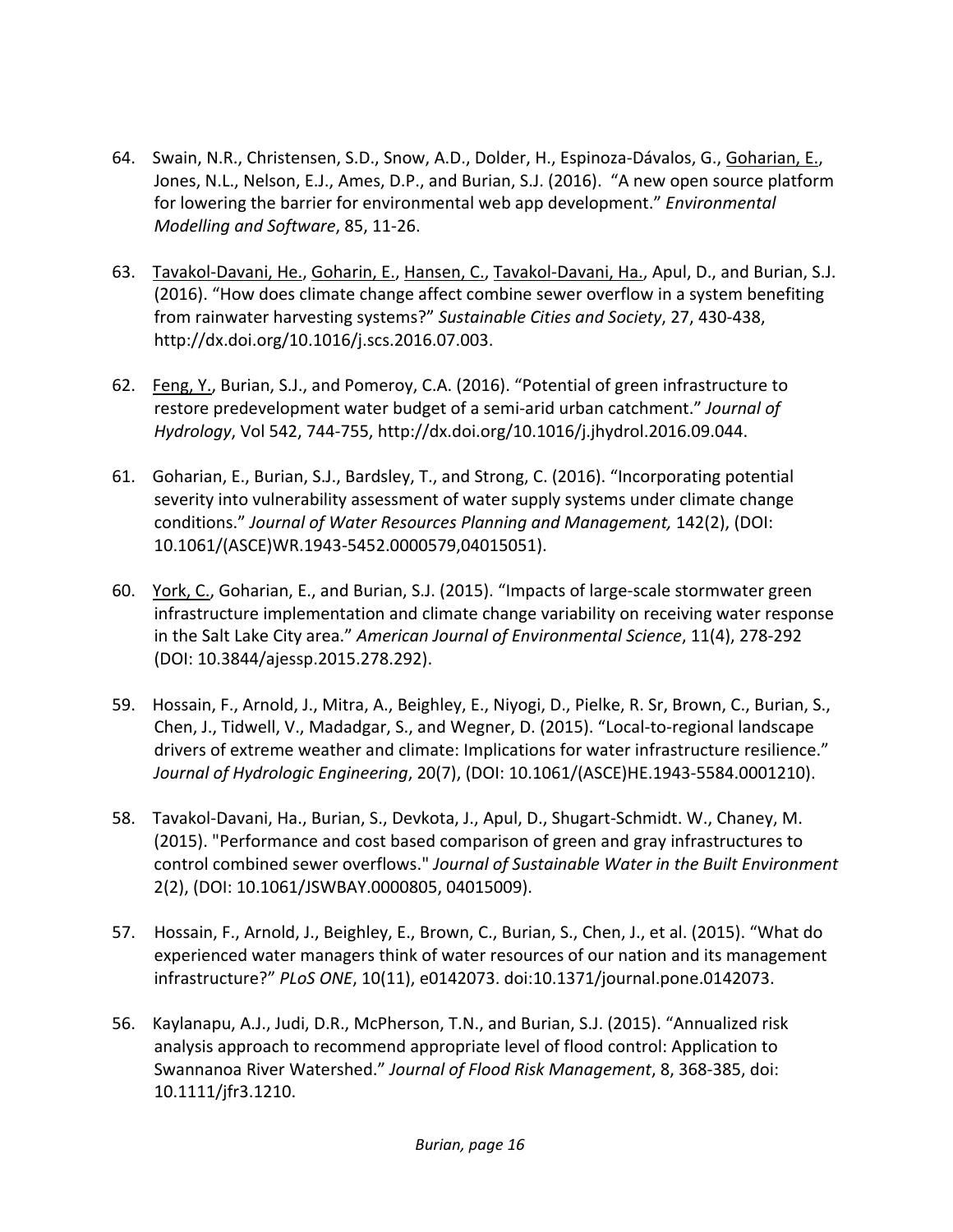- 55. Zahmatkesh, Z., Burian, S.J., Karamouz, M., Tavakol‐Davani, H., and Goharian, E. (2014). "Low impact development practices to mitigate climate change effects on urban stormwater runoff: Case Study of New York City." *Journal of Irrigation and Drainage Engineering*, DOI: 10.1061/(ASCE)IR.1943‐4774.0000770.
- 54. Zahmatkesh, Z., Karamouz, M., Goharian, E., and Burian, S.J. (2014). "Analysis of the effects of climate change on urban storm water runoff using statistically downscaled precipitation data and a change factor approach." *Journal of Hydrologic Engineering*. DOI: 10.1061/(ASCE)HE.1943‐5584.0001064.
- 53. Walsh, T., Pomeroy, C.A., and Burian, S.J. (2014) "Hydrologic analysis of a watershed‐scale rainwater harvesting program." *Journal of Hydrology*, 508C, 240‐253 (http://authors.elsevier.com/sd/article/S0022169413007671).
- 52. Bardsley, T., Wood, A., Hobbins, M., Kirkham, T., Briefer, L., Niermeyer, J., and Burian, S. (2013). "Planning for an uncertain future: Climate change sensitivity assessment towards adaptation planning for public water supply." *Earth Interactions*, 23 (Paper 23).
- 51. Steffen, J., Jensen, M., Pomeroy, C.A., and Burian, S.J. (2013). "Water supply and stormwater management benefits of residential rainwater harvesting in U.S. cities." *Journal of the American Water Resources Association*, 49(4), 810‐824, DOI: 10.1111/jawr.12038.
- 50. Muleta, M.K., McMillan, J., Amenu, G.G., and Burian, S.J. (2013). "Bayesian approach for uncertainty analysis of an urban stormwater management model and its application to a heavily urbanized watershed." *Journal of Hydrologic Engineering*, 18(10), 1360‐1371.
- 49. Judi, D.R., Burian, S.J., and McPherson, T.N. (2013). "Impacts of elevation data spatial resolution on two‐dimensional dam break flood simulation and consequence assessment." *Journal of Water Resources Planning and Management* (10.1061/(ASCE)WR.1943‐5452.0000274).
- 48. Burian, S.J., Walsh, T., Kalyanapu, A.J., and Larsen, S.G. (2013). "Climate vulnerabilities and adaptation of urban water infrastructure systems." *Climate Vulnerability: Understanding and Addressing Threats to Essential Resources*. Elsevier Inc., Academic Press, 87–107 pp.
- 47. Hossain, F, Degu, A.M., Yigzaw, W., Burian, S., Niyogi, D., Shepherd, J.M., and Pielke, R. Sr. (2012). "Climate feedback‐based provisions for dam design, operations and water management in the 21st century." *Journal of Hydrologic Engineering*, 17(8), 837‐850.
- 46. Kalyanapu, A. Judi, D, McPherson, T., and Burian. S.J. (2012). "Monte Carlo based flood modeling framework for estimating probability weighted flood risk." *Journal of Flood Risk*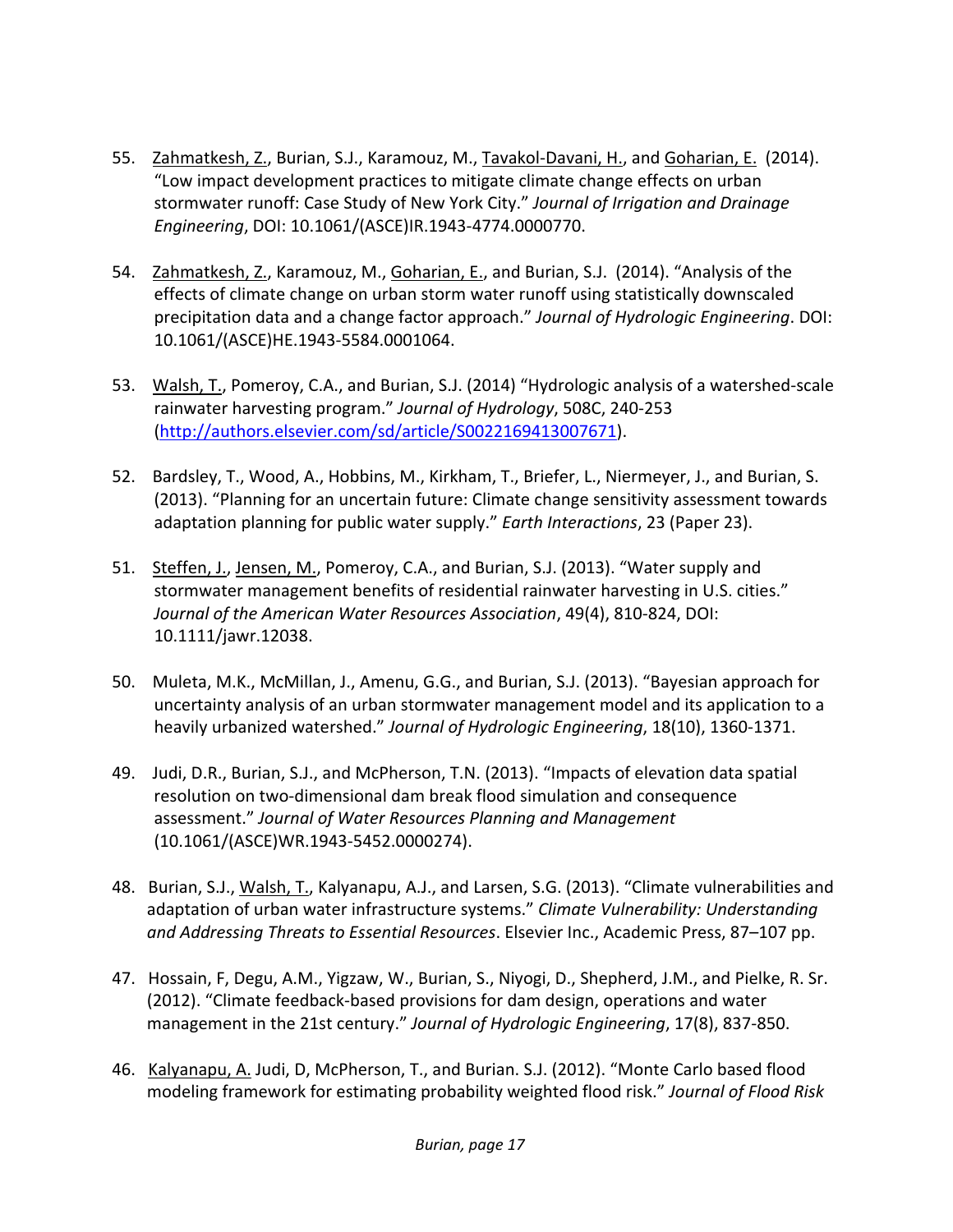*Management*, 5, 37‐48.

- 45. Carter, M., Shepherd, J.M., Burian, S.J., and Jeyachandran, I. (2012). "Integration of lidar data into a coupled mesoscale‐land surface model: A theoretical assessment of sensitivity of urban‐coastal mesoscale circulations to a high resolution urban canopy." *Journal of Atmospheric and Oceanic Technology*, 29, 328‐346.
- 44. Kalyanapu, A., Shankar, S., Pardyjak, E.R., Judi, D.R., and Burian, S.J. (2011). "Assessment of GPU computational enhancement to a 2D flood model." *Environmental Modelling and Software,* 26, 1009‐1016.
- 43. Chung, E.‐S., Kim, K.‐T., Lee, K.S., and Burian, S.J. (2011). "Incorporating uncertainty and objective load reduction allocation into the TMDL process in Korea." *KSCE Journal of Civil Engineering*, 15(7), 1289‐1297, DOI 10.1007/s12205‐011‐1166‐0.
- 42. Judi, D.R., Burian, S.J., and McPherson, T.N. (2011). "Improvements in fast-response flood modeling: desktop parallel computing and domain tracking." *Journal of Computing in Civil Engineering,* 25(3), 184‐191.
- 41. Larsen, S.G. and Burian, S.J. (2011). "Energy requirements for water supply in Utah." In: *The water‐energy nexus in the American West*, Edited by Doug Kenney, Edward Elgar.
- 40. Chung, E.‐S., Hong, W.‐P., Lee, K.S., and Burian, S.J. (2011). "Integrated use of a continuous simulation model and multi‐attribute decision‐making for ranking urban watershed management alternatives." *Water Resources Management*, 25(2), 641‐659.
- 39. Han, W.S., Burian, S.J., and Shepherd, J.M. (2010). "Assessment of satellite-based rainfall estimates in urban areas in different geographic and climatic regions." *Natural Hazards*, DOI 10.1007/s11069‐010‐9585‐7.
- 38. Skousen, B.D., Judi, D., McPherson, T., and Burian, S. (2010). "Effects of breach formation parameter uncertainty on inundation risk area and consequence analysis." Proceedings, *Dam Safety 2010 National Conference*, 19‐23 September, Seattle, WA.
- 37. Shankar, S., Kalyanapu, A.J., C.D. Hansen, and S.J. Burian. (2010). "A GPU‐based flood simulation framework." *Symposium on Application Accelerators in High Performance Computing 2010 (SAAHPC '10)*, July 13‐15, 2010, Knoxville, TN.
- 36. Burian, S.J. and Pomeroy, C.A. (2010). "Chapter 14. Urban impacts on the water cycle and potential green infrastructure implications." In: *Urban Ecosystems Ecology*, Aitkenhead‐ Peterson, J. and Volder, A., American Society of Agronomy, Crop Science Society of America, and Soil Science Society of America.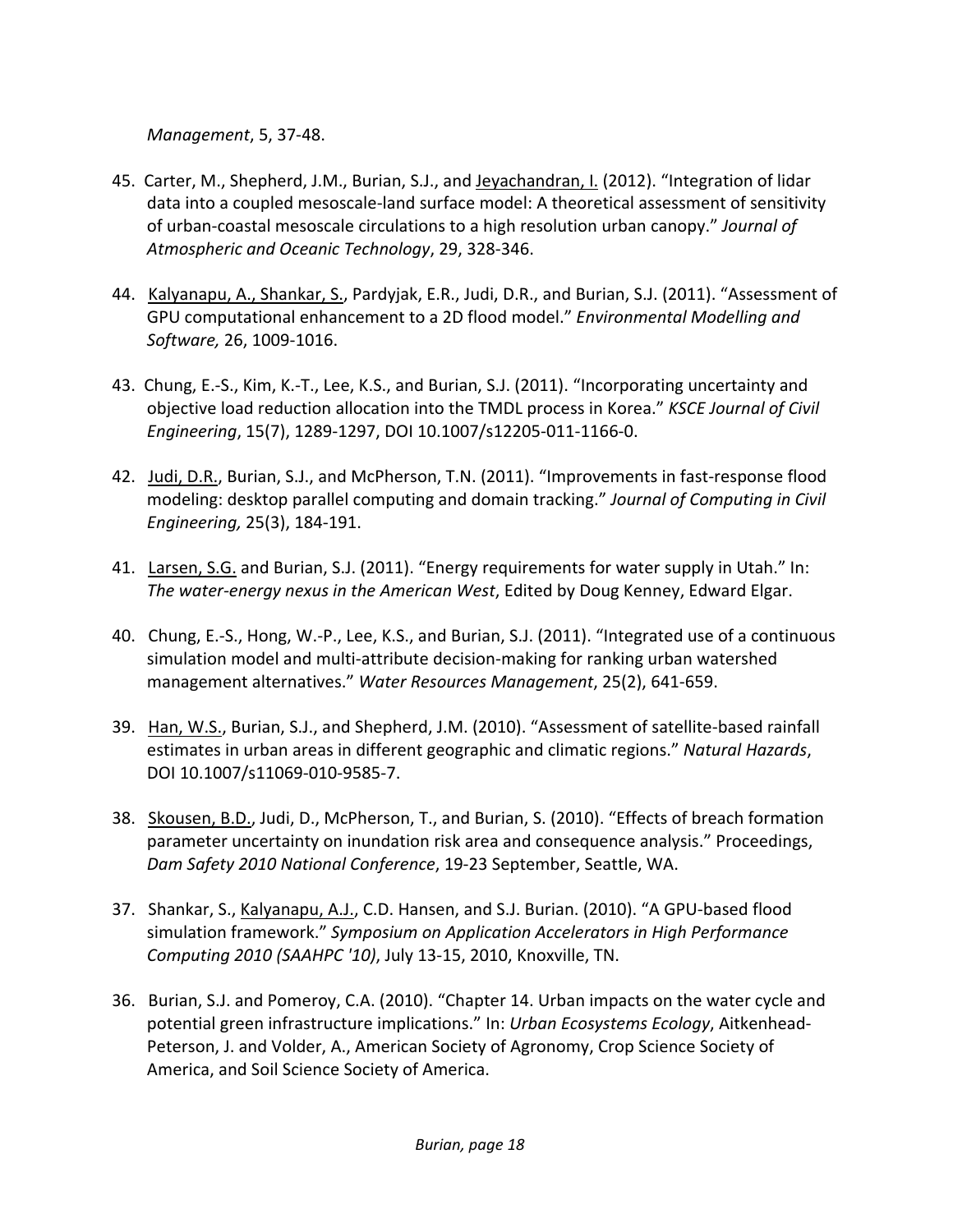- 35. Jeyachandran, I., Stetson, S., and Burian, S.J. (2010). "Estimating urban canopy parameters using synthetic aperture radar data." *Journal of Applied Meteorology and Climatology*, 49(4), 732‐747.
- 34. Shepherd, J.M., Carter, W.M., Manyin, M., Messen, D., and Burian, S. (2010). "The impact of urbanization on current and future coastal convection: A case study for Houston." *Environment and Planning B: Planning and Design,* 37 (2), 284‐304.
- 33. Burian, S.J. and Ching, J. (2009). *Development of gridded fields of urban canopy parameters for advanced urban meteorological and air quality models*. EPA/600/R‐10/007. U.S. Environmental Protection Agency, Washington, DC.
- 32. Kalyanapu, A., Burian, S.J., and McPherson, T.N. (2009). "Effect of land use-based surface roughness on hydrologic model output." *Journal of Spatial Hydrology, 9(2), 51‐71*.
- 31. Ching, J., Hanna, A., Chen, F. Burian, S., and Hultgren, T. (2009). "Chapter 1: Facilitating advanced urban meteorology and air quality modelling capabilities with high resolution urban database and access portal tools." In: *Meteorological and Air Quality Models for Urban Areas*, Baklanov, A. (eds.), Springer‐Verlag, Berlin.
- 30. Ching, J., Brown, M. Burian, S., Chen, F., Cionco, R., Hanna, A., Hultgren, T., Sailor, D., Taha, H., and Williams, D. (2009) "National Urban Database and Access Portal Tool (NUDAPT): Facilitating a new generation of advanced urban meteorology and climate modeling with community‐based urban database system." *Bulletin of the American Meteorological Society*, 90(8), 1157‐1168.
- 29. Judi, D.R., Kalyanapu, AJ., McPherson, T., and Burian, S.J. (2009) "Chapter 13. Integration of SWMM into a dam break, hurricane, and extreme flood modeling and damage assessment framework." In: *Conceptual Modeling of Urban Water Systems*, Edited by W. James, Computational Hydraulics International, Guelph, Ontario, Canada.
- 28. Han, W.S. and Burian, S.J. (2009). "Determining effective impervious area for urban hydrologic modeling." *Journal of Hydrologic Engineering*, 14(2), 111‐120.
- 27. Reynolds, S., Burian, S., Shepherd, J.M., and Manyin, M. (2008) "Chapter 7: Urban induced rainfall modifications on urban hydrologic response." In: *Reliable modeling of urban water systems,* Edited by W. James, Computational Hydraulics International, Guelph, Ontario, Canada, pp. 99‐122.
- 26. Judi, D., Kalyanapu, A., Burian, S., Daniel, B., McPherson, T. (2007). "Wide‐area flood inundation and infrastructure risk assessment simulation framework." *Proceedings of the Second IASTED International Conference, Water Resources Management*, 20‐22 August 2007, Honolulu, Hawaii, USA.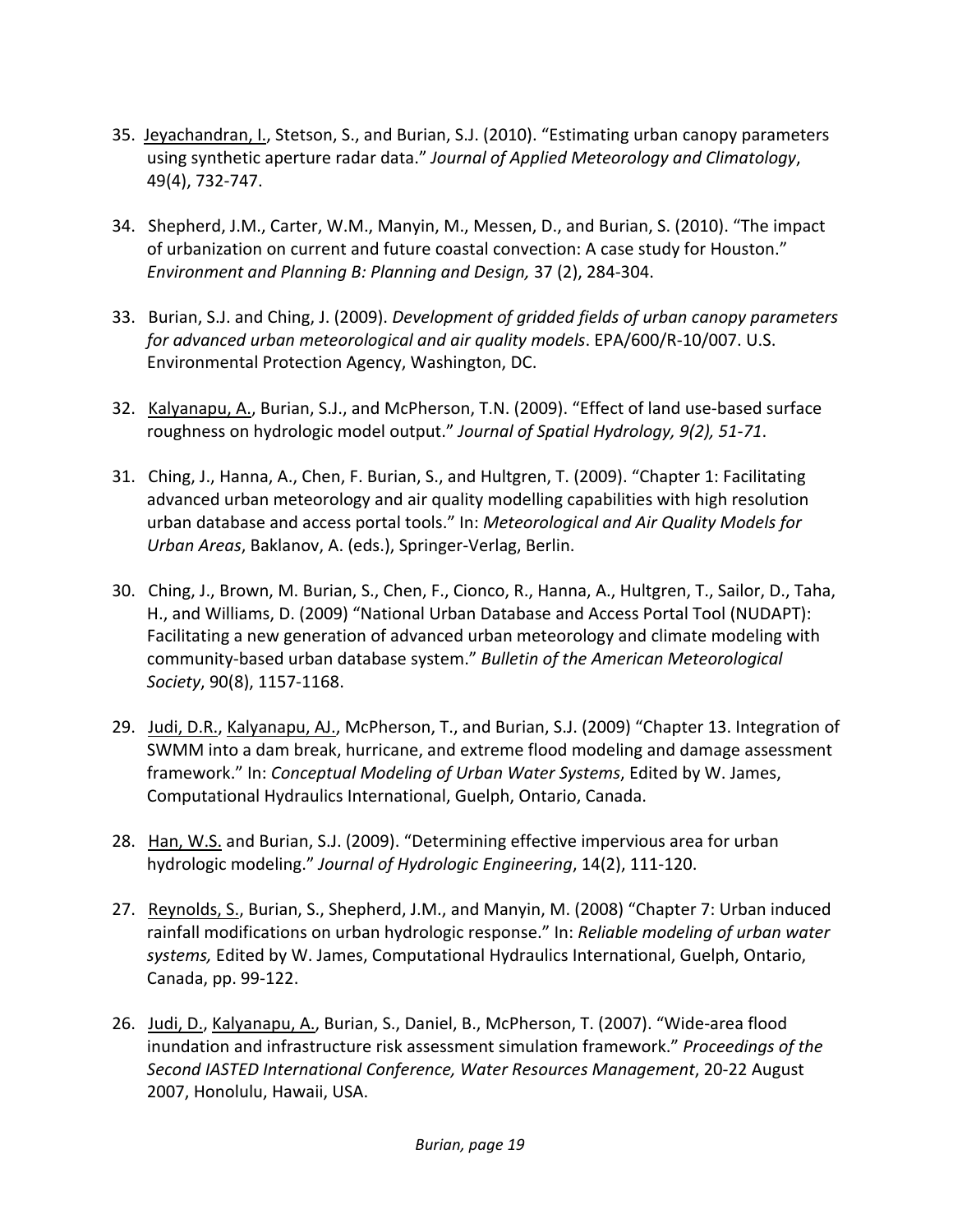- 25. Burian, S.J. (2006). "Urbanization effect on rainfall: Implications for drainage infrastructure performance and design." In *Smart Growth and Climate Change: Regional Development, Infrastructure and Adaptation*, M. Ruth (ed.), Northampton, MA: Edward Elgar, pp. 207‐ 242.
- 24. McPherson, T.N., Burian, S.J., Stenstrom, M.K., Turin, H.J., Brown, M.J., and Suffet, I.H. (2005), "Comparison of dry and wet weather flow nutrient loads from a Los Angeles watershed." *Journal of the American Water Resources Association*, 41(4), 959‐969.
- 23. Morgan, R.A., Edwards, F.G., Brye, K.R., and Burian, S.J. (2005). "An evaluation of the urban stormwater pollutant removal efficiency of catch basin inserts." *Water Environment Research*, 77(5), 500‐510.
- 22. McPherson, T.N., Burian, S.J., Stenstrom, M.K., Turin, H.J., Brown, M.J., and Suffet, I.H. (2005). "Trace metal pollutant loads in urban runoff from a southern California watershed." *Journal of Environmental Engineering*, 131(7), 1073‐1080.
- 21. Burian, S.J. and Shepherd, J.M. (2005). "Effect of urbanization on the diurnal rainfall pattern in Houston." *Hydrological Processes*, 19(5), 1089‐1103.
- 20. Edwards, F.G., Morgan, R.A., Brye, K.R., and Burian, S.J. (2004). "Evaluation of stormwater catch basin inserts for transportation facilities." *Transportation Research Record*, 1890, 123‐128.
- 19. Durrans, S.R., Burian, S.J., and Pitt, R.E. (2004). "Enhancement of precipitation data for small storm hydrologic prediction." *Journal of Hydrology*, 299, 180‐185.
- 18. Burian, S.J., Shepherd, J.M., and Hooshialsadat, P. (2004). "Urbanization impacts on Houston rainstorms." *Innovative Modeling of Urban Water Systems*, Monograph 12, Edited by W. James, pp. 1‐22.
- 17. Burian, S.J., McPherson, T.N., Brown, M.J., Streit, G.E., and Turin, H.J. (2003). "Urban environmental modeling and assessment using detailed urban databases." *Earth science in the city: A reader*. Edited by: Heiken, G., Fakundiny, R., and Sutter, J., American Geophysical Union, Washington, DC, pp. 303‐333.
- 16. McPherson, T.N., Burian, S.J., Brown, M.J., Streit, G.E., and Turin, H.J., (2003). "Integrated environmental modeling of the urban ecosystem." *Earth science in the city: A reader*. Edited by: Heiken, G., Fakundiny, R., and Sutter, J., American Geophysical Union, Washington, DC, pp. 279‐301.
- 15. Shepherd, J.M. and Burian, S.J. (2003). "Detection of urban-induced rainfall anomalies in a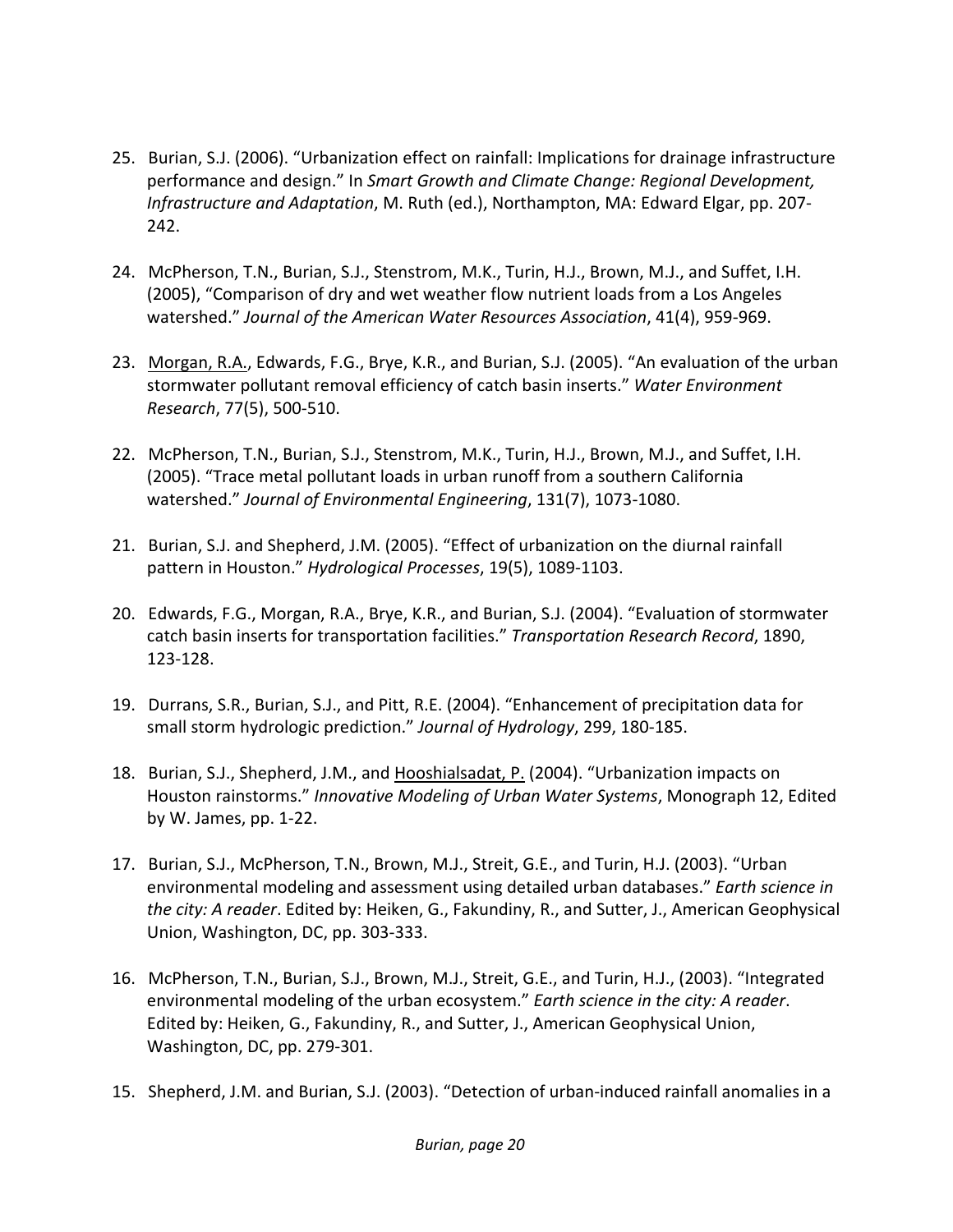major coastal city." *Earth Interactions*, 7: paper #6, 1‐14.

- 14. Ratti, C., Di Sabatino, S., Britter, R., Brown, M., Caton, F., and Burian, S. (2002). "Analysis of 3‐D urban databases with respect to pollution dispersion for a number of European and American cities." *Water, Air and Soil Pollution: Focus*, 2: 459‐469.
- 13. Burian, S.J., McPherson, T.N., Brown, M.J., Streit, G.E., and Turin, H.J. (2002). "Modeling the effects of air quality policy changes on water quality in urban areas." *Environmental Modeling and Assessment*, 7: 179‐190.
- 12. Burian, S.J. and Durrans, S.R. (2002). "Closure to 'training artificial neural networks to perform rainfall disaggregation' by Steven J. Burian, S. Rocky Durrans, Stephan J. Nix, and Robert E.Pitt." *Journal of Hydrologic Engineering*, 7(4): 342‐343.
- 11. Burian, S.J., Brown, M.J., and McPherson, T.N. (2002). "Evaluation of land use/land cover datasets for urban watershed modeling." *Water Science and Technology*, 45(9): 269‐276.
- 10. McPherson, T.N., Burian, S.J., Turin, H.J., Stenstrom, M.K., and Suffet, I.H. (2002). "Comparison of the pollutant loads in dry and wet weather runoff in a Southern California urban watershed." *Water Science and Technology*, 45(9): 255‐261.
- 9. Burian, S.J. and Durrans, S.R. (2002). "Evaluation of an artificial neural network rainfall disaggregation model." *Water Science and Technology,* 45(2): 99‐104.
- 8. Burian, S.J. and Durrans, S.R. (2002). "Short time-interval rainfall disaggregation for continuous hydrologic simulation." In: *Urban Water Systems Modeling*, Volume 10, Computational Hydraulics International, Guelph, Ontario.
- 7. Burian, S.J., Streit, G.E., McPherson, T.N., Brown, M.J., and Turin, H.J. (2001). "Modeling the atmospheric deposition and stormwater washoff of nitrogen compounds." *Environmental Modelling and Software*, 16, 467‐479.
- 6. Burian, S.J., Durrans, S.R., Nix, S.J., and Pitt, R.E. (2001). "Training artificial neural networks to perform rainfall disaggregation." *Journal of Hydrologic Engineering*, 6(1): 43‐51.
- 5. Burian, S.J., Nix, S.J., Pitt, R.E., and Durrans, S.R. (2000). "Urban wastewater management in the United States: Past, present, and future." *Journal of Urban Technology*, 7(3): 33‐62.
- 4. Burian, S.J., Durrans, S.R., Tomic, S., Pimmel, R.L., and Wai, C.-N. (2000). "Rainfall disaggregation using artificial neural networks." *Journal of Hydrologic Engineering*, 5(3): 299‐307.
- 3. Durrans, S.R., Burian, S.J., Nix, S.J., Hajji, A., Pitt, R.E., Fan, C.‐Y., and Field, R. (1999).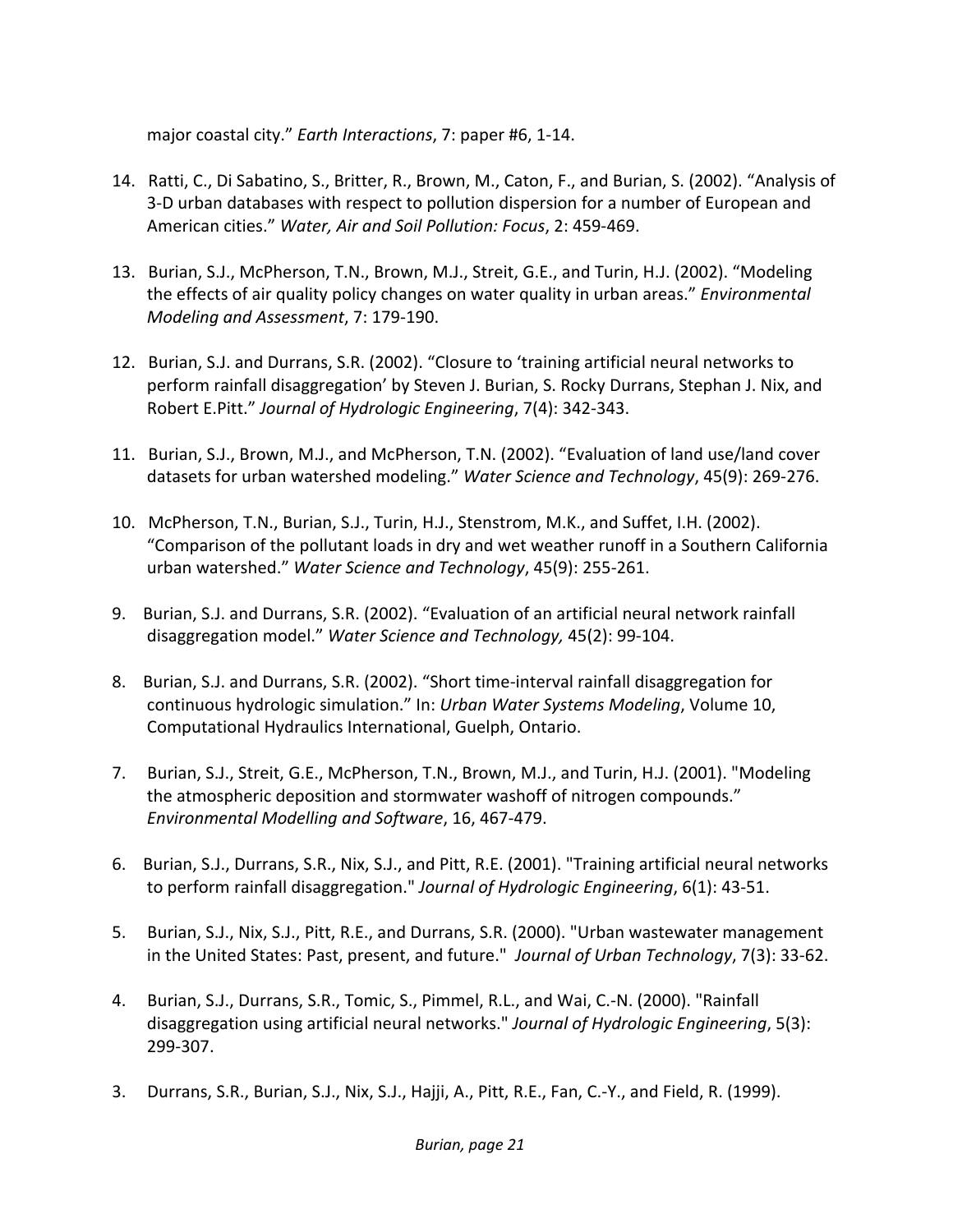"Polynomial‐based disaggregation of hourly rainfall for continuous hydrologic simulation." *Journal of the American Water Resources Association*, 35(5): 1213‐1221.

- 2. Burian, S.J., Nix, S.J., Durrans, S.R., Pitt, R., Fan, C.Y., and Field, R. (1999). "The historical development of wet weather flow management." *Journal of Water Resources Planning and Management*, 125(1): 3‐13.
- 1. Tomic, S. and Burian, S.J. (1998). "Normalized unit hydrograph aggregation." *Journal of the American Water Resources Association*, 34(5): 1221‐1228.

### **Review Papers**

- 7. Clark, S., Burian, S., Pitt, R., and Field, R. (2007). "Urban wet‐weather flows." *Water Environment Research*, 79, 62 pages (annual literature review).
- 6. Clark, S., Burian, S., Pitt, R., and Field, R. (2006). "Urban wet‐weather flows." *Water Environment Research*, 78(10), 60 pages (annual literature review).
- 5. Clark, S., Burian, S., Pitt, R., and Field, R. (2005). "Urban wet‐weather flows." *Water Environment Research*, 77(6), 156 pages (annual literature review).
- 4. Johnson, W.P., Burian, S.J., Steenburgh, J., Bowling, D., Forster, C., Solomon, D.K., Thomas, J.M., Tyler, S.W., Emmi, P.C., Harris, R.N., Caplan, A., Tarboton, D.G., and Lall, U. (2004). *Watersheds and urbanization: Compelling and emerging challenges for the 21st Century*. Vision Paper prepared for the Consortium for the Advancement of Hydrologic Science, Inc. (CUAHSI). Available through CUAHSI web site, www.cuahsi.org.
- 3. Clark, S., Burian, S., Pitt, R., and Field, R. (2004). "Urban wet‐weather flows." *Water Environment Research*, 76(6), 131 pages (annual literature review).
- 2. Clark, S., Burian, S., Pitt, R., and Field, R. (2003). "Urban wet‐weather flows." *Water Environment Research*, 75(6), 190 pages (annual literature review).
- 1. Clark, S., Pitt, R., Burian, S., and Field, R. (2002). "Urban wet‐weather flows." *Water Environment Research*, 74(6), (annual literature review).

# **Conference Papers and Other Publications**

- 74. Lee, S., Shin, S., Judi, D., McPherson, T., and Burian, S. (2018). "Detectability‐Based Resilience of Water Distribution System Using Failure Finger Print." WDSA / CCWI Joint Conference 2018 Conference Proceedings, Vol 1 (2018): WDSA/CCWI Joint Conference 2018, Kingston, Canada. https://ojs.library.queensu.ca/index.php/wdsa‐ccw/.
- 73. Salemnia, A., Tavakol‐Davani, H., Judi, D., McPherson, T., Feng, Y., and Burian, S.J. (2017). "Operational impact curve for transportation system relating precipitation intensity and flood depth to vehicle speed." *Proceedings, World Environmental and Water Resources*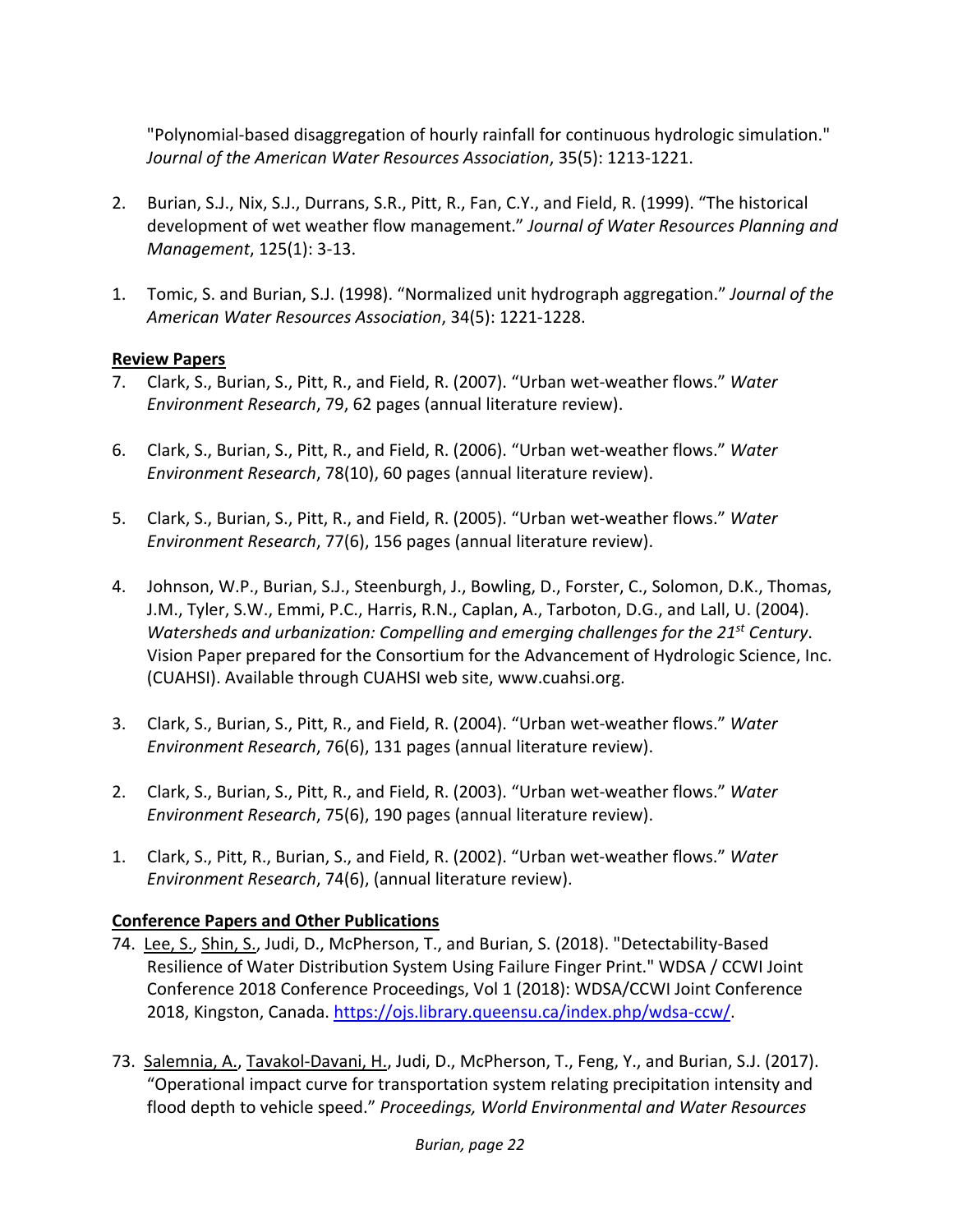*Congress*, 447‐452.

- 72. Bukhary, S., Weidhaas, J., Ansari, K., Mahar, R.B., Pomeroy, C., VanDerslice, J., Burian, S.J., and Ahmad, S. (2017). "Using distributed solar for treatment of drinking water in developing countries." *Proceedings, World Environmental and Water Resources Congress*, 264‐276.
- 71. Tamaddun, K.A., Kalra, A., Ahmed, W., Dars, G.H., Burian, S.J., and Ahmad, S. (2017). "Precipitation and Indian Ocean climate variability—A case study on Pakistan." *Proceedings, World Environmental and Water Resources Congress*, 526‐535.
- 70. Burian, S.J., Ward, M., Banuri, T., Chaudhry, M.A., Ahmad, S., Lashari, B., Ansari, K. (2016). "Higher education capacity building to support achieving the sustainable development goal for water in Pakistan." *Water and Environment in the New Millennium: Education and Capacity Building.* 3‐5 December 2016, University of Tehran, Tehran, Iran.
- 69. Hansen, C.H., Dennison, P., Burian, S.J., Barber, M., and Williams, G. (2016). "Hindcasting water quality in an optically complex system." *WIT Transaction on Ecology and The Environment*, Vol. 209, *Proceedings of the 13th International Conference on Modelling, Monitoring and Management of Water Pollution (WP 2016)*. Available online at www.witconference.com.
- 68. Shepherd, J.M., Burian, S.J., Liu, C., and Bernades, S. (2016). "Satellite precipitation metrics to study the energy-water-food nexus within the backdrop of an urbanized globe." *Earthzine*, http://earthzine.org/?p=1404610&shareadraft=baba1404610\_57461ddb3c936.
- 67. Panthail, J.K., Brewer, S.C., and Burian, S.J. (2015). "Statistical modeling of the PM2.5‐ Albedo‐Streamflow relationship in Parley's Creek, Utah using MODIS albedo data." In: *Proceedings, World Environmental & Water Resources Congress*, 17‐21 May 2015, Austin, Texas, USA. ASCE, Reston, VA.
- 66. Goharian, E. and Burian, S.J. (2014). "Integrated urban water resources modeling in a semi‐ arid mountainous region using a cyber‐infrastructure framework." *Proceedings, 11th International Conference on Hydroinformatics*, HIC 2014, New York City, NY, USA.
- 65. Zahmatkesh Z., Karamouz M., Burian S., Tavakol‐Davani Ha. & Goharian E. (2014). "LID implementation to mitigate climate change impacts on urban runoff." *World Environmental and Water Resources Congress 2014: Water Without Borders ‐ Proceedings of the 2014 World Environmental and Water Resources Congress*. 1‐5 June 2014, Portland, OR, USA, ASCE, Reston, VA, 952‐965.
- 64. Zahmatkesh Z., Karamouz M., Goharian E., Burian S. & Tavakol‐Davani Ha. (2014). "Climate change impacts on urban runoff in a New York City Watershed." *World Environmental and*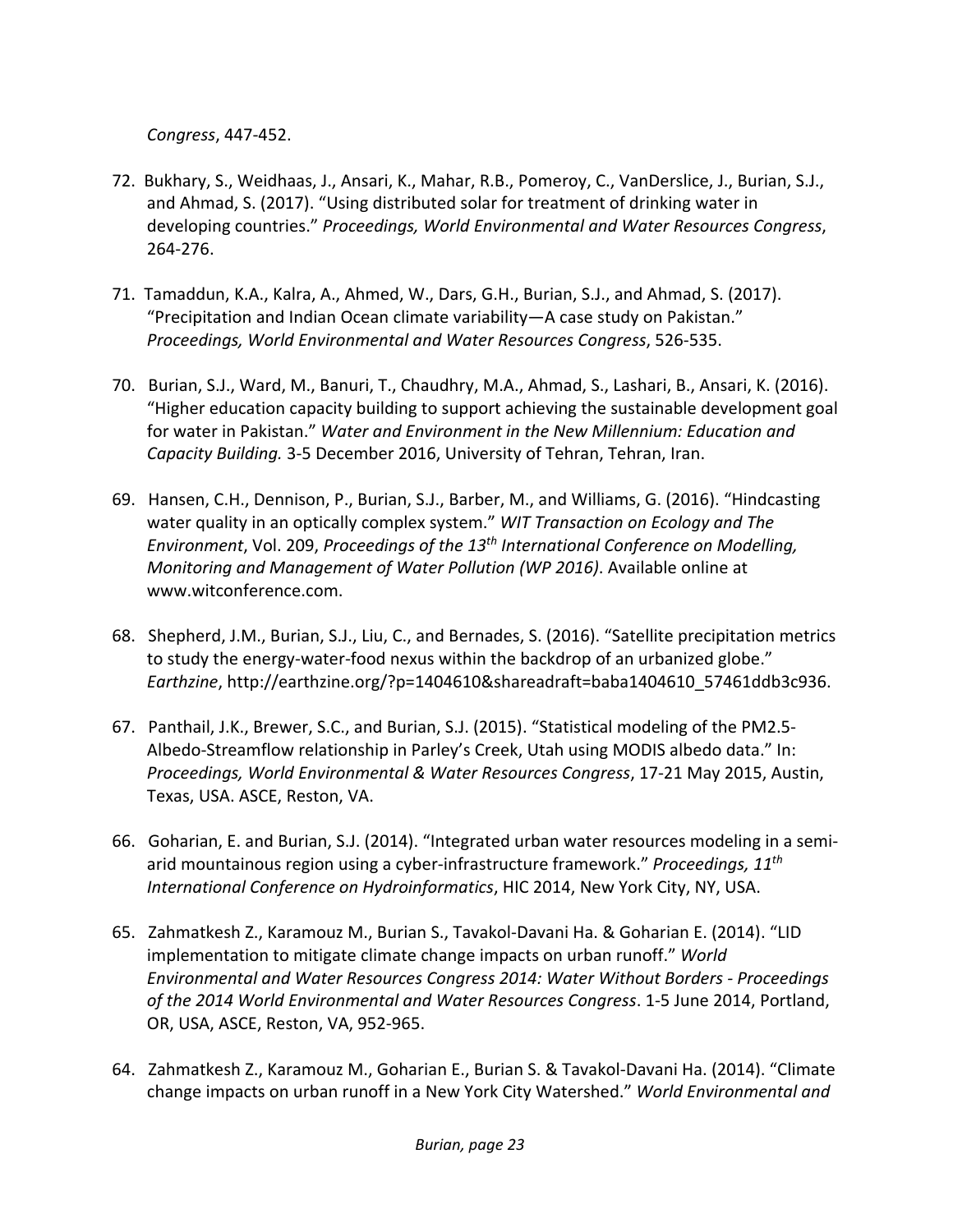*Water Resources Congress 2014: Water Without Borders ‐ Proceedings of the 2014 World Environmental and Water Resources Congress*. 1‐5 June 2014, Portland, OR, USA, ASCE, Reston, VA, 938‐951.

- 63. Feng, Y., Burian, S.J., and Pomeroy, C.A. (2013). "ET influence on urban stormwater runoff estimation." In: *Proceedings, World Environmental & Water Resources Congress*, 19‐23 May, 2013, Cincinnati, OH, USA. ASCE, Reston, VA.
- 62. Tavakol‐Davani, H., Burian, S.J., Apul, D., and Devkota, J. (2013). "Developing urban water infrastructure modeling approach to control the flood damages and reduce life cycle impacts." In: *Proceedings, World Environmental & Water Resources Conference*, 19‐23 May 2013, Cincinnati, OH, USA. ASCE, Reston, VA.
- 61. Jones, N.L., Nelson, E.J., Williams, G.P., Ogden, F., Tarboton, D., and Burian, S.J. (2013). "CI‐ WATER: Cyberinfrastructure to Advance High Performance Water Resource Modeling." In: *Proceedings, World Environmental & Water Resources Conference*, 19‐23 May 2013, Cincinnati, OH, USA. ASCE, Reston, VA.
- 60. Feng, Y., Burian, S.J., and Pomeroy, C.A. (2012). "A review of impact of evapotranspiration (ET) on urban runoff." In: *World Environmental & Water Resources Congress*, May 20‐24, 2012, American Society of Civil Engineers, Reston, VA.
- 59. Flower, W., Burian, S.J., Pomeroy, C.A., and Pardyjak, E.R. (2010). "Surface temperature and heat exchange differences between pervious concrete and traditional concrete and asphalt pavements." Proceedings, *Low Impact Development 2010, Redefining Water in the City*, 11‐14 April 2010, San Francisco, CA.
- 58. Jensen, M.A., Steffen, J., Burian, S.J., Pomeroy, C.A. (2010). "Do rainwater harvesting objectives of water supply and stormwater management conflict?" Proceedings, *Low Impact Development 2010, Redefining Water in the City*, 11‐14 April 2010, San Francisco, CA.
- 57. Burian, S.J. and Jones, D. (2010). "National assessment of rainwater harvesting as a stormwater best management practice: Challenges, needs, and recommendations." Proceedings, *Low Impact Development 2010, Redefining Water in the City*, 11‐14 April 2010, San Francisco, CA.
- 56. Jeyachandran, I., Burian, S.J., Pardyjak, E., Pomeroy, C.A., and Skousen, B. (2010). "Impact of green infrastructure on urban energy fluxes and microclimate." *Proceedings, ASCE Environmental & Water Resources Institute (EWRI) 3rd International Perspective on Current & Future State of Water Resources and the Environment*, 5‐7 January, 2010, Chennai, India.
- 55. Burian, S.J., Dietz, M., Pomeroy, C.A., Görges, B., and Flower, W. (2008). "Low impact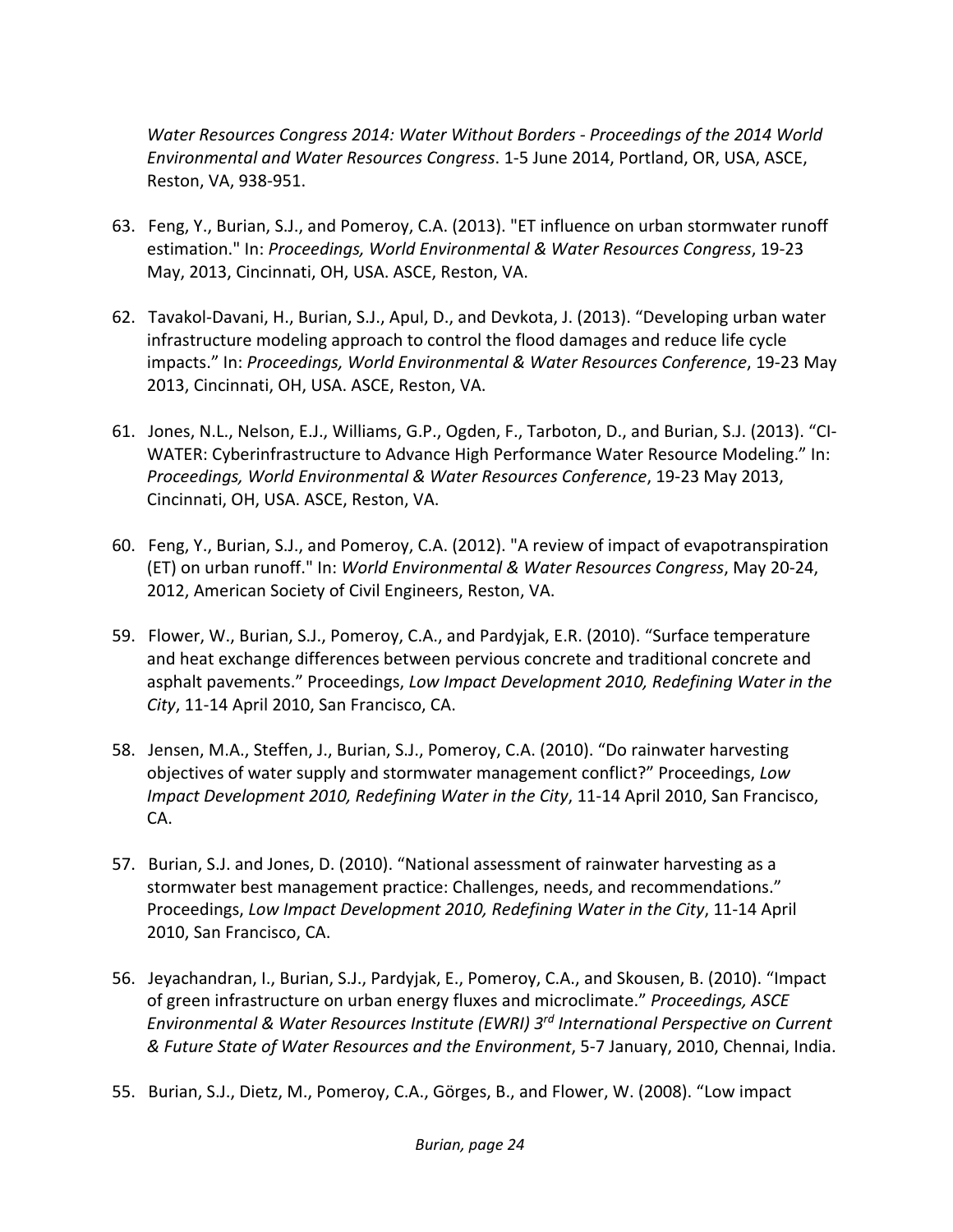development in Utah: Progress, constraints, and future outlook." In: *Low Impact Development for Urban Ecosystem and Habitat Protection*, Proceedings of the 2008 International Low Impact Development Conference, Edited by She, N. and Clar, M., ASCE, 16‐19, November 2008, Seattle, WA.

- 54. Burian, S., Brown, M., Sailor, D., Cionco, R., Ellefsen, R., Estes, M., and Hultgren, T. (2007). "Database features of the National Urban Database and Access Portal Tools (NUDAPT)." *AMS 7th Symposium on the Urban Environment*, 10‐13 September 2007, San Diego, CA.
- 53. Burian, S., Pardyjak, E., Forster, C., Bush, S., Jeyachandran, I., Ramamurthy, P., and Augustus, N. (2007). "Interdisciplinary study of coupled water-biophysical-climate systems in a semi‐arid urban environment." *AMS 7th Symposium on the Urban Environment*, 10‐13 September 2007, San Diego, CA.
- 52. Jeyachandran, I., Burian, S., Dennison, P., Nash, G., and Dudley-Murphy, B. (2007). "Techniques to estimate urban canopy parameters using satellite data." *AMS 7th Symposium on the Urban Environment*, 10‐13 September 2007, San Diego, CA.
- 51. Burian, S., Augustus, N., Jeyachandran, I. and Brown, M. (2007). "Development and assessment of the second generation National Building Statistics Database." *AMS 7th Symposium on the Urban Environment*, 10‐13 September 2007, San Diego, CA.
- 50. Ching, J., Chen, F., Kiley, C., and Burian, S. (2007). "Advancing urban dispersion and air quality models using a community‐based high resolution building and urban data base system." *11th International Conference on Harmonization within Atmospheric Dispersion for Regulatory Purposes*, 2‐5 July 2007, Cambridge, UK.
- 49. Judi, D., Kalyanapu, A., Burian, S., Linger, S., Berscheid, A., and McPherson, T. (2007). "GIS‐ Based prediction of hurricane flood inundation." *World Environmental and Water Resources Congress 2007: Restoring Our Natural Habitat*, May 15‐19, Tampa, FL, ASCE.
- 48. Kalyanapu, A., Burian, S., McPherson, T. (2007). "GIS‐Based 1‐d diffusive wave overland flow model." *World Environmental and Water Resources Congress 2007: Restoring Our Natural Habitat*, May 15‐19, Tampa, FL, ASCE.
- 47. Kalyanapu, A., Judi, D., Burian, S., Hodge, B., Berscheid, A., and McPherson, T. (2007). "Channel morphology tool (CMT): A GIS‐based automated extraction model for channel geometry." *World Environmental and Water Resources Congress 2007: Restoring Our Natural Habitat*, May 15‐19, Tampa, FL, ASCE.
- 46. Ching, J. Hanna, A., Chen, F., Burian, S., and Holtgren, T. (2007). "Facilitating advanced urban meteorology and air quality modeling capabilities with high resolution urban database and access portal tools." *Proceedings, 6th International Conference on Urban Air*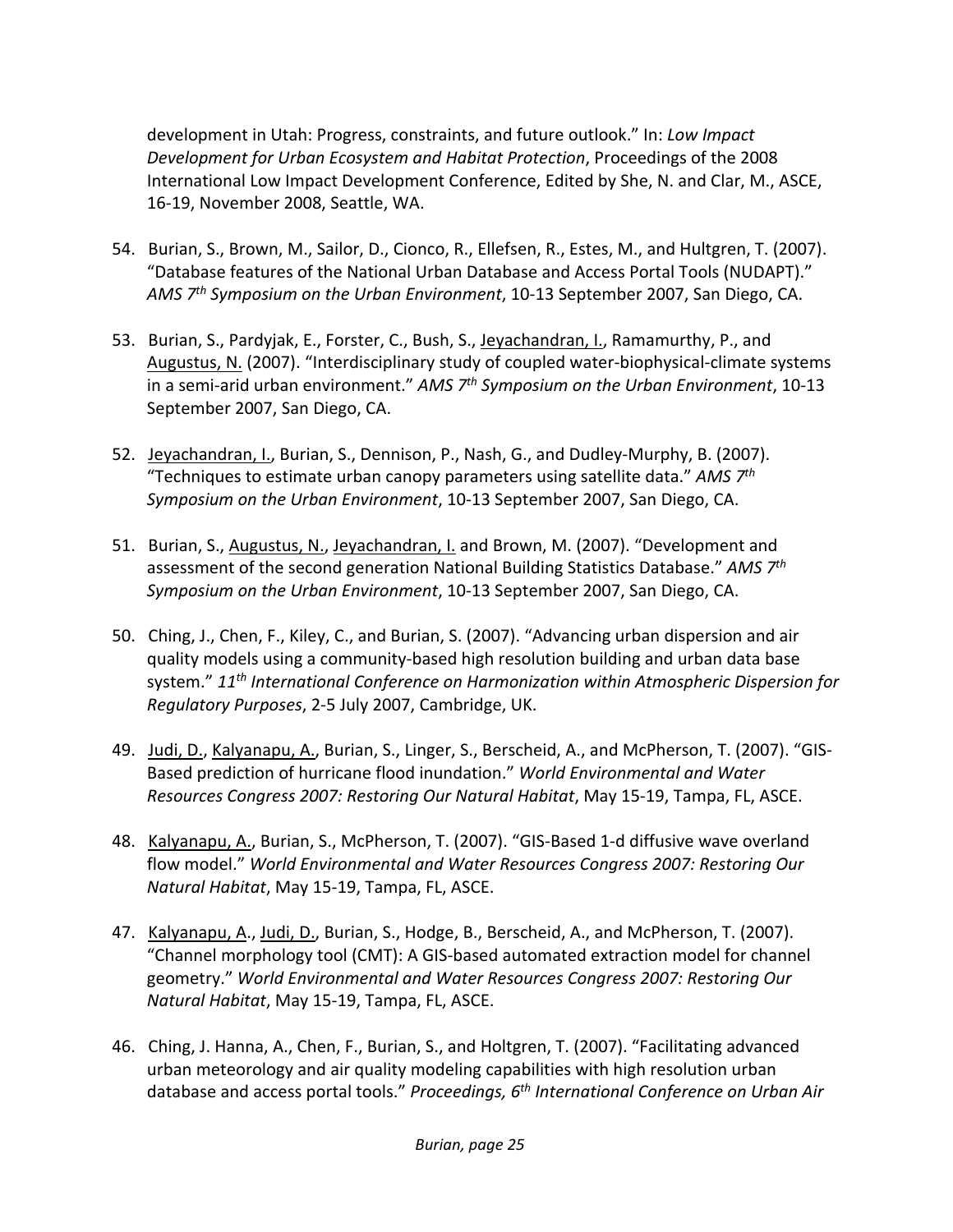*Quality*, 27‐29 March, 2007. Plenary Session Paper.

- 45. Burian, S.J., Brown, M.J., McPherson, T.N., Hartman, J., Han, W., Jeyachandran, I., and Rush, J.F. (2006). "Emerging urban databases for meteorological and dispersion modeling." *Preprints, AMS Annual Meeting*, 6th Symposium on the Urban Environment, 29 January – 2 February 2006, Atlanta, Georgia.
- 44. Ching, J., Hanna, A., Williams, D., and Burian, S. (2006). "National urban database and access portal tool (NUDAPT): Facilitating advancements in urban meteorology and climate modeling with community-based urban databases." 5<sup>th</sup> Annual Community Modeling & Analysis System (CMAS) Conference, 16‐18 October, Chapel Hill, North Carolina.
- 43. McPherson, T.N. and Burian, S.J. (2005). "The Water Infrastructure Simulation Environment." *Proceedings ASCE‐EWRI World Water and Environmental Resources Congress*, 15‐19 May 2005, Anchorage, Alaska.
- 42. Reynolds, S., Burian, S.J., Shepherd, J.M, and Manyin, M. (2005). "The effect of urbanization‐induced rainfall variability on hydrologic response: linking mesoscale meteorological model output to an urban watershed model." *Proceedings ASCE‐EWRI World Water and Environmental Resources Congress*, 15‐19 May 2005, Anchorage, Alaska.
- 41. Han, W. and Burian, S.J. (2005). "Classifying total and effective impervious surfaces for urban hydrologic modeling." *Proceedings ASCE‐EWRI World Water and Environmental Resources Congress*, 15‐19 May 2005, Anchorage, Alaska.
- 40. Remley, R., Morgan, R.A., Edwards, F.G., Brye, K.R., and Burian, S.J. (2005). "Pollutant removal capacity of stormwater catchbasin inserts." *Proceedings ASCE‐EWRI World Water and Environmental Resources Congress*, 15‐19 May 2005, Anchorage, Alaska.
- 39. Shepherd, J.M., Manyin, M., Burian, S.J., and Garza, C. (2004). "Status of NASA satellite, field observations, and numerical modeling addressing the impact of urbanization on short and long term precipitation variability." Preprint proceedings, 2004 AMS Annual Meeting, Symposium on Nowcasting and Forecasting in the Urban Zone, 11‐15 January, Seattle WA.
- 38. Dupont, S., Ching, J., and Burian, S.J. (2004). "Introduction of urban canopy parameterization into MM5 to simulate urban meteorology at meighborhood scale." Preprint proceedings, 2004 AMS Annual Meeting, 11‐15 January, Seattle, WA.
- 37. Ching, J., Dupont, S., Gilliam, R., Burian, S.J., and Tang, R. (2004). "Neighborhood scale air quality modeling in Houston using urban canopy parameters in MM5 and CMAQ with improved characterization of mesoscale lake‐land breeze circulation." Preprint proceedings, Fifth Symposium on the Urban Environment, AMS, 23‐26 August, Vancouver, BC, Canada, 9 pages.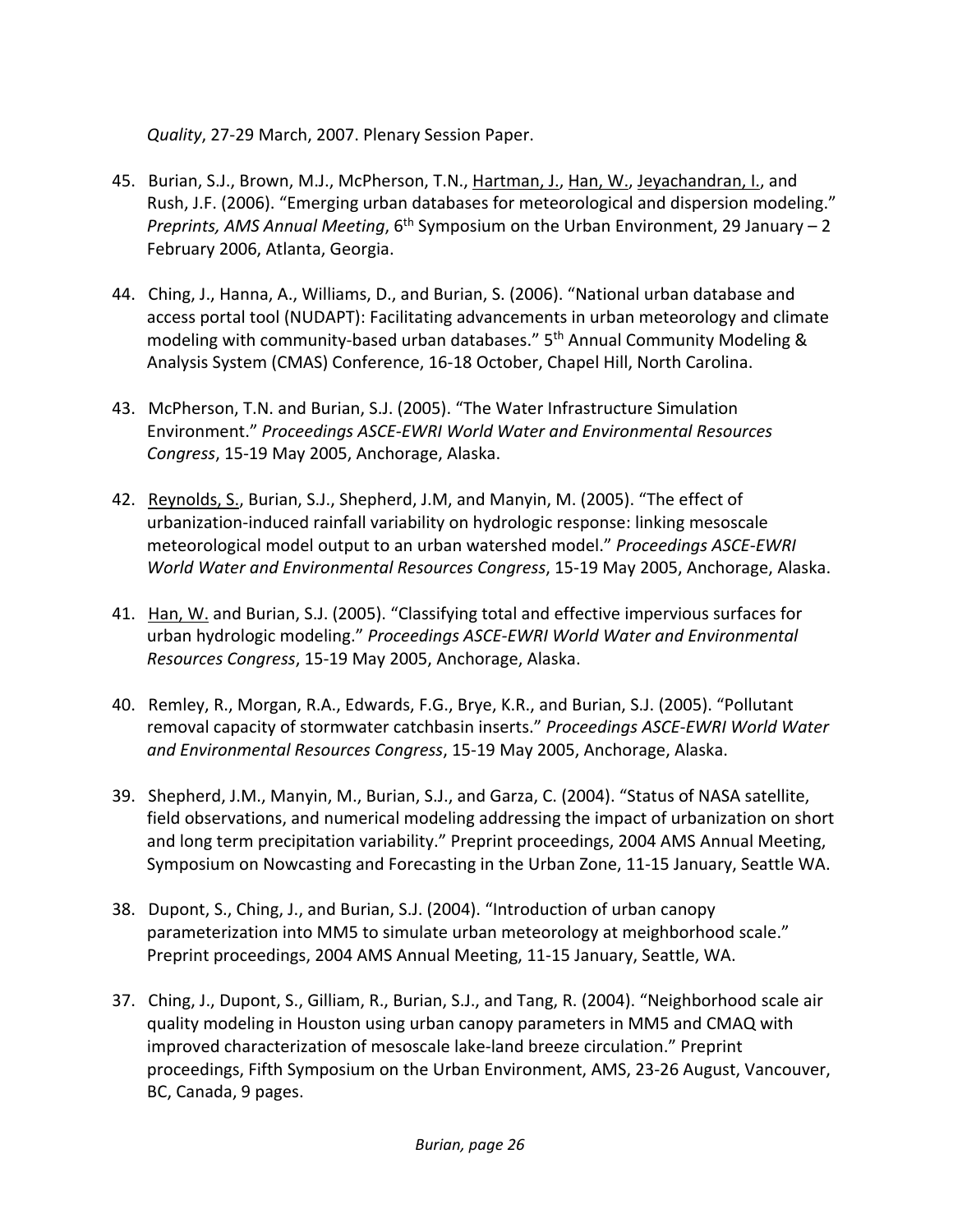- 36. Burian, S.J., Brown, M.J., Ching, J., Cheuk, M.L., Yuan, M., Han, W., and McKinnon, A. (2004). "Urban morphological analysis for mesoscale meteorological and dispersion modeling applications: current issues." Preprint proceedings, Fifth Symposium on the Urban Environment, AMS, 23‐26 August, Vancouver, BC, Canada, 10 pages.
- 35. Burian, S.J., Stetson, S.W., Han, W., Ching, J., and Byun, D. (2004). "High-resolution dataset of urban canopy parameters for Houston, Texas." Preprint proceedings, Fifth Symposium on the Urban Environment, AMS, 23‐26 August, Vancouver, BC, Canada, 9 pages.
- 34. McPherson, T.N., Brown, M.J., and Burian, S.J. (2004). "Evaluation of the accuracy of the national landuse datasets for the development of urban canopy parameterizations." Preprint proceedings, Fifth Symposium on the Urban Environment, AMS, 23‐26 August, Vancouver, BC, Canada, 11 pages.
- 33. Velugubantla, S.P., Burian, S.J., Brown, M.J., Han, W., McKinnon, A., and McPherson, T.N. (2004). "Assessment of methods for creating a national building statistics database for atmospheric dispersion modeling." Preprint proceedings, Fifth Symposium on the Urban Environment, AMS, 23‐26 August, Vancouver, BC, Canada, 7 pages.
- 32. Burian, S.J., Hooshialsadat, P., Reynolds, S., and Shepherd, J.M. (2004). "Effect of cities on rainfall and the implications for drainage design." *Critical Transitions in Water and Environmental Resources Management*, Proc. of the World Water and Environmental Resources Congress, June 27‐July 1, 2004, Salt Lake City, UT, ASCE EWRI, 10 pages.
- 31. Qin, H., Burian, S.J., and Edwards, F.G. (2004). "Development of a GIS-based stormwater quality management planning tool." *Critical Transitions in Water and Environmental Resources Management*, Proc. of the World Water and Environmental Resources Congress, June 27‐July 1, 2004, Salt Lake City, UT, ASCE EWRI, 10 pages.
- 30. Morgan, R.A., Edwards, F.G., Brye, K.R., and Burian, S.J. (2004). "Evaluation of stormwater catchbasin inserts for transportation facilities." *Proceedings of the 83rd Annual Meeting of the Transportation Research Board*, 11‐15 January 2004, Washington, DC, 10 pages.
- 29. Qin, H., Burian, S.J., and Edwards, F.G. (2004). "A GIS tool for erosion and sediment control planning." *Proceedings, Geographic Information Systems and Water Resources III*, AWRA Spring Specialty Conference, Nashville, TN, 17‐19 May 2004.
- 28. Dupont, S., Burian, S.J., and Ching, J. (2003). "Application of the urbanized version of MM5 for Houston." CMAS Workshop, October 27‐29, 2003, Research Triangle Park, North Carolina, USA.
- 27. Dupont, S., Otte, T., Ching, J., and Burian, S. (2003). "Simulation at neighborhood scale with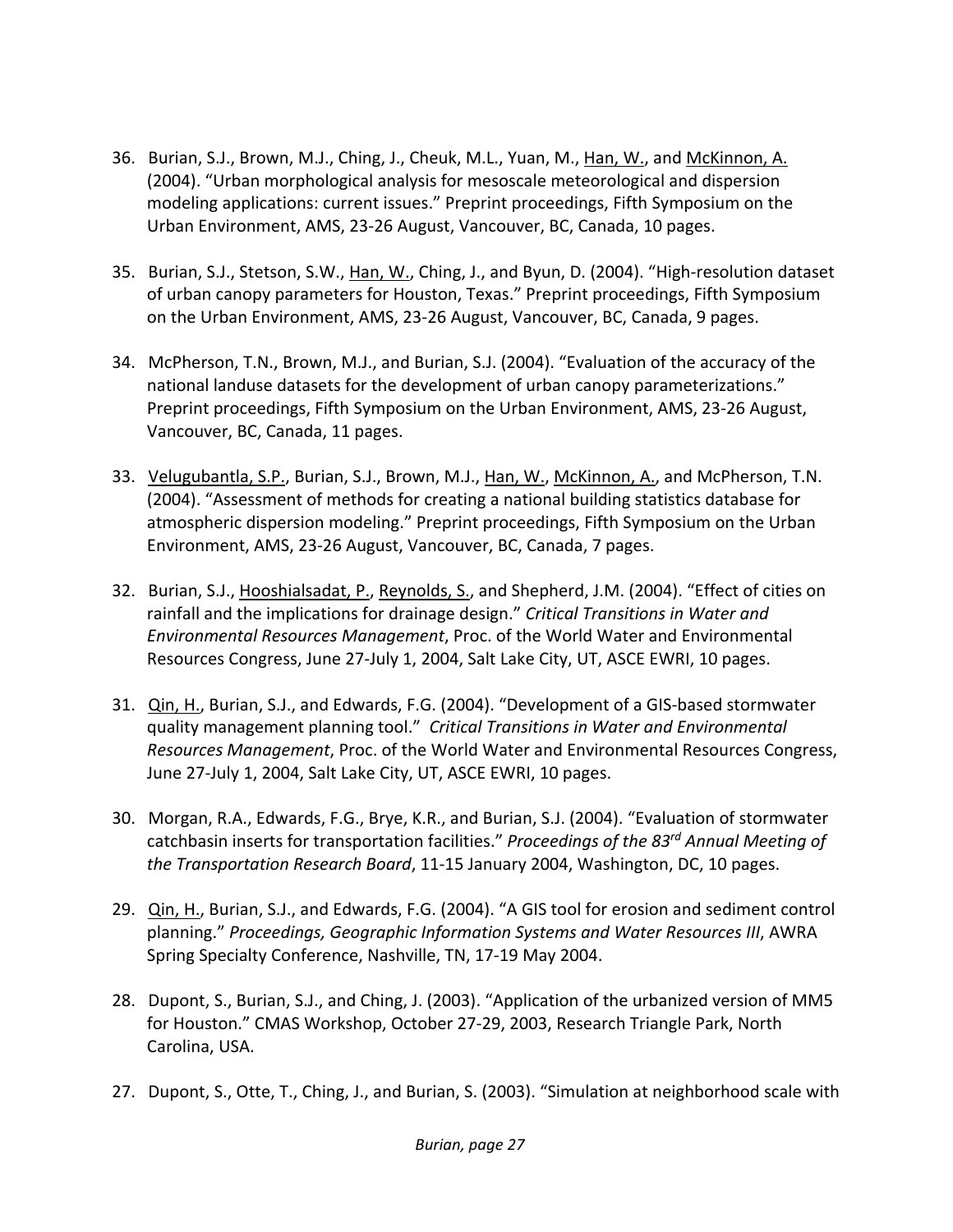CMAQ for Houston." *26th NATO/CCMS International Technical Meeting on Air Pollution Modelling and it Application*, 26‐30 May, 2003, Istandul, Turkey.

- 26. Shepherd, J.M. and Burian, S.J. (2003). "A downscaling analysis of the urban influence on rainfall: TRMM satellite component." *Proceedings AMS Annual Meeting, 12th Conference on Satellite Meteorology and Oceanography*, 9‐13, February 2003.
- 25. Burian, S.J., Nix, S.J., Durrans, S.R., and Pitt, R.E. (2002) "Analysis of the long‐term performance of storage/release systems using linked watershed‐water body modeling." *Global Solutions for Urban Drainage; CD‐ROM Proceedings of the 9th International Conference on Urban Drainage*, 8‐13, September 2002, Portland, OR.
- 24. Burian, S.J. and Edwards, F.G. (2002) "Historical perspectives of urban drainage." *Global Solutions for Urban Drainage; CD‐ROM Proceedings of the 9th International Conference on Urban Drainage*, 8‐13, September 2002, Portland, OR.
- 23. Boyer, M. and Burian, S.J. (2002). "The effects of construction activities and the preservation of indigenous vegetation on stormwater runoff rates in urbanizing landscapes." *Proceedings, Indigenous Vegetation within Urban Development*, 14‐16 August, 2002, Uppsala, Sweden.
- 22. Ching, J., Otte, T.L., Dupont, S., Burian, S., and Lacser, A. (2002) "Urban morphology for Houston to drive Models‐3/CMAQ at neighborhood scales." *Preprint Proceedings of the American Meteorological Society's Fourth Symposium on the Urban Environment*, 20‐24 May 2002, Norfolk, VA.
- 21. Burian, S.J., Brown, M.J., and Velugubantla, S.P. (2002). "Roughness length and displacement height derived from building databases." *Preprint Proceedings of the American Meteorological Society's Fourth Symposium on the Urban Environment*, 20‐24 May 2002, Norfolk, VA.
- 20. Burian, S.J., Brown, M.J., and Velugubantla, S.P. (2002). "Building height characteristics in three U.S. cities." *Preprint Proceedings of the American Meteorological Society's Fourth Symposium on the Urban Environment*, 20‐24 May 2002, Norfolk, VA.
- 19. Brown, M.J., Burian, S.J., Linger, S.L., Velugubantla, S.P., and Ratti, C. (2002). "An overview of building morphological characteristics derived from 3D building databases." *Preprint Proceedings of the American Meteorological Society's Fourth Symposium on the Urban Environment*, 20‐24 May 2002, Norfolk, VA.
- 18. Burian, S.J., Brown, M.J., and McPherson, T.N. (2001). "Evaluation of land use/land cover datasets for urban watershed modeling." *Conference Proceedings, IWA 5th International Conference on Diffuse/Nonpoint Pollution and Watershed Management*, Milwaukee, WI,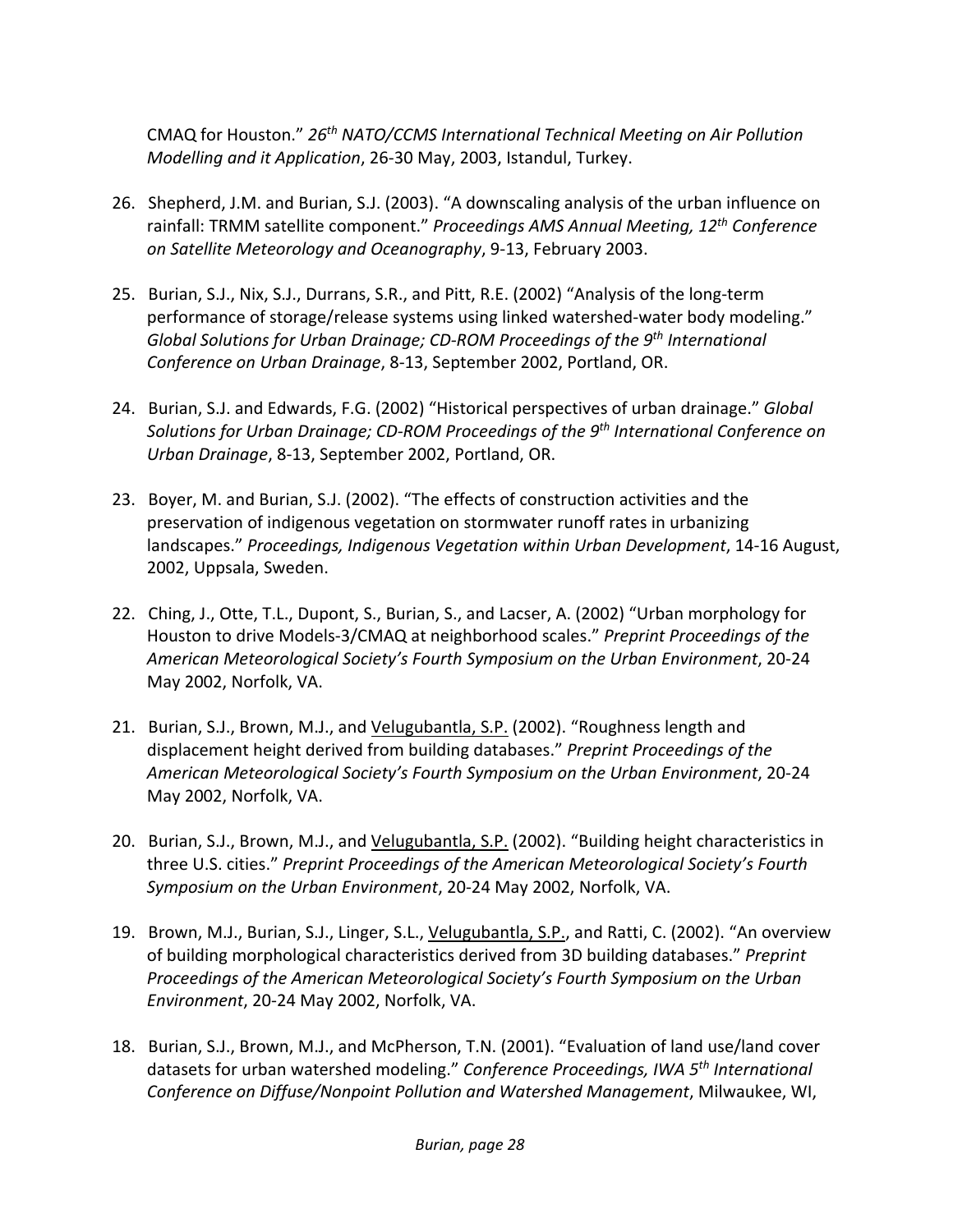10‐15 June, 2001, Edited by C.S. Melching and E. Alp.

- 17. Burian, S.J. (2001). "Developments in water supply and wastewater management in the United States during the nineteenth century." *Water Resources Impact*, 3(5): 14‐18.
- 16. McPherson, T.N., Burian, S.J., Stenstrom, M.K., and Suffet, I.H. (2001). "Comparison of the pollutant loads in dry and wet weather runoff in a Southern California urban watershed." *Conference Proceedings, IWA 5th International Conference on Diffuse/Nonpoint Pollution and Watershed Management*, Milwaukee, WI, 10‐15 June, 2001, Edited by C.S. Melching and E. Alp.
- 15. McPherson, T.N., Burian, S.J., Stenstrom, M.K., and Suffet, I.H. (2001). "Trace metal pollutant loading in wet weather and dry weather urban runoff from a Southern California watershed." *Conference Proceedings, 221st ACS National Meeting*, San Diego, CA, 1‐5 April, 2001.
- 14. Ratti, C., Di Sabatino, S., Britter, R., Brown, M., Caton, F., and Burian, S. (2001). "Analysis of 3‐D urban databases with respect to pollution dispersion for a number of European and American cities." *Proceedings, The Third International Conference on Urban Air Quality: Measurement, Modelling, and Management*, Loutraki, Greece, 19‐23 March, 2001.
- 13. Burian, S.J. and Durrans, S.R. (2000). "Evaluation of an artificial neural network rainfall disaggregation model." In: *Proceedings*, *5th International Workshop on Precipitation in Urban Areas, From Precipitation Measurements to Design and Forecasting Modeling*, Pontresina, Switzerland, 10‐12 December, 2000, Burlando and Einfalt (eds.), pp. 92‐97.
- 12. Burian, S.J. and McPherson, T.N. (2000). "Water quality modeling of Ballona Creek and the Ballona Creek Estuary." In: *Water Quantity and Quality Issues in Coastal Urban Areas*, Proceedings of the American Water Resources Association Annual Water Resources Conference, Nov. 6‐9, 2000, Miami, FL, pp.305‐308.
- 11. Brown, M.J., Burian, S.J., and Müller, C. (2000). "Analysis of urban databases with respect to mesoscale modeling requirements." *Preprints: 3rd AMS Urban Environment Symposium*, Davis, California, August 2000.
- 10. Burian, S.J., Streit, G.E., McPherson, T.N., Brown, M.J., and Turin, H.J. (2000). "Modeling the atmospheric contribution of nitrogen compounds in stormwater runoff." *Preprints of the AMS 11th Joint Conference on the Applications of Air Pollution Modeling with the Air and Waste Management Association*, Long, Beach, CA, 9‐14 January, 2000.
- 9. Brown, M.J., Burian, S.J., McPherson, T.N., Streit, G.E., Costigan, K., and Turin, H.J. (2000). "Air and water quality modeling system: application to the Los Angeles Metropolitan Area." *Preprints of the AMS 11th Joint Conference on the Applications of Air Pollution Modeling with the Air and Waste Management Association*, Long, Beach, CA, 9‐14 January, 2000.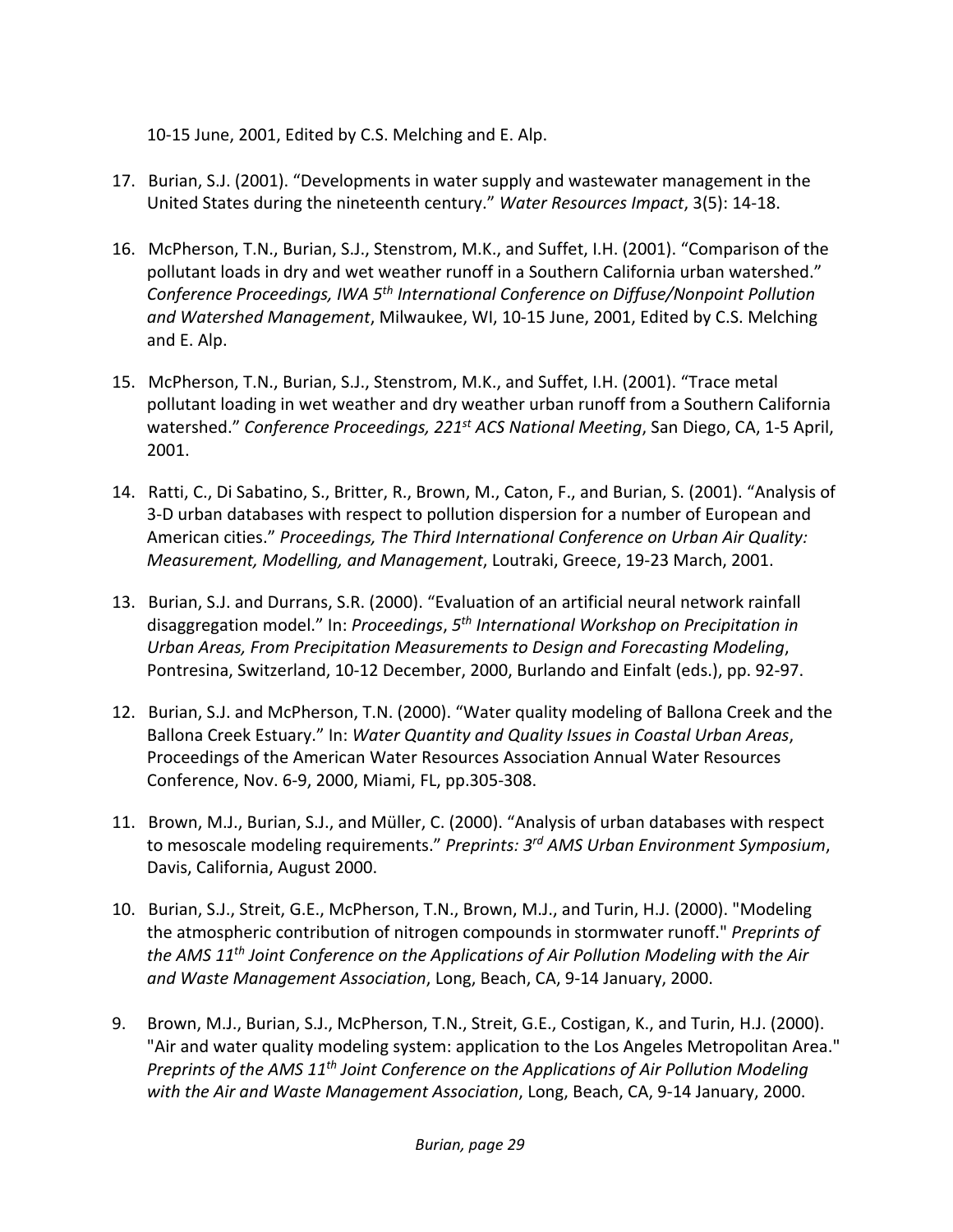- 8. Müller, C., Burian, S.J., and Brown, M.J. (2000). "Urban database issues." Los Alamos National Laboratory, LA‐UR#99‐5874, paper presented to DOE CBNP Sponsors, January 2000.
- 7. Burian, S.J., Durrans, S.R., Tomic, S., and Hajji, A. (1998). "Comparison of methods for short‐interval rainfall disaggregation." *Proceedings of the American Water Resources Association 34th Annual Conference*, Mobile, AL, 15‐19 November, 1998.
- 6. Brown, M., Burian, S., McPherson, T. Streit, G., Costigan, K. and Greene, B. (1998). "Pollutant transfer through air and water pathways in an urban environment." *Proceedings of the 13th Annual AMS meeting*, October 1998.
- 5. Pitt, R.E., Field, R., Burian, S.J., Nix, S.J., and Durrans, S.R. (1998). "Drainage design for the future, results of on‐going EPA funded research." *Proceedings of the Fourth International Conference on Developments in Urban Drainage Modelling*, London, 21‐24 September, 1998.
- 4. Nix, S.J., Durrans, S.R., Burian, S.J. and Pitt, R.E. (1997). "Wet weather flows in newly urbanizing areas: initial thoughts on designs for the future." *Proceedings of the 1997 Georgia Water Resources Conference*, 20‐22 March, 1997, The University of Georgia, Athens, Georgia.
- 3. Tomic, S. and Burian, S.J. (1997). "Regulated flood frequency problem data availability analysis." *Proceedings of the 17th Annual Hydrology Days Conference*, 14‐18 April, 1997, Fort Collins, Colorado.
- 2. Tomic, S. and Burian, S.J. (1997). "Composite unit hydrograph with normalization." *Proceedings of the 17th Annual Hydrology Days Conference*, 14‐18 April, 1997, Fort Collins, Colorado.
- 1. Burian, S.J., Nix, S.J. and Durrans, S.R. (1996). "Time distribution of design events and the design and performance of stormwater detention basins." *Proceedings of the 16th Annual Hydrology Days Conference*, 15‐18 April, 1996, Fort Collins, Colorado.

### **Project Reports**

- 24. Burian, S.J., Shin, S., Lee, S., Fereshtehpour, M. (2017). *Consequence‐Based Resilience Strategies and Tools for Analyzing Urban Water Infrastructure*, final report submitted to Pacific Northwest National Laboratory, 202 pages.
- 23. Burian, S.J., Shepherd, J.M., Jin, M., Jeyachandran, I., Carter, M., Kalyanapu, A., and Han, W. (2010). *Urban Enhancements to Meteorological Modeling and Observations*, final report submitted to Defense Threat Reduction Agency.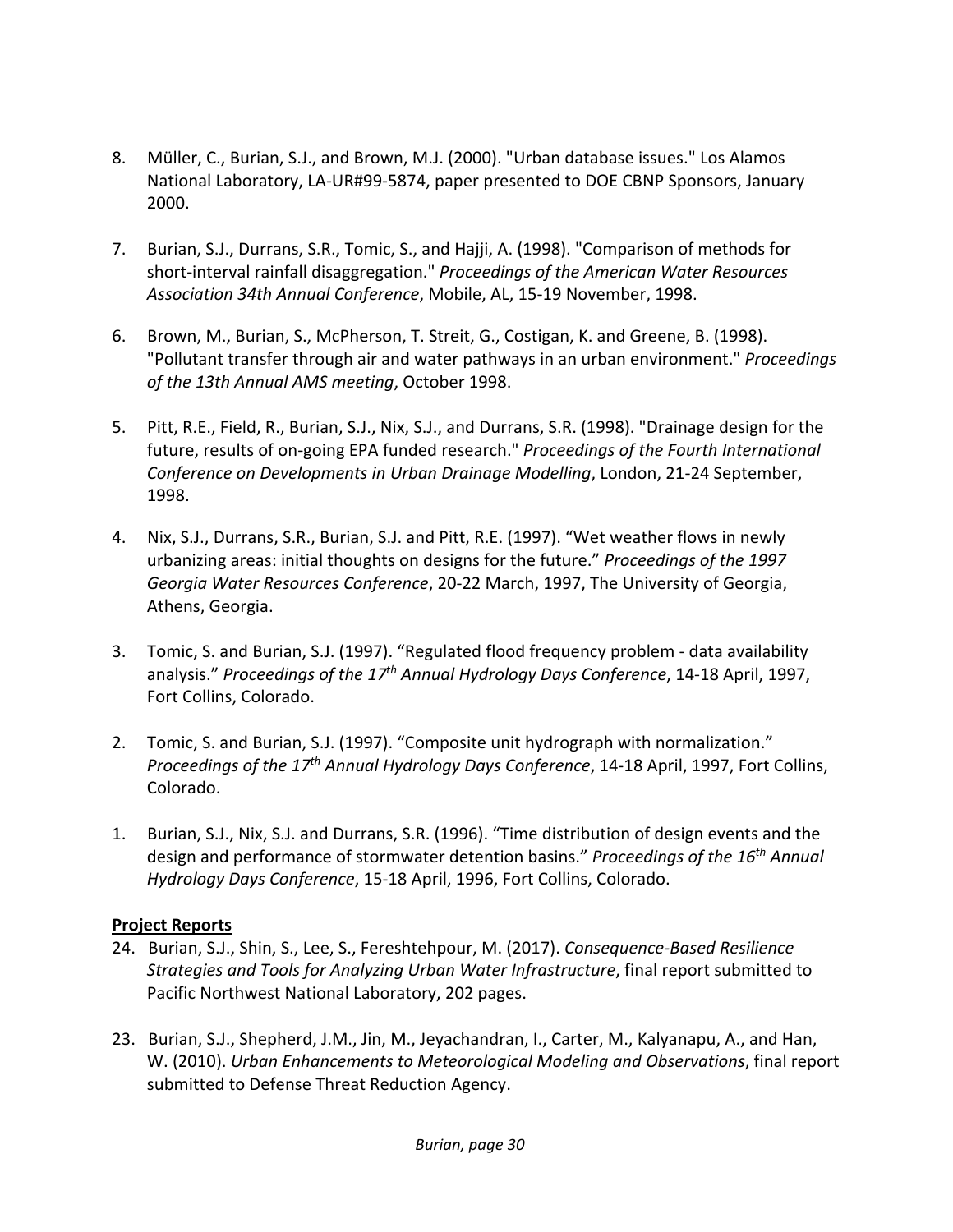- 22. Burian, S.J., Kalyanapu, A., Eric Jones, E., and Han W. (2010). *Water Solutions for Future Unconventional Oil Development*, final report submitted to Institute for Clean and Secure Energy.
- 21. Burian, S.J., Augustus, N., Jeyachandran, I., and M. Brown. (2008). *National Building Statistics Database, Version 2.* Final Report. LA‐UR‐08‐1921, Los Alamos National Laboratory.
- 20. Burian, S.J., Reynolds, S.K., and Hooshialsadat, P. (2007). *Understanding the impacts of urbanization on short and long term precipitation variability and land surface hydrologic processes*. Final Project Report submitted to NASA to complete NASA Precipitation Measurement Missions Program grant #NNG04GC94G, 123 pp.
- 19. Burian, S.J., Jung, J.‐S. Jensen, M., Kalyanapu, A., Hooshialsadat, P., and Han, W. (2007). *Development of new precipitation depth, duration, frequency maps for the state of Arkansas*. Final Report submitted to the University of Arkansas, 126 pp.
- 18. Burian, S.J., McKinnon, A., Hartman, J., and Han, W. (2005). *Gridded building statistics for New York City*. Final report submitted to Los Alamos National Laboratory, DHS NYC Urban Dispersion Project.
- 17. Burian, S.J., Maddula, S.R.K., Velugubantla, S.P., and Brown, M.J. (2005). *Morphological analyses using 3D urban databases: Seattle, WA,* LA‐UR‐05‐1822, Los Alamos National Laboratory, Los Alamos, NM.
- 16. Burian, S.J., Maddula, S.R.K., Velugubantla, S.P., and Brown, M.J. (2005). *Morphological analyses using 3D urban databases: Oklahoma City, OK,* LA‐UR‐05‐1821, Los Alamos National Laboratory, Los Alamos, NM.
- 15. Qin, H., Burian, S.J., and Edwards, F.G. (2004). *GIS‐based BMP planning tool for stormwater quality management*. Final Report submitted to Mack‐Blackwell Rural Transportation Center and Arkansas Highway and Transportation Department.
- 14. Edwards, F.G. and Burian, S.J. (2004). *Training and course materials of stormwater pollution prevention*. MBTC 9210. U.S. Department of Transportation. (available from NTIS).
- 13. Burian, S.J., Maddula, S.R.K., Velugubantla, S.P., and Brown, M.J. (2003). *Morphological analyses using 3D urban databases: Houston, TX,* LA‐UR‐03‐8633, Los Alamos National Laboratory, Los Alamos, NM.
- 10. Burian, S.J., Han, W., Velugubantla, S.P., and Maddula, S.R.K. (2003). *Development of gridded fields of urban canopy parameters for Models‐3/CMAQ/MM5*. Final Project Report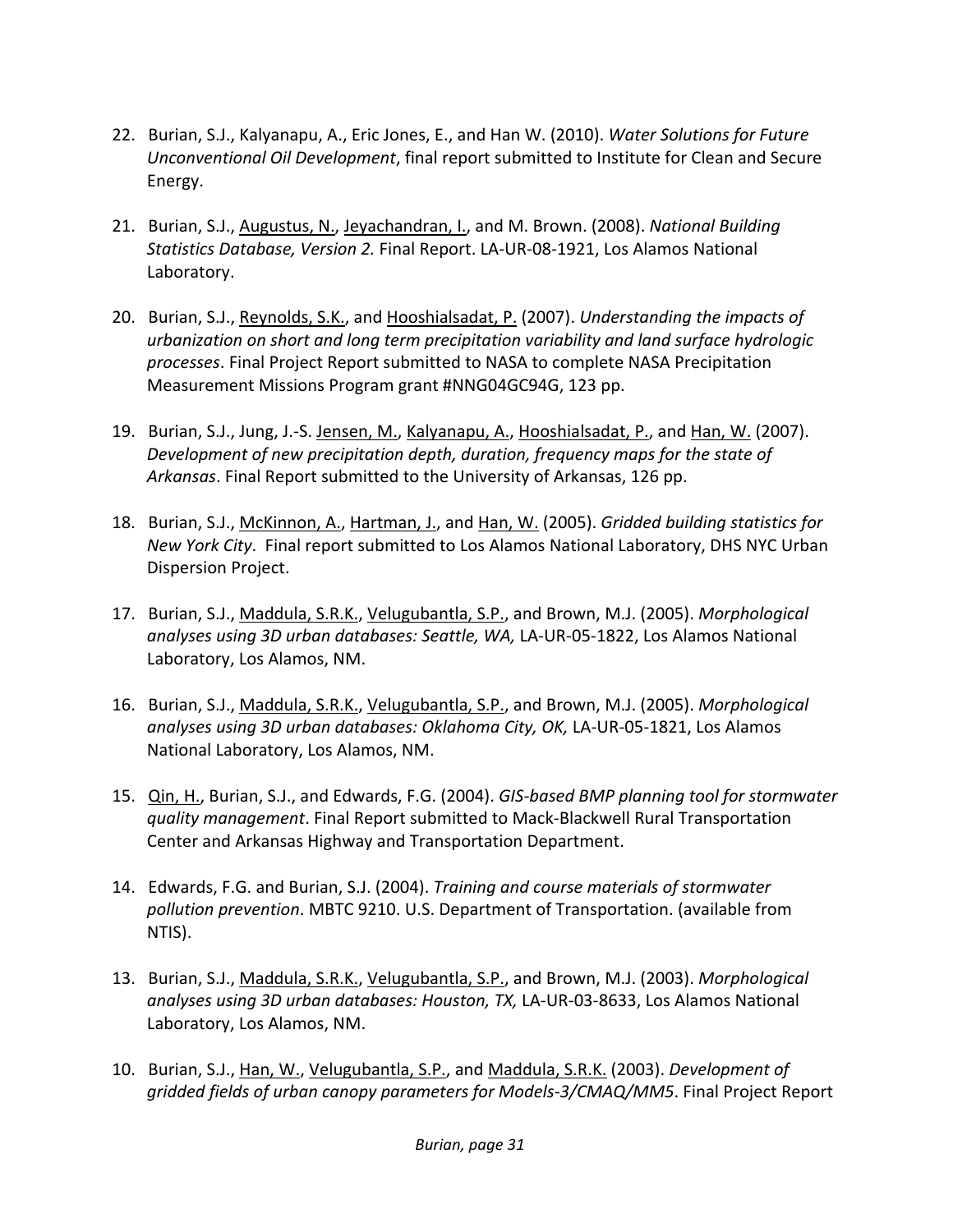submitted to the U.S. Environmental Protection Agency (EPA), Research Triangle Park, NC.

- 9. Burian, S.J., Maddula, S.R.K., Velugubantla, S.P., and Brown, M.J. (2002). *Morphological analyses using 3D urban databases: Albuquerque, NM,* LA‐UR‐03‐6198, Los Alamos National Laboratory, Los Alamos, NM.
- 8. Burian, S.J., Brown, M.J., and Linger, S.P. (2002). *Morphological analyses using 3D urban databases: Los Angeles, California,* LA‐UR‐02‐0781, Los Alamos National Laboratory, Los Alamos, NM.
- 7. Burian, S.J., Velugubantla, S.P., and Brown, M.J. (2002). *Morphological analyses using 3D urban databases: Phoenix, Arizona,* LA‐UR‐02‐6726, Los Alamos National Laboratory, Los Alamos, NM.
- 6. Burian, S.J., Velugubantla, S.P., Chittineni, K., Maddula, S.R.K., and Brown, M.J. (2002). *Morphological analyses using 3D urban databases: Portland, Oregon,* LA‐UR‐02‐6725, Los Alamos National Laboratory, Los Alamos, NM.
- 5. Burian, S.J., Velugubantla, S.P., and Brown, M.J. (2002). *Morphological analyses using 3D urban databases: Salt Lake City, Utah,* LA‐UR‐03‐6197, Los Alamos National Laboratory, Los Alamos, NM.
- 4. Burian, S.J. and Brown, M.J. (2001). *Summary of Los Angeles, California urban building and land use/cover data*. Los Alamos Unclassified Report, LA‐UR‐01‐4055, Los Alamos National Laboratory, Los Alamos, NM, July 2001.
- 3. Burian, S.J., McPherson, T.N., Brown, M.J., and Turin, H.J. (2000). "Development of a stormwater model for the Ballona Creek watershed." *Los Alamos Unclassified Report (LA‐ UR‐00‐1849)*, Los Alamos National Laboratory, Presented at 1st Ballona Wetlands Symposium, May 17‐18, 2000, Los Angeles, California.
- 2. Burian, S.J. (1999). "Long-term performance of wet-weather flow storage/release systems considering receiving‐water impacts." *Ph.D. Dissertation*, Department of Civil and Environmental Engineering, The University of Alabama, Tuscaloosa, Alabama.
- 1. Pitt, R., Lilburn, M., Durrans, S.R., Burian, S., Nix, S., Voorhees, J., and Martinson, J. (1999). *Guidance manual for integrated wet weather flow (WWF) collection and treatment systems for newly urbanized areas (New WWF Systems)*. Final project report submitted to U.S. Environmental Protection Agency, Urban Watershed Management Branch, Edison, NJ.

### **Presentations and Invited Talks (Presenter in bold; students underlined)**

132. Lee, S., Shin, S., Burian, S., Judi, D., and McPherson, T., "Detectability‐based Resilience of Water Distribution System using Failure Finger Print", *1st International WDSA/CCWI Joint Conference*, Kingston, Ontario, Canada, July 23‐25, 2018 (oral).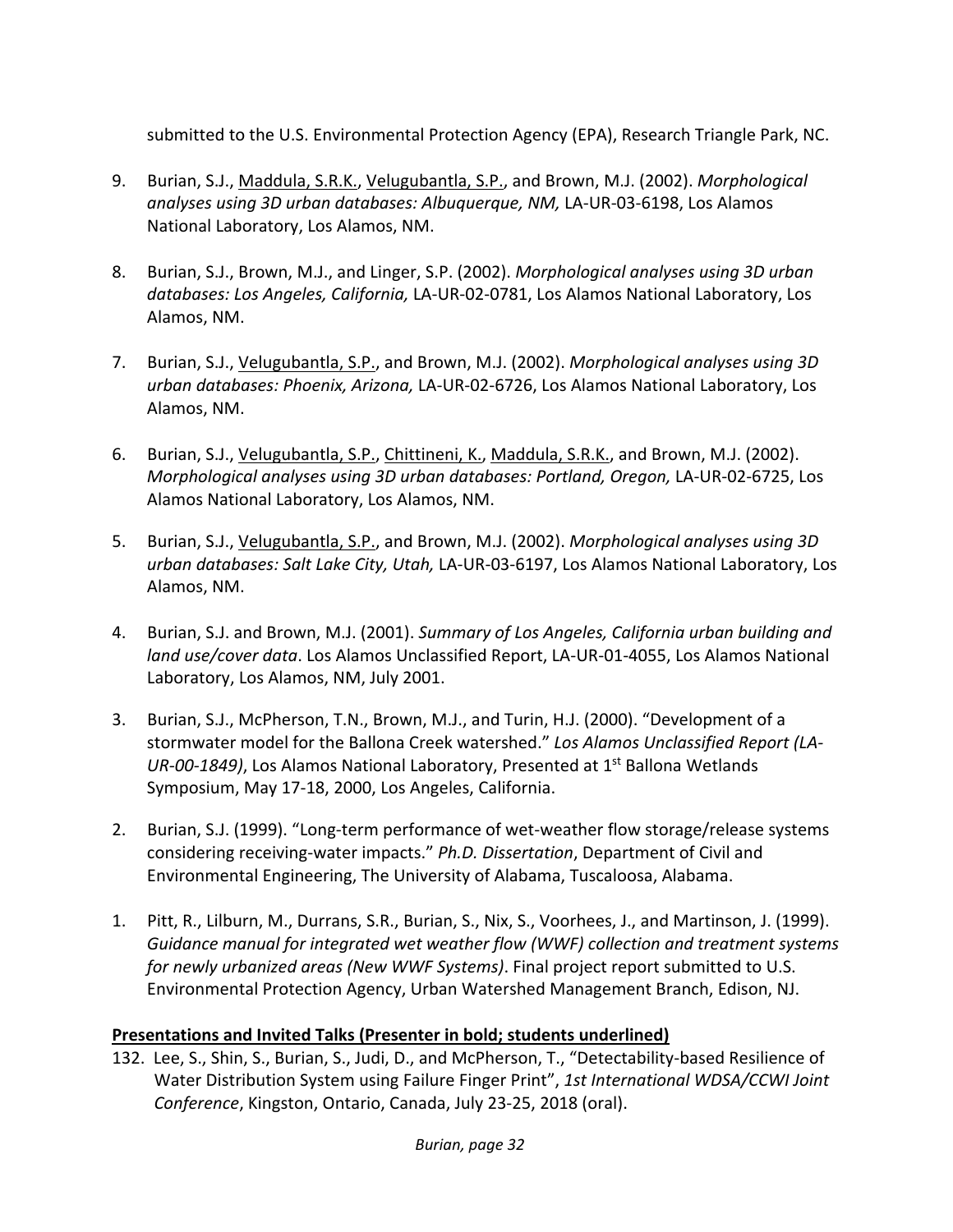- 131. Li, H., Hansen, C., Von Stackelberg, N., Goel, R., Burian, S., and **Barber, M.** (2018). "Assessing and modeling climate change impacts on cyanobacteria in Utah Lake." *2018 UCOWR/NIWR Annual Water Resources Conference*, June 26‐28, Pittsburgh, PA.
- 130. **Burian, S.J.**, Ward, M., Stevenson, D., Ahmad, S., Gates, T., Mahar, R.B., Lashari, B., Banuri, T., Chaudhry, A., Ullman, J.L., (2018). "Assessment of a peer mentoring program to build capacity for course development and delivery." *American Society for Engineering Education (ASEE) Annual Conference Proceedings*, 24‐27 June, 2018, Salt Lake City, UT, USA.
- 129. **Burian, S.J.** (2018). "Building research capacity in Pakistan to achieve the United Nations sustainable development goal for water." *Utah Section of the American Water Resources Association Annual Conference*, Salt Lake City, Utah, USA, May 16, 2018. (Invited Talk)
- 128. **Burian, S.J.**, Strong, C., Arens, S. (2018). "Green infrastructure optimization to achieve near natural hydrology conditions." *Utah City Engineers Association Annual Conference*, St. George, Utah, USA, January 25‐26, 2018. (Invited Talk)
- 127. **Bano, R.**, Rafique, A., Hassan, D., and Burian, S.J. (2017). "Performance of Diamer Basha Dam under Changing Hydrology and Demand Management" *International Science Policy Conference on Climate Change*. Dec 18‐20, 2017. Islamabad, Pakistan.
- 126. **Tavakol‐Davani, He.**, Tavakol‐Davani, Ha., Feng, Y., Burian, S.J. (2017). "Green infrastructure optimization to achieve near natural hydrology conditions." *ASCE‐EWRI World Environmental & Water Resources Congress 2017*, Sacramento, California, USA, May 21‐25, 2017.
- 125. **Hansen, C.H.**, Goharian, E., Ahmed, W., and Burian, S.J. (2017). "Sensitivity of water system vulnerability to changing snowpack from dust deposition and climate change." *ASCE‐EWRI World Environmental & Water Resources Congress 2017*, Sacramento, California, USA, May 21‐25, 2017.
- 124. Tamaddun, K., Kalra, A., Ahmed, W., Dars, G.H., Burian, S., and Ahmad, S. (2017). "Association of Indian Ocean climate variability with precipitation in Pakistan." *ASCE‐EWRI World Environmental & Water Resources Congress 2017*, Sacramento, California, USA, May 21‐25, 2017.
- 123. Salemnia, A., Fereshtehpour, M., **Tavakol‐Davani, He.**, Feng, Y., Judi, D., McPherson, T., and Burian, S.J. (2017). "Study of operational impact curves for transportation systems linking flood depth to vehicle speed." *ASCE‐EWRI World Environmental & Water Resources Congress 2017*, Sacramento, California, USA, May 21‐25, 2017. (poster)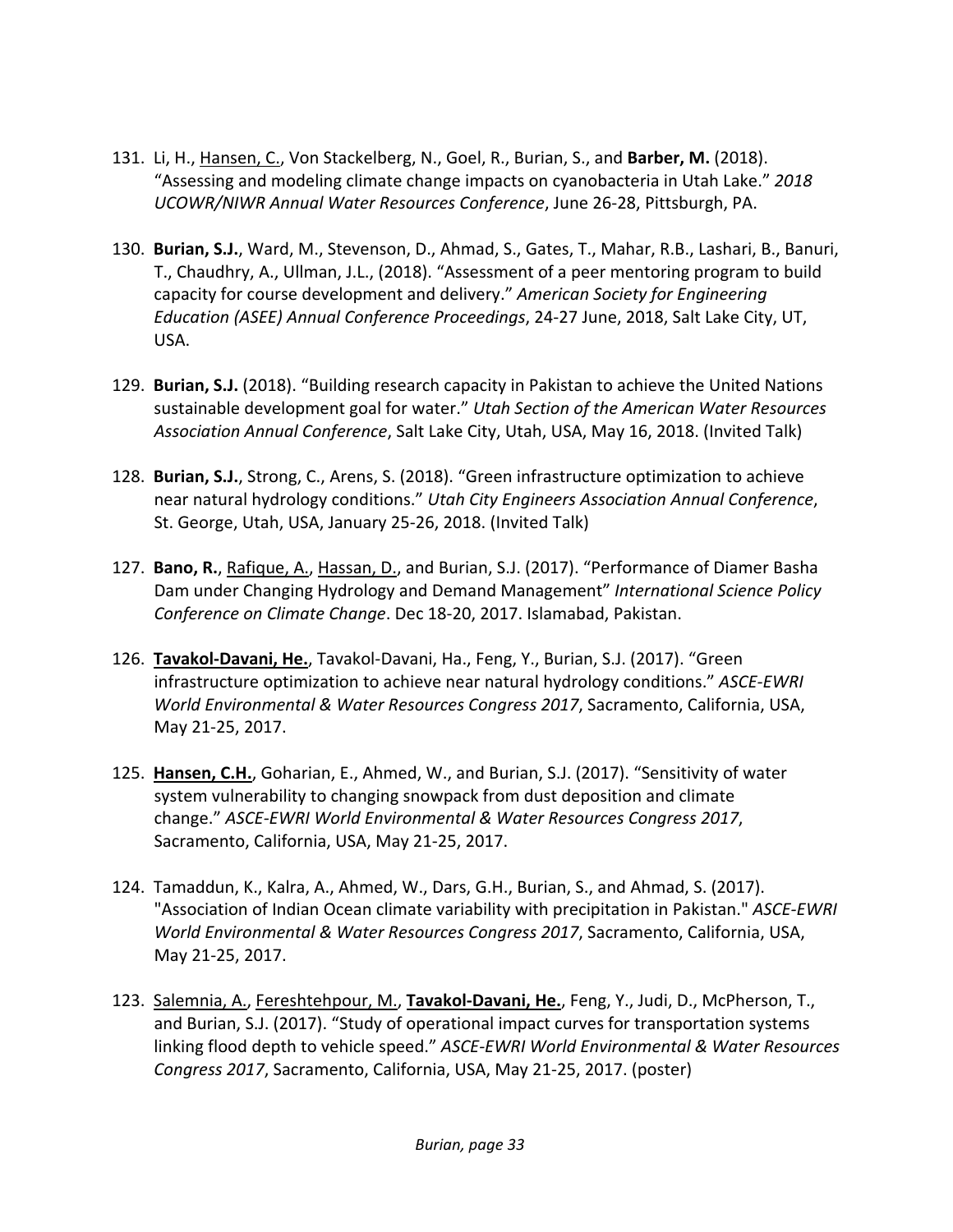- 122. **Lee, S.**, Shin, S., and Burian, S.J. (2017). "Sustainability metrics for water distribution system using triple top line." *ASCE‐EWRI World Environmental & Water Resources Congress 2017*, Sacramento, California, USA, May 21‐25, 2017.
- 121. Ahmed, W., Hansen, C.H., Goharian, E., Shepherd, M., Ahmad, S., and **Burian, S.J.** (2017). "Data management and modeling for addressing the water‐energy‐food nexus in Pakistan." *ASCE‐EWRI World Environmental & Water Resources Congress 2017*, Sacramento, California, USA, May 21‐25, 2017.
- 120. **Nishu, N.**, Burian, S.J., and Pomeroy, C. (2017). "Comparison of centralized and distributed water supply infrastructure for small communities." *ASCE‐EWRI World Environmental & Water Resources Congress 2017*, Sacramento, California, USA, May 21‐25, 2017. (poster)
- 119. Ahmed, W., Chaudhry, I., Ali, M., and **Burian, S.J.** (2017). "Coupling of SWMM and ArcGIS for drainage infrastructure management." *ASCE‐EWRI World Environmental & Water Resources Congress 2017*, Sacramento, California, USA, May 21‐25, 2017. (poster)
- 118. **Sowby, R.B.**, and Burian, S.J. (2017). "Energy requirements for public water services in the United States." *ASCE‐EWRI World Environmental & Water Resources Congress 2017*, Sacramento, California, USA, May 21‐25, 2017.
- 117. **Burian, S.J.** (2017). "Changing paradigms of urban water infrastructure." *Wallace Stegner Center 22nd Annual Symposium – Water in the West: Exploring Untapped Solutions*, University of Utah, March 24, 2017 (Invited panel presentation).
- 116. **Burian, S.J.** (2017). "Water resilience research at the University of Utah." Presentation at *Water Resilience Research Forum* at the Utah Asia Campus, March 14, 2017.
- 115. **Petit‐Boix, A.,** Feng, Y., Burian, S.J., Apul, D., Josa, A., Rieradevall, J., and Gabarrell, X. (2016). "Environmental map of water and food self‐sufficiency: integrating rainwater harvesting and urban agriculture in different climates." *LCA Food 2016*, Dublin, Ireland, 19‐21 October, 2016.
- 114. **Grant, J.,** Weeg, M., Carlson, A., Wallace, H., Feng, Y., Burian, S.J. (2016). "Use of green infrastructure to increase invertebrate biodiversity in the built environment." *Conservation Asia 2016*, Singapore, 29 June – 2 July, 2016.
- 113. **Burian, S.J.**, Ward, M., Banuri, T., Chaudhry, M.A., Ahmad, S., Lashari, B., Ansari, K. (2016). "Higher education capacity building to support achieving the sustainable development goal for water in Pakistan." *Water and Environment in the New Millennium: Education and Capacity Building.* 3‐5 December 2016, University of Tehran, Tehran, Iran. (Invited keynote presentation)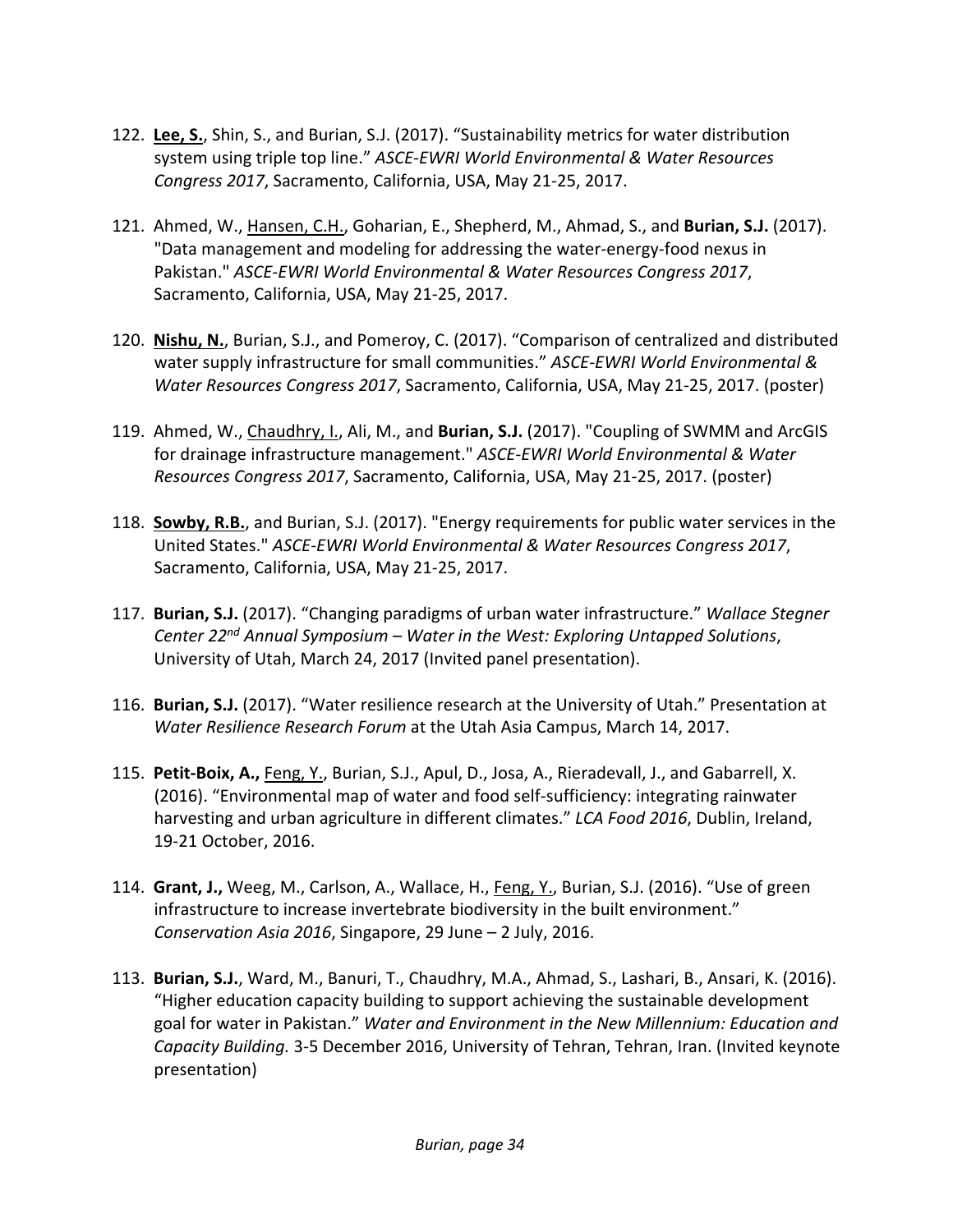- 112. **Rafique, A.**, Burian, S.J., Goharian, E., Riaz, K., and Chaudhry, I. (2016). "Flood Frequency Analysis and Water Management Modeling of Upper Indus River Basin." *ASCE‐EWRI World Environmental & Water Resources Congress 2016*, West Palm Beach, Florida, May 23, 2016. (poster)
- 111. **Nishu, N.**, Goharian, E., and Burian, S.J. (2016). "Analysis of supply solution options to mitigate the water supply crisis in developing countries." *ASCE‐EWRI World Environmental & Water Resources Congress 2016*, West Palm Beach, Florida, May 23, 2016. (poster)
- 110. **Tavakol‐Davani, He.**, Goharian, E., Hansen, C., Tavakol‐Davani, Ha., Apul, D. and Burian, S.J. (2016). "Rainwater harvesting ability to control climate change impacts on combined sewer overflows." *ASCE‐EWRI World Environmental & Water Resources Congress 2016*, West Palm Beach, Florida, May 23, 2016. (presented in the 13th Urban Watershed Management Symposium).
- 109. **Burian, S.J.** (2016). "Urban water‐energy‐food nexus." *ASCE‐EWRI World Environmental & Water Resources Congress 2016*, West Palm Beach, Florida, May 23, 2016 (Invited panel presentation).
- 108. **Hansen, C.**, Burian, S.J., and Dennison, P. (2016). "A Tale of Two Bays: Enhancing understanding of historical conditions and Evaluating Patterns of Water Quality in the Great Salt Lake." *ASCE‐EWRI World Environmental & Water Resources Congress 2016*, West Palm Beach, Florida, May 23, 2016.
- 107. **Tavakol‐Davani, Ha.** and Burian, S.J. (2016). "A watershed‐scale life cycle assessment framework for rainwater harvesting systems." *ASCE‐EWRI World Environmental & Water Resources Congress 2016*, 13th Urban Watershed Management Symposium, West Palm Beach, Florida, May 24, 2016.
- 106. **Feng, Y.**, Burian, S.J., Mitchell, S., and White, D. (2016). "Water demand estimation for urban agriculture in a semi‐arid climate." *ASCE‐EWRI World Environmental & Water Resources Congress 2016.* West Palm Beach, FL, May 22‐26.
- 105. **Feng, Y.**, Burian, S.J., Petit‐Boix, A., Josa, A., Rieradevall, J., Gabarrell, X., and Apul, D. (2016). "Life cycle assessment of the cost and the social and ecosystem services of rainwater harvesting in dry climates." in *ASCE‐EWRI World Environmental & Water Resources Congress 2016*. West Palm Beach, FL, May 22‐26 (poster).
- 104. **Goel, R.,** Barber, M, Burian, S., Hinners, S.J., and Adams, C. (2015). **"**Uncertainty in future water quality and quantity in the Jordan River." *Salt Lake County Watershed Symposium*, Salt Lake City, Utah, November 19, 2015.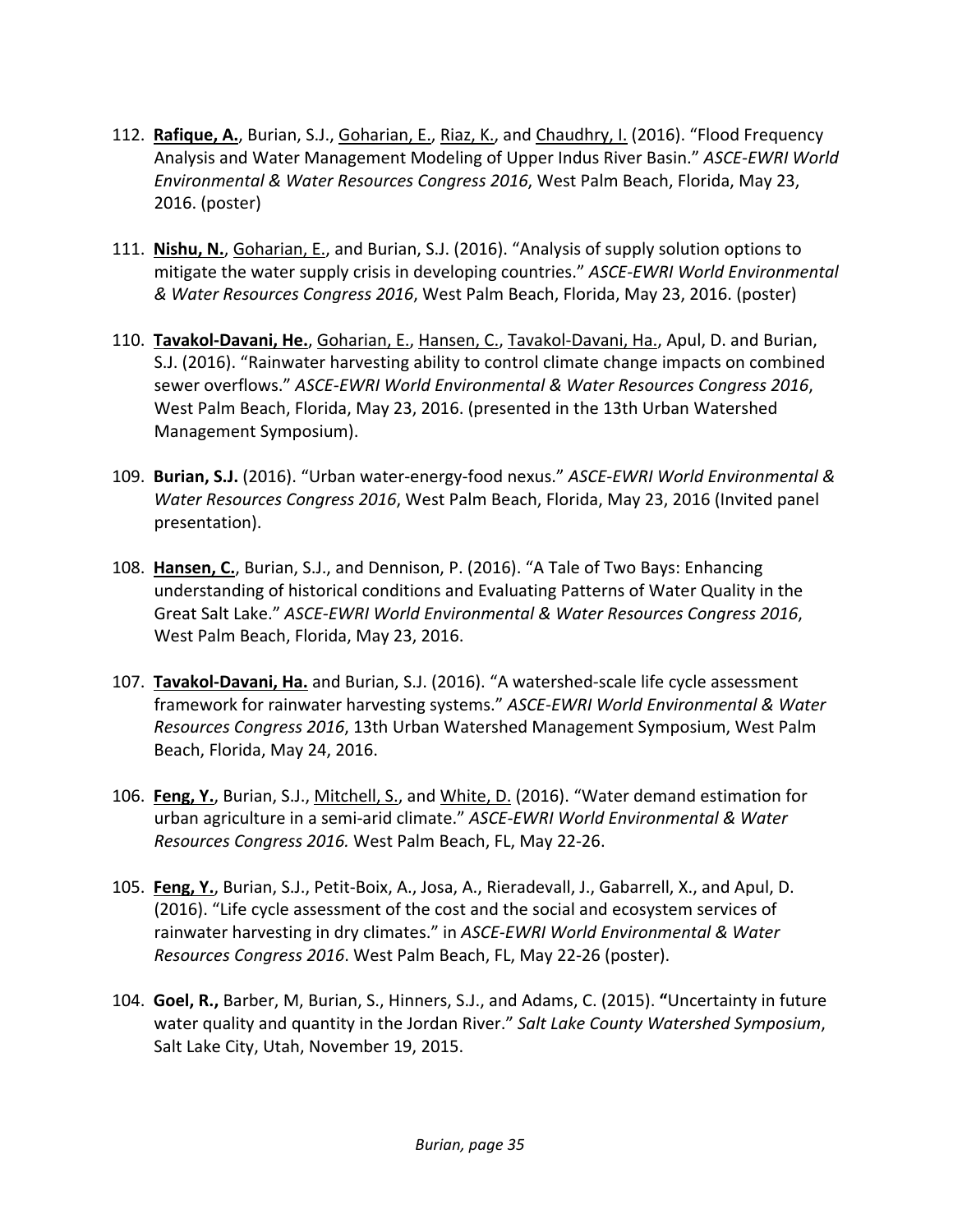- 103. **Burian, S.,** Jha, M., Richard, G., Shepherd, M. (2015). "Water sustainability in cities: An interdisciplinary geoscience and engineering teaching module." *American Water Resources Association (AWRA) Annual Conference*, Denver, Colorado, November 18, 2015.
- 102. **Burian, S.J.** (2015). "Mixing water and cities: Don't worry, it's a sustainable and resilient mocktail!" *Global Change and Sustainability Center Seminar Series*, Salt Lake City, Utah, November 3, 2015. (invited talk)
- 101. **Hansen, C.,** Goharian, E., and Burian, S.J. (2015). "Development of a Combined Change Factor Methodology (CCFM) for finer scale climate change impact assessment." *AWWA Intermountain Section Annual Conference*, Logan, Utah, September 17, 2015. (poster)
- 100. **Hansen, C.,** Burian, S.J., Porter, R.J., and Williams, G. (2015). "Statistical and artificial neural network models of remotely sensed water quality: Farmington Bay, Great Salt Lake, Utah." AWWA Water Quality Technology Conference, Salt Lake City, Utah, November 2015. (poster)
- 99. **Goharian, E.**, Dawadi, S., Ahmad, S., and Burian, S.J., (2015), "A tale of two cities: Comparison of water resource management system response under varying climate and population growth in Salt Lake City, UT, and Las Vegas, NV." *2015 UCOWR/NIWR/CUAHSI Conference*, 16‐18 June, Las Vegas, Nevada.
- 98. **Burian, S.J.** and Apul, D. (2015). "Cross‐institution collaborative learning (CICL) to connect water resources design with sustainability analysis." *American Society for Engineering Education (ASEE) Annual Conference and Exposition*, Seattle, Washington, June 16, 2015.
- 97. **Goharian, E.**, Burian, S.J., Bardsley, T., Strong, S., Niermeyer, J., Briefer, L., and Kirkham, T. (2015). "Evaluating sustainability tradeoffs of integrated urban water resources management alternatives." 2015 UCOWR/NIWR/CUAHSI Conference, 16‐18 June, Las Vegas, Nevada.
- 96. **Burian, S.J.** (2015). "Cyber-infrastructure to enhance access to data- and computationallyintensive modeling for water resources management." *Utah Digital Government Summit*, Salt Lake City, Utah, May 21, 2015. (invited talk)
- 95. **Feng, Y.**, Burian, S.J., Pardyjak, E.R., and Pomeroy, C.A. (2015). "Impacts of green infrastructure on the water budget and other ecosystem services in semi‐arid urban areas." In: *Proceedings, World Environmental & Water Resources Congress*, 17‐21 May 2015, Austin, Texas, USA. ASCE, Reston, VA.
- 94. **Goharian, E.**, Burian, S.J., Niermeyer, J., Briefer, L., Kirkham, L., and Bardsley, T. (2015). "Sustainability evaluation of decentralized urban water infrastructure using systems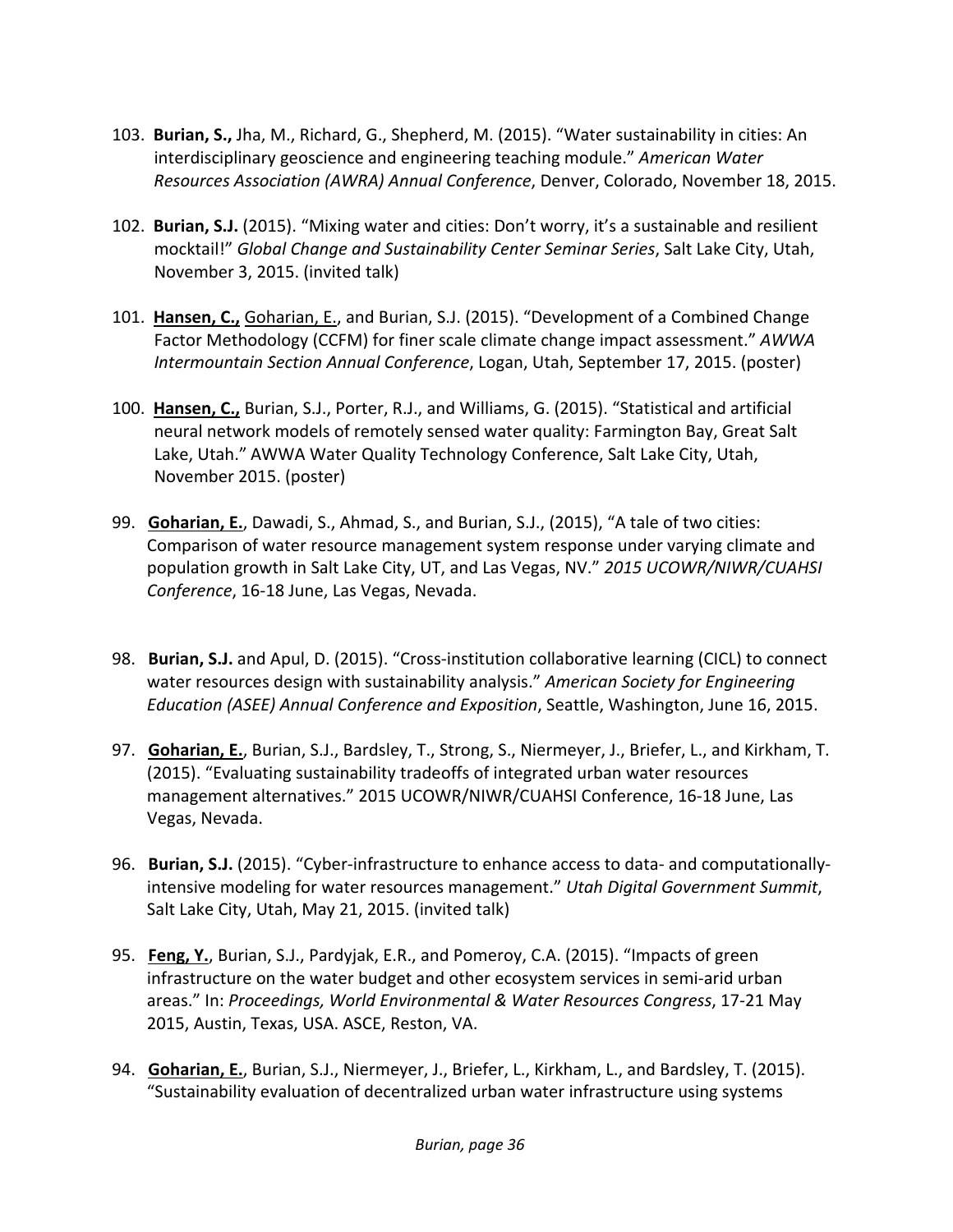modeling." In: *Proceedings, World Environmental & Water Resources Congress*, 17‐21 May 2015, Austin, Texas, USA. ASCE, Reston, VA. (poster)

- 93. **Panthail, J.K.**, Brewer, S.C., and Burian, S.J. (2015). "Statistical modeling of the PM2.5‐ Albedo‐Streamflow relationship in Parley's Creek, Utah using MODIS albedo data." In: *Proceedings, World Environmental & Water Resources Congress*, 17‐21 May 2015, Austin, Texas, USA. ASCE, Reston, VA. (poster)
- 92. **Tavakol‐Davani, Ha.**, Burian, S.J., Devkota, J., and Apul, D. (2015). "Comparing life cycle costs and environmental impacts of green and gray infrastructures for stormwater control." In: *Proceedings, World Environmental & Water Resources Congress*, 17‐21 May 2015, Austin, Texas, USA. ASCE, Reston, VA. (poster)
- 91. **Tavakol‐Davani, Ha.**, Burian, S.J., Devkota, J., and Apul, D. (2015). "Comparing green and gray techniques for combined sewer overflow control." In: *Proceedings, World Environmental & Water Resources Congress*, 17‐21 May 2015, Austin, Texas, USA. ASCE, Reston, VA.
- 90. Goharian, E., **Burian, S.J.**, Bardsley, T., Strong, C., Niermeyer, J., Briefer, L., and Kirkham, T. (2015). "Climate change and scenario planning utilizing integrated water resource management modeling: Case study of Salt Lake City." *Water for Urban Areas: Managing Risks and Building Resiliency*, AWRA Spring Specialty Conference, American Water Resources Association, 29 March – 1 April 2015, Los Angeles, CA, USA.
- 89. **Goharian, E.** and Burian, S.J. (2015). "Reliability assessment of Salt Lake City Water Supply System by using a dynamic‐probabilistic systems approach." *Water for Urban Areas: Managing Risks and Building Resiliency*, AWRA Spring Specialty Conference, American Water Resources Association, 29 March – 1 April 2015, Los Angeles, CA, USA.
- 88. **Goharian, E.** and Burian, S.J. (2015). "A new metric integrating flooding and water shortage to evaluate vulnerability of water systems subject to climate change." *Water for Urban Areas: Managing Risks and Building Resiliency*, AWRA Spring Specialty Conference, American Water Resources Association, 29 March – 1 April 2015, Los Angeles, CA, USA.
- 87. **Tavakol‐Davani, H.**, Goharian, E., Hansen, C., and Burian, S.J. (2015). "Climate change impacts on green infrastructure performance in Toledo." *Water for Urban Areas: Managing Risks and Building Resiliency*, AWRA Spring Specialty Conference, American Water Resources Association, 29 March – 1 April 2015, Los Angeles, CA, USA.
- 86. **Feng, Y.**, Burian, S., Pardyjak, E., and Pomeroy, C. (2014). "Impacts of green infrastructure on the water budget and other ecosystem services in subhumid urban areas." *AGU Fall Meeting*, 15‐19 December, San Francisco, CA, USA.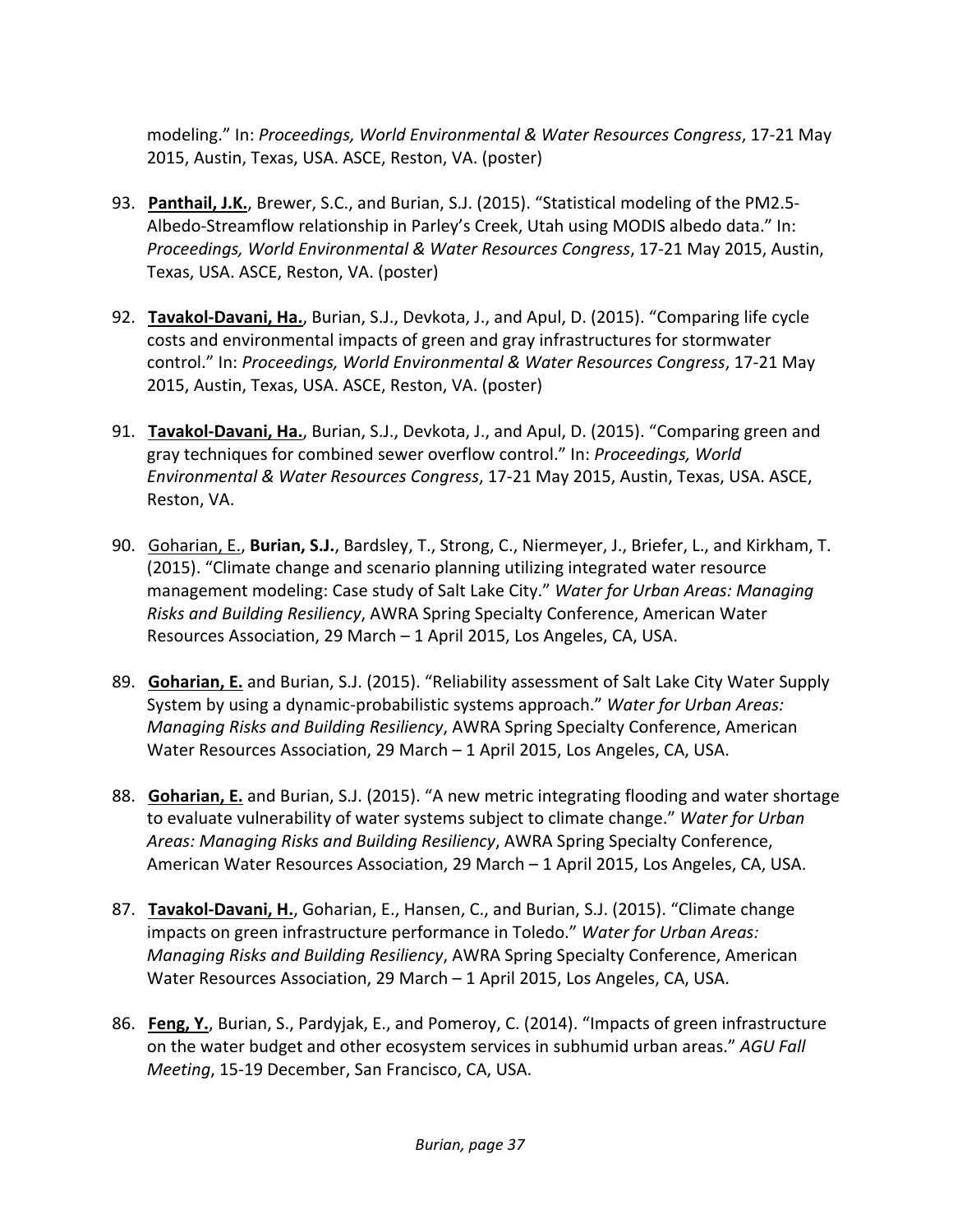- 85. **Burian, S.J. (2014).** "Water infrastructure sustainability and resilience to urban disasters." *Korea Research Institute for Human Settlements*, Seoul, South Korea, August 7, 2014 (Invited Talk)
- 84. **Burian, S.J.,** Goharin, E., York, C., Tavakol‐Davani, H., Feng, Y., Zahmatkesh, Z., and Panthail, J.K. (2014). "Climate and urban water management influences on water levels in Farmington Bay near Salt Lake City, Utah." In: *Proceedings, World Environmental & Water Resources Congress*, 1‐5 June 2014, Portland, OR, USA. ASCE, Reston, VA.
- 83. Feng, Y., Burian, S.J., Pardyjak, E., Pomeroy, C., **Elliott, G., and Brotherton, T.** (2014). "Green roof water budget measurements using weighing lysimeters in Salt Lake City, Utah." In: *Proceedings, World Environmental & Water Resources Congress*, 1‐5 June 2014, Portland, OR, USA. ASCE, Reston, VA.
- 82. **Goharian, E.** and Burian, S.J. (2014). "Using dynamic simulation to support integrated water resources management." In: *Proceedings, World Environmental & Water Resources Congress*, 1‐5 June 2014, Portland, OR, USA. ASCE, Reston, VA.
- 81. **Goharian, E.**, Burian, S.J., Swain, N., Christensen, S., Das, D., Jones, N. (2014). "Web‐based dynamics simulation reservoir system management tool for water supply utilities in Salt Lake City, Utah." In: *Proceedings, World Environmental & Water Resources Congress*, 1‐5 June 2014, Portland, OR, USA. ASCE, Reston, VA.
- 80. **Houdeshel, C.D.** and Burian, S.J. (2014). "Identifying critical source areas along an engineering stormwater flow path in order to optimize stormwater green infrastructure placement." In: *Proceedings, World Environmental & Water Resources Congress*, 1‐5 June 2014, Portland, OR, USA. ASCE, Reston, VA.
- 79. **Panthail, J.K.**, Burian, S.J., Goharian, E., and Houdeshel, D. (2014). "Simulation of the impact of urban air pollution on snowmelt runoff quantity and quality in the Parley's Creek Watershed in Salt Lake City, Utah." In: *Proceedings, World Environmental & Water Resources Congress*, 1‐5 June 2014, Portland, OR, USA. ASCE, Reston, VA.
- 78. **Tavakol‐Davani, H.** and Burian, S.J. (2014). "Accelerating stormwater modeling with distributed computing using HT Condor." In: *Proceedings, World Environmental & Water Resources Congress*, 1‐5 June 2014, Portland, OR, USA. ASCE, Reston, VA.
- 77. **Tavakol‐Davani, H.** Devkota, J., Apul, D., and Burian, S.J. (2014). "Comparing green and gray infrastructure solutions for the Toledo combined sewer system in terms of stormwater runoff control and life cycle environmental impacts." In: *Proceedings, World Environmental & Water Resources Congress*, 1‐5 June 2014, Portland, OR, USA. ASCE, Reston, VA.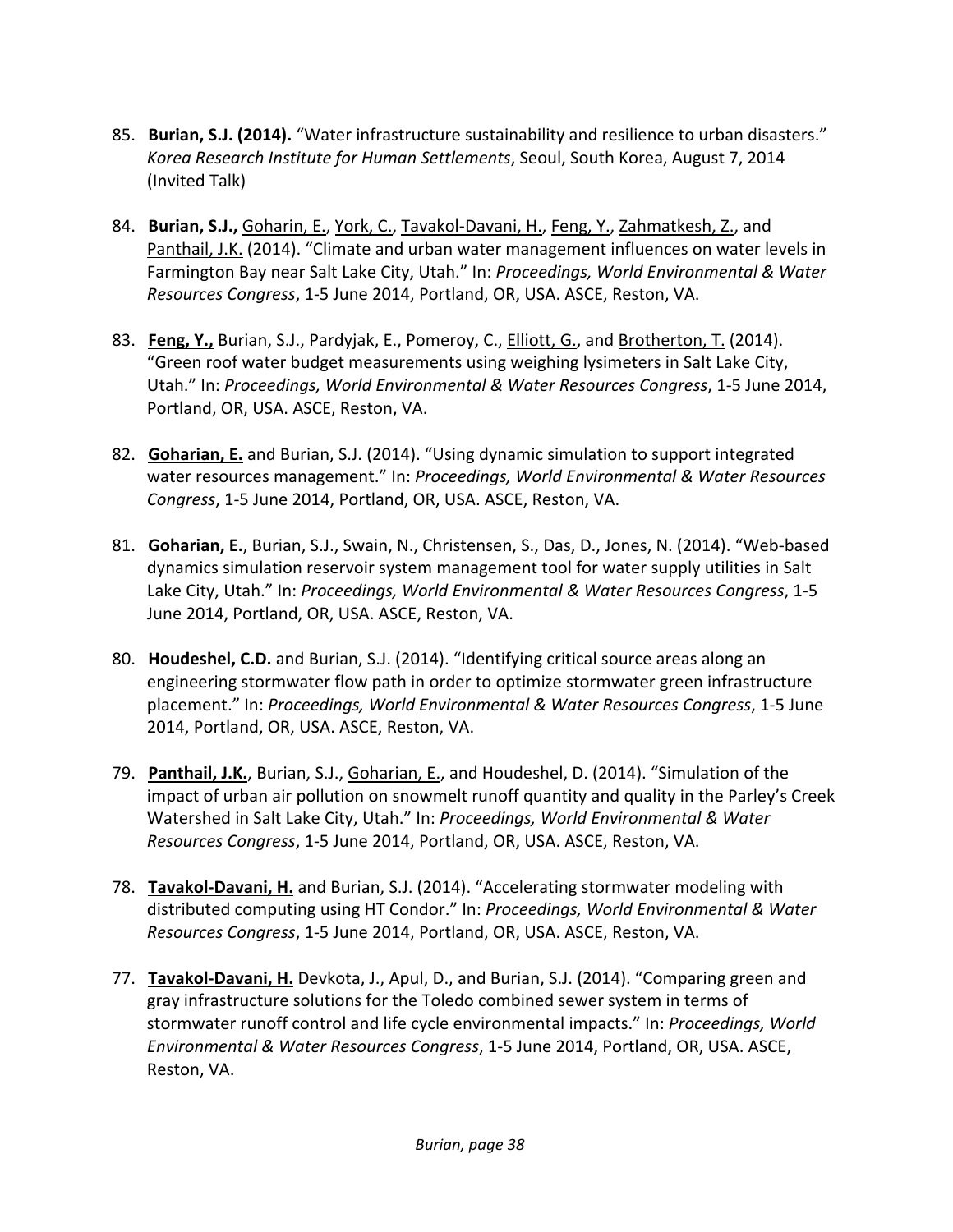- 76. **Tavakol‐Davani, H.** Tavakol‐Davani, H. Burian, S.J., and Muleta, M. (2014). "Uncertainty analysis of a coupled life cycle analysis and urban drainage model." In: *Proceedings, World Environmental & Water Resources Congress*, 1‐5 June 2014, Portland, OR, USA. ASCE, Reston, VA.
- 75. **Zahmatkesh, Z.,** Goharian, E., Burian, S.J., Tavakol‐Davani, H., and Karamouz, M. (2014). "A study of climate change impacts on urban runoff in a New York City watershed." In: *Proceedings, World Environmental & Water Resources Congress*, 1‐5 June 2014, Portland, OR, USA. ASCE, Reston, VA.
- 74. **Zahmatkesh, Z.,** Tavakol‐Davani, H., Burian, S.J., Goharian, E., and Karamouz, M. (2014). "Low‐impact development (LID) implementation to mitigate climate change impacts on urban runoff." In: *Proceedings, World Environmental & Water Resources Congress*, 1‐5 June 2014, Portland, OR, USA. ASCE, Reston, VA.
- 73. **Neupauer, R.M.,** Chan Hilton, A.B., Burian, S., Lauer, J.W., Mathisen, P., Mays, D.C., Nicklow, J.W., Olsen, M.S., Pomeroy, C., Ruddell, B., and Sciortino, A. (2013). "H2Oh!: Collection of classroom demonstrations and activities for improving student learning of water concepts." *Geological Society of America's 125th Anniversary Annual Meeting & Exposition*, 27‐30 October, Denver, Colorado.
- 72. **Burian, S.J.**, Pomeroy, C., Houdeshel, D., Walsh, T., Reynolds, S., Orr, A., Tavakol‐Davani, H., Feng, Y., Sandoval, K. (2013). "Experimental and computer modeling studies of green infrastructure performance in a semi‐arid climate." *2013 Low Impact Development Symposium*, 18‐21 August, Saint Paul, Minnesota.
- 71. **Apul, D.**, Devkota, J., Burian, S., and Tavakol‐Davani, H. (2013). "Optimizing the use of harvested rainwater in buildings based on economic and environmental criteria." *Environmental Engineers and Scientists of 2050: Education, Research, and Practice*, 2013 AEESP 50th Anniversary Conference, 14‐16 July, 2013, Golden, Colorado, USA.
- 70. **Burian, S.J.**, Barbanell, E., McCool, D., Ward, M., Ehleringer, J., and Bowen, B. (2013). "Interdisciplinary teaching and research at the University of Utah to address water sustainability in the Mountain West." *Annual Conference, Association for Environmental Studies and Sciences*, 19‐23 June, Pittsburgh, PA.
- 69. **Burian, S.J.**, Strong, C., Pomeroy, C., Kochanski, A., Goharian, E. (2013). "Climate data access and urban water system modeling." *CI‐WATER Symposium and 2nd Annual Conference*, Salt Lake City, Utah, 29‐30 May 2013.
- 68. **Devkota, J.**, Apul, D.S., Burian, S.J., and Tavakol‐Davani, H. (2013). "Sustainability of decentralized rainwater harvesting system ‐ An approach to reduce potable water demand and storm water runoff." *Ohio Stormwater Conference*, Cincinnati, OH, May 2013.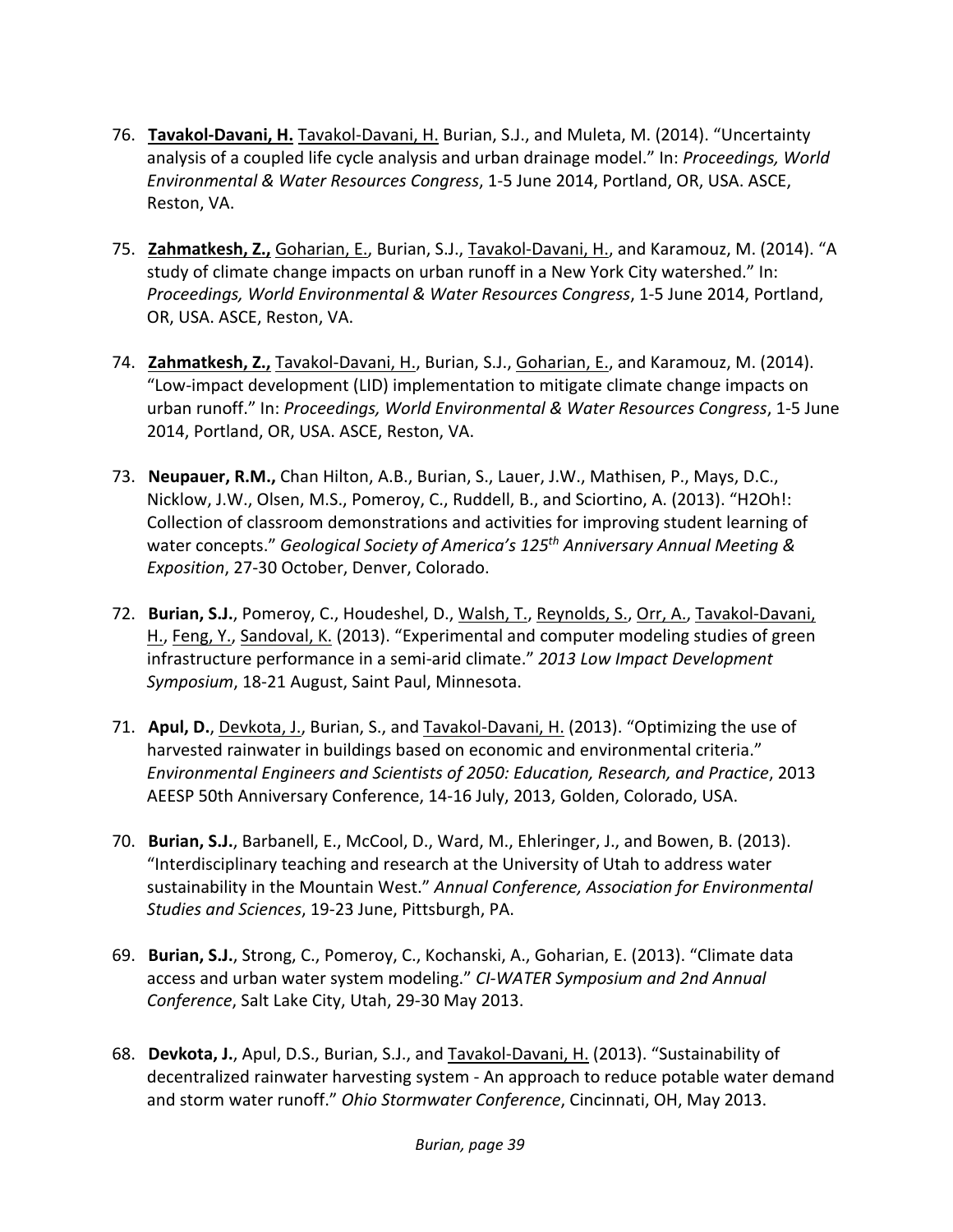- 67. **Devkota, J.**, Apul, D.S., Burian, S.J., and Tavakol‐Davani, H. (2013). "Effect of building design on cost, energy, and emission payback periods of rainwater harvesting systems." *World Environmental and Water Resources Congress (EWRI 2013)*, Cincinnati, OH, May 2013.
- 66. **Goharian, E.**, Burian, S., Bardsley, T., Kirkham, T. (2013). "Evaluating the reliability of a water supply system based on system dynamics modeling: A Case Study of Salt Lake City, Utah." *2013 World Environmental and Water Resources Congress*, 19‐23 May, Cincinnati, Ohio.
- 65. **Tavakol‐Davani, H.,** Burian, S.J, Apul, D.S., and Devkota, J. (2013). "Integrating life‐cycle assessment and long‐term performance in urban water infrastructure analysis." *World Environmental and Water Resources Congress (EWRI 2013)*, Cincinnati, OH, May 2013.
- 64. **Bardsley, T.**, Burian, S., Strong, C., Goharian, E., Livneh, B., Wood, A., Kirkham, T., Briefer, L., Miller, P. (2013). "Assessing climate change risks to a municipal water supply: A pilot project incorporating downscaled climate projections, operational hydrologic modeling, and a systems planning model." *2013 CPASW Climate Prediction Applications Sciences Workshop*, 23‐25 April, Logan, Utah.
- 63. **Bardsley, T.**, Burian, S., Strong, C., Goharian, E., Kirkham, T., Briefer, L., Livneh, B., Wood, A., Miller, P. (2013). "Assessing climate change risks to a municipal water supply: A pilot project incorporating downscaled climate projections, operational hydrologic modeling, and a systems planning model." *2013 Spring Runoff Conference*, 9‐10 April, Utah State University, Logan, Utah.
- 62. **Chan Hilton, A.B.**, Neupauer, R.M., Burian, S., Lauer, J.W., Mathisen, P., Mays, D.C., Olsen, M.S., Pomeroy, C., Ruddell, B., and Sciortino, A. (2012). "H2Oh!: Classroom demonstrations and activities for improving student learning of water concepts." *AGU Fall Meeting*, 3‐7 December 2012, San Francisco, CA.
- 61. **Devkota, J.**, Apul, D.S., Burian, S.J., and Tavakol‐Davani, H. (2012) Analysis of Decentralized Harvested Rainwater Systems using the Urban Water Infrastructure Sustainability Evaluation (uWISE) Framework, *Sustainable U: Perspectives on Sustainability in Higher Education and Beyond in Northwest Ohio*, Toledo, OH, November 2012.
- 60. **Burian S.J.**, Strong C., Pomeroy C. (2012). "Cyberinfrastructure to Advance Linked Climate and Urban Water Management Research." Oral presentation at *CI‐WATER Symposium 2012*, Salt Lake City, Utah, 6 September 2012.
- 59. **Burian, S.J.** (2012). "Towards sustainable urban water systems." University of Notre Dame, *Environmental Fluid Dynamics Seminar Series*, April 24, 2012 (Invited Talk).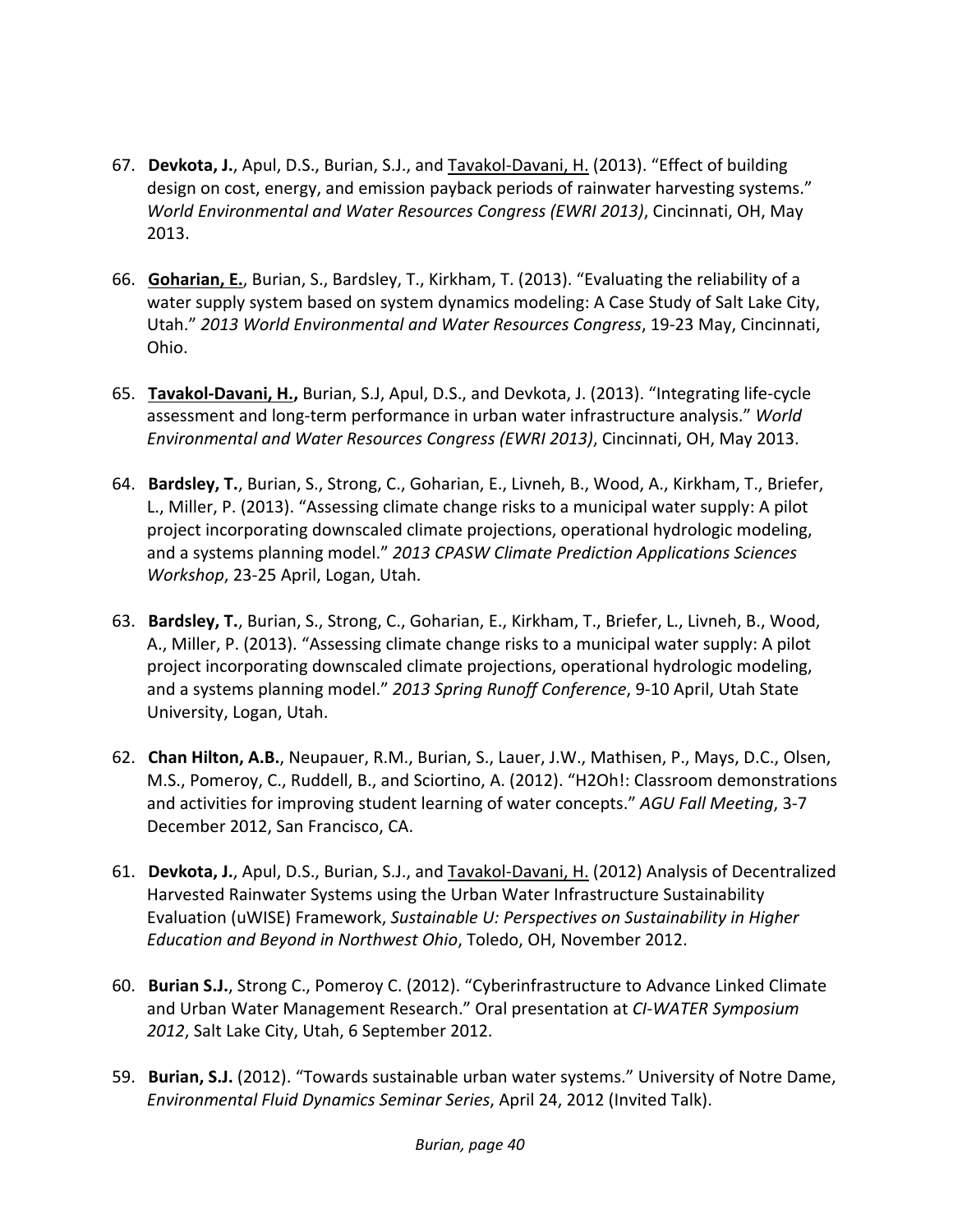- 58. **Feng, Y.**, Burian, S.J., and Pomeroy, C.A. (2012). "A review of impact of evapotranspiration (ET) on urban runoff." *World Environmental & Water Resources Congress*, May 20‐24, 2012, American Society of Civil Engineers, Reston, VA. (Poster)
- 57. **Neupauer, R.**, Burian, S. Lauer, W., Mathisen, P., Mays, D., Pomeroy, C., Ruddell, B., Sciortino, A., and Chan Hilton, A. (2012). "Classroom demonstration activities for improving student learning of hydraulics and fluid mechanics concepts." *2012 EWRI Congress*, Albuquerque, NM, 20‐24 May 2012. (Poster)
- 56. **Glotfelty, T.**, Ching, J., Tewari, M., Chen, F., and Burian, S. (2011). "Implementing NUDAPT Urban Canopy Parameters for 44 cities in WRF." *CMAS Conference*, Chapel Hill, NC, USA October 24‐26, 2011.
- 55. **Burian, S.J.** (2010). "Managing water in cities: Past, present, and future." *Global Change and Ecosystems Center Seminar Series*, University of Utah, November 30, 2010 (Invited Talk).
- 54. **Houdeshel, C.D.**, Mansell, B.L., Tahir, S., Walsh, T., Hogsett, M., Kalyanapu, A., Nadauld, T., Cheng, C.J., Burian, S.). (2010). "Implementation of novel water conservation practices: University of Utah Student Chapter" *AWRA Annual Conference*, Philadelphia, PA. November, 2010.
- 53. **Burian, S.J., Bowers, J.,** Flower, W., Pomeroy, C.A., and Rutherford, W. (2010). "Permeable pavement: Concepts, applications, and benefits for tree health." *2010 Southern Utah Green Industry Conference*, St. George, Utah, 4 Nov 2010 (Invited Talk).
- 52. **Skousen, B.D.**, Judi, D., McPherson, T., and Burian, S. (2010). "Effects of breach formation parameter uncertainty on inundation risk area and consequence analysis." *Dam Safety 2010 National Conference*, Seattle, WA, 19‐23 September 2010.
- 51. **Kalyanapu, A.J.**, Shankar, S., Judi, D.R., Stephens, A., McPherson, T.N., Burian, S.J. (2010). "Performance comparison of GIS‐based CPU, multi‐threading and GPU enhanced 2D flood models." *2010 AWRA Spring Specialty Conference: Geographic Information Systems (GIS) and Water Resources VI*, Orlando, FL, March 29‐31, 2010.
- 50. Flower, W., **Burian, S.J.**, Pomeroy, C.A., and Pardyjak, E.R. (2010). "Surface temperature and heat exchange differences between pervious concrete and traditional concrete and asphalt pavements." *International Low Impact Development Conference*, San Francisco, CA, 11‐14 April, 2010.
- 49. Jensen, M.A., Steffen, J., **Burian, S.J.**, Pomeroy, C.A. (2010). "Do rainwater harvesting objectives of water supply and stormwater management conflict?" *International Low*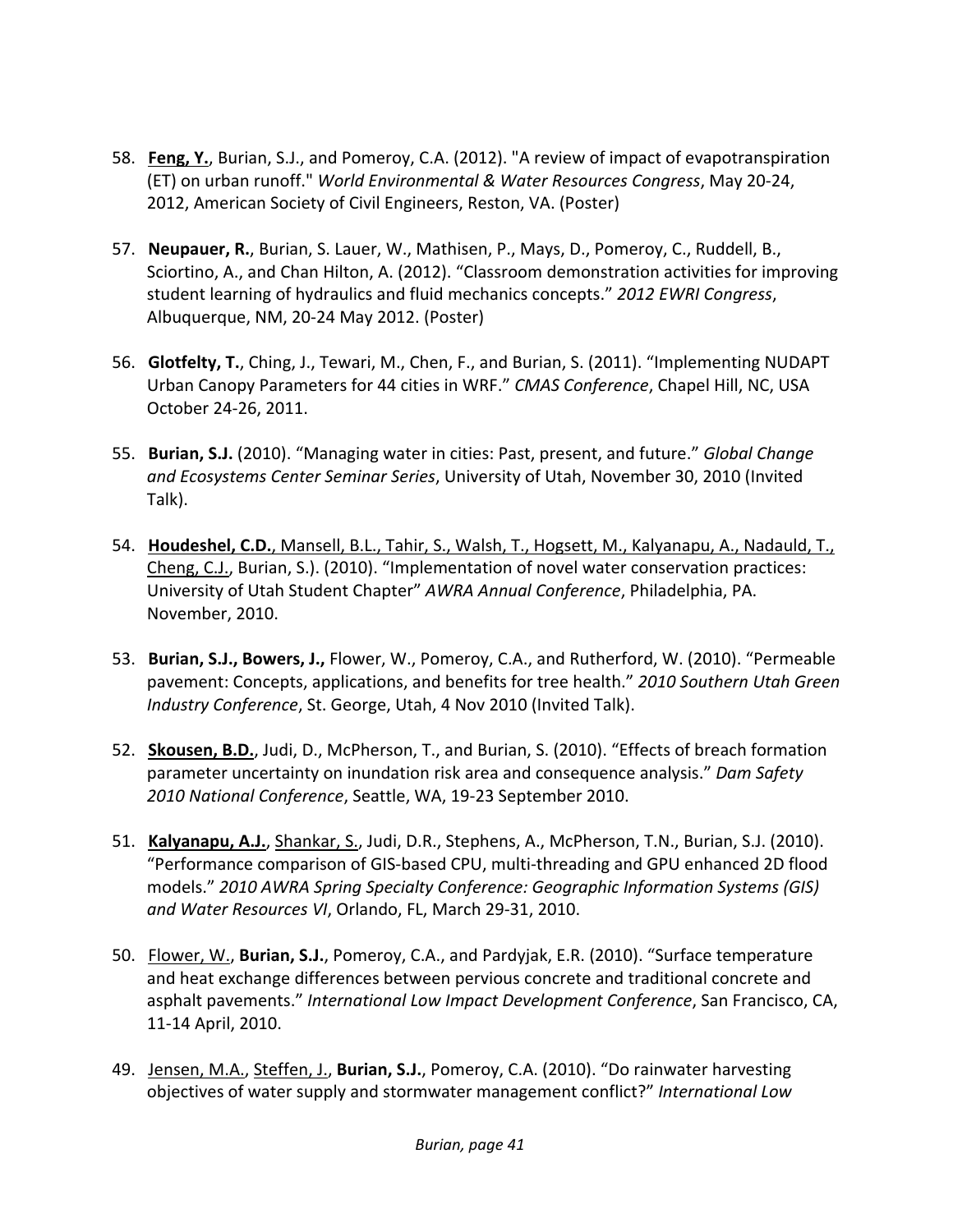*Impact Development Conference*, San Francisco, CA, 11‐14 April, 2010.

- 48. **Burian, S.J.** and Jones, D. (2010). "National assessment of rainwater harvesting as a stormwater best management practice: Challenges, needs, and recommendations." International Low Impact Development Conference, San Francisco, CA, 11‐14 April, 2010.
- 47. **Jeyachandran, I.**, Burian, S.J., Pardyjak, E., Pomeroy, C.A., and Skousen, B. (2010). "Impact of green infrastructure on urban energy fluxes and microclimate." *Proceedings, ASCE Environmental & Water Resources Institute (EWRI) 3rd International Perspective on Current & Future State of Water Resources and the Environment*, 5‐7 January, 2010, Chennai, India.
- 46. Han, W.S., Shepherd, J.M., and **Burian, S.J.** (2009). "Assessment of satellite rainfall for global flood modeling in urban areas." *AWRA Annual Conference*, 9‐12 November 2009, Seattle, WA.
- 45. **Burian. S.J.,** Jones, E., Hong, A., Goel, R., Li, Liang, Cha, Z., Dudley‐Murphy, E., and Nash, G. (2009). "Oil shale development in Western U.S.: Water resources challenges and solutions." *AWRA Spring Specialty Conference*, 4‐6 May 2009, Anchorage, AK.
- 44. Jeyachandran, I., **Burian, S.J.**, and Pardyjak, E. (2009). "Cascading effects of landscape modification on microclimate, energy and water usage." *AWRA Spring Specialty Conference*, 4‐6 May 2009, Anchorage, AK. (Poster)
- 43. Judi, D., **Burian, S.J.**, and McPherson, T. (2009). "Digital elevation data for hydrologic applications: Computational efficiency in two‐dimensional modeling." *AWRA Spring Specialty Conference*, 4‐6 May 2009, Anchorage, AK. (Poster)
- 42. **Burian, S.J.,** Jones, E., Hong, A., and Goel, R. (2009). "Water management for oil sands and oil shale development in Utah: Challenges and solutions." *Western U.S. Oil Sands Conference*, 27, February 2009, Salt Lake City, UT.
- 41. **Burian, S.J.,** Jeyachandran, I., Shepherd<sup>,</sup> J.M., Carter, M., and Jin, M. (2009). "Satellitebased approaches to determine urban characteristics: Implications for NUDAPT and modeling." *89th AMS Annual Meeting, Eighth Symposium on the Urban Environment*, 11‐15 January 2009, Phoenix, AZ**.**
- 40. **Burian, S.J.**, Pardyjak, E., Jeyachandran, I., Augustus, N., Ramamurthy, P., Forster, C., and Skousen, B. (2009). "Climate and urban form effects on the water and energy budgets in a residential area of Salt Lake City, Utah." *89th AMS Annual Meeting, Eighth Symposium on the Urban Environment*, 11‐15 January 2009, Phoenix, AZ**.**
- 39. **Carter, M.**, Shepherd, J.M., Burian, S.J., Jeyachandran, I., and Jin, M. (2009). "The impact of high-resolution, satellite-derived urban parameters on urban-coastal meso-circulations."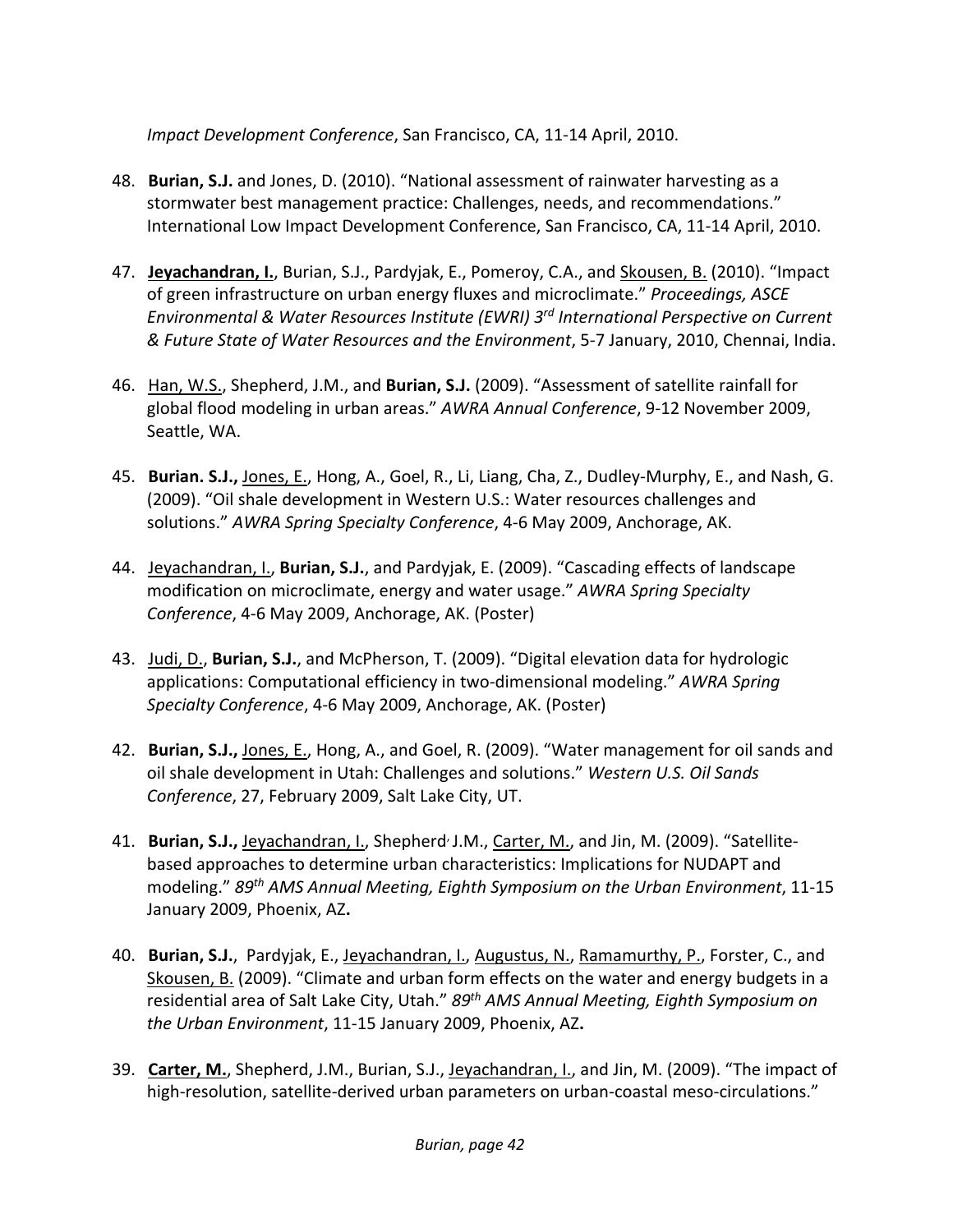*89th AMS Annual Meeting, Eighth Conference on Coastal Atmospheric and Oceanic Prediction and Processes*, 11‐15 January 2009, Phoenix, AZ**.** (Poster)

- 38. **Jeyachandran, I.**, Burian, S.J., and Pardyjak, E.R. (2008). "Effects of urbanization on interconnected water cycle, microclimate and energy use in semi‐arid regions." *American Geophysical Union Fall Meeting*, San Francisco, CA, 14‐18 December, 2008.
- 37. **Burian, S.J.**, Judi, D.R., Visarraga, D., McPherson, T.N. (2008). "Regional‐scale emergency flood management: Desktop parallel computing and 1D‐2D integration." *International Conference on Water Scarcity, Global Changes, and Groundwater Management Responses*, UNESCO, University of California, Irvine, December 1‐5, 2008.
- 36. **Burian, S.J.**, Dietz, M., Pomeroy, C., and Houdeshel, D. (2008). "Low impact development in Utah: Progress, constraints, and future outlook." *2008 International Low Impact Development Conference*, Seattle, November 16‐19, 2008.
- 35. **Jeyachandran, I.**, Burian, S.J., Augustus, N., Pardyjak, E., Ramamurthy, P., and Forster, C. (2008). "Urban landscape and climate influences on urban water cycle." *American Water Resources Association Annual Conference*, New Orleans, LA, November 16‐19, 2008.
- 34. **Jeyachandran, I.**, Yan, M., and Burian, S.J. (2008). "Remote sensing based urban water stress analysis and drought management." *American Water Resources Association Annual Conference*, New Orleans, LA, November 16‐19, 2008.
- 33. **Burian, S.J.**, Shepherd, J.M., Jin, M., Jeyachandran, I., Carter, M., and Li, Z. (2008). "Urban land surface characterization and aerosol adjustments in meteorological modeling." *12th Annual George Mason University Conference on Atmospheric Transport and Dispersion Modeling*, 8‐10 July 2008, Fairfax, VA.
- 32. **Burian, S.J.**, Johnson, W., Montague, F., Holt, A., Nielson, J., and David, R. (2008). "Multidiscipline team teaching approach to enhance project‐based learning of sustainable design." *American Society for Engineering Education (ASEE) Annual Conference Proceedings*, 22‐25 June, 2008, Pittsburgh, PA.
- 31. Jensen, M.A., Burian, S.J., and **Pomeroy, C.** (2008). "Feasibility of rainwater harvesting in Salt Lake City, Utah." *Sustainability 2008*, Water Environment Federation, 22‐26 June, 2008, National Harbor, MD.
- 30. Judi, D.R., **Kalyanapu, A.**, McPherson, T., and Burian, S.J. (2008). "Use of GIS visualization and Google Earth mapping service to aid flood hazard impact decision making." *AWRA Spring Specialty Conference – GIS and Water Resources V*, 17‐19 March, 2008, San Mateo, CA.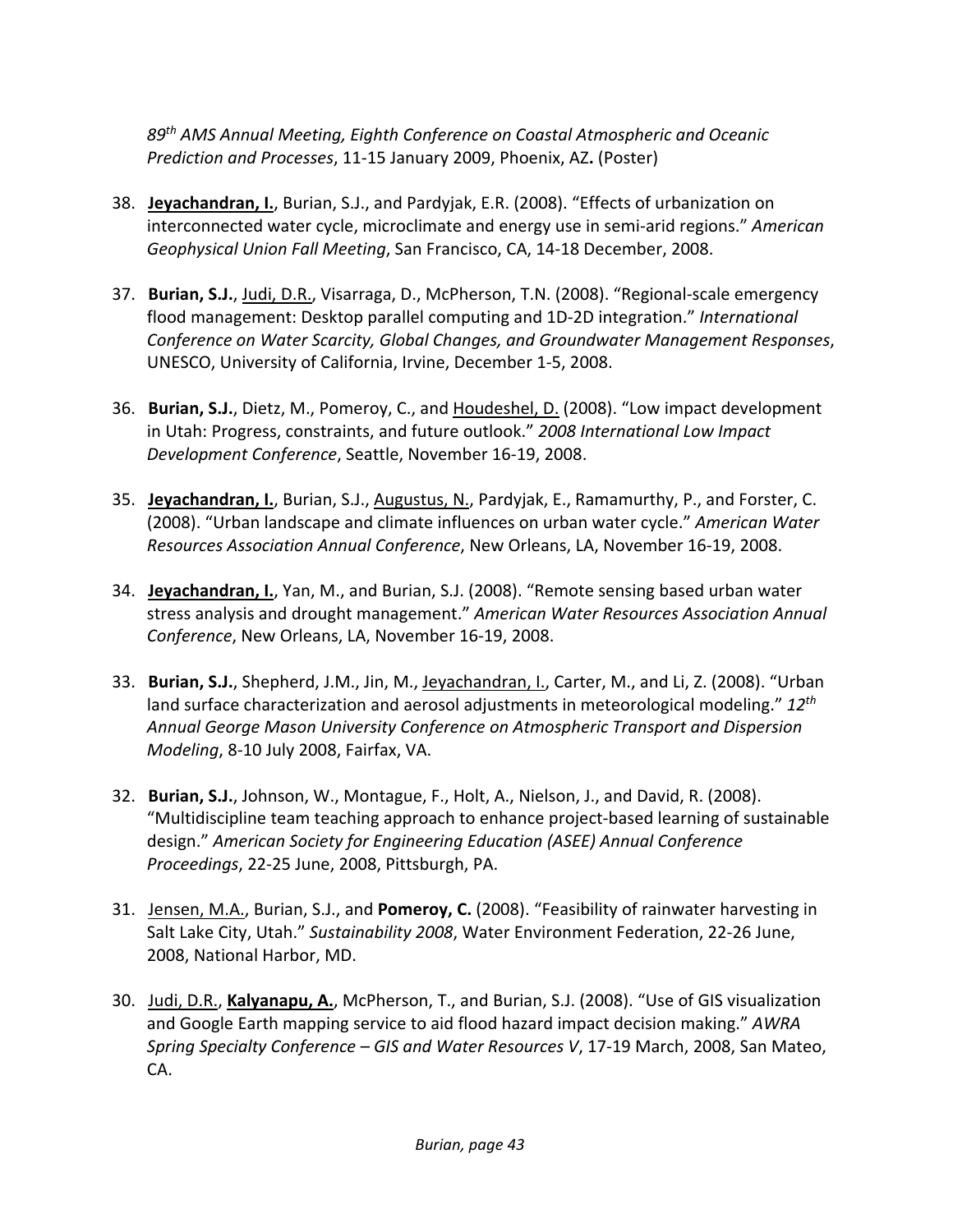- 29. **Kalyanapu, A.**, McPherson, T., and Burian, S.J. (2008). "Effect of Manning's n estimation approaches on hydrologic model." *AWRA Spring Specialty Conference – GIS and Water Resources V*, 17‐19 March, 2008, San Mateo, CA.
- 28. **Judi, D.R.**, Kalyanapu, A., McPherson, T., and Burian, S.J. (2008). "Integration of SWMM into a dam break, hurricane, and extreme flood modeling and damage assessment framework." *Urban Water Systems Modeling Annual Conference*, 21‐22 Feb. 2008, Toronto, CA.
- 27. **Jones, E.**, Murphy, B., Nash, G., Han, W.S., and Burian, S.J. (2008). "Estimating water requirements for oil shale development in the Uintah/Piceance Basins." *Western U.S. Oil Sands Technology Transfer Meeting*, 22 Feb. 2008, Salt Lake City, UT.
- 26. **Han, W.S.**, Burian, S.J., and Shepherd, J.M. (2008). "Use of TRMM precipitation data to investigate urbanization effects on the water cycle." *TRMM Science Conference*, 4‐7 February 2008, Las Vegas, NV.
- 25. **Shepherd, J.M.**, Shem, W., Burian, S.J., and Jin, M. (2008). "TRMM Signatures of Urban‐ Induced Rainfall Anomalies: Revisiting the '5 Cities Study'." *TRMM Science Conference*, 4‐7 February 2008, Las Vegas, NV.
- 24. **Jin, M.**, Burian, S.J., Remer, L.A., and Shepherd, J.M. (2007). "Urban aerosol effects on surface insolation and surface temperature." Poster presented at *AGU Fall Meeting*, 10‐14 December 2007, San Francisco, CA, USA.
- 23. **Goel, R.**, Burian, S., Hong, A., Murphy, B., Nash, G., Han, W., and McPherson, B. (2007). "New approaches to treat produced water and perform water availability impact assessments for oil shale development." *American Institute of Chemical Engineers Annual Meeting*, Salt Lake City, UT, 4‐9 November 2007.
- 22. **Jin, M.**, Remer, L., Shepherd, J.M., and Burian, S.J. (2007). "Extreme effects of urban aerosols on surface skin temperature from remote sensing data and MM5." *A‐Train Symposium, Lille France*, 21‐25 October 2007
- 21. **Shepherd, J.M.**, Burian, S., Jin, M., Shem, W.O., Hand, L., and Mitra, C. (2007). "Progress in understanding how human activity in cities affects precipitation." *AMS 7th Symposium on the Urban Environment*, 10‐13 September 2007, San Diego, CA.
- 20. **Burian, S.J.**, Romero, P., Barlett, S.F. (2007). "Improving communication and leadership skills using department‐consistent laboratory team experience." *American Society for Engineering Education (ASEE) Annual Conference Proceedings*, 24‐27 June, 2007, Honolulu, HI.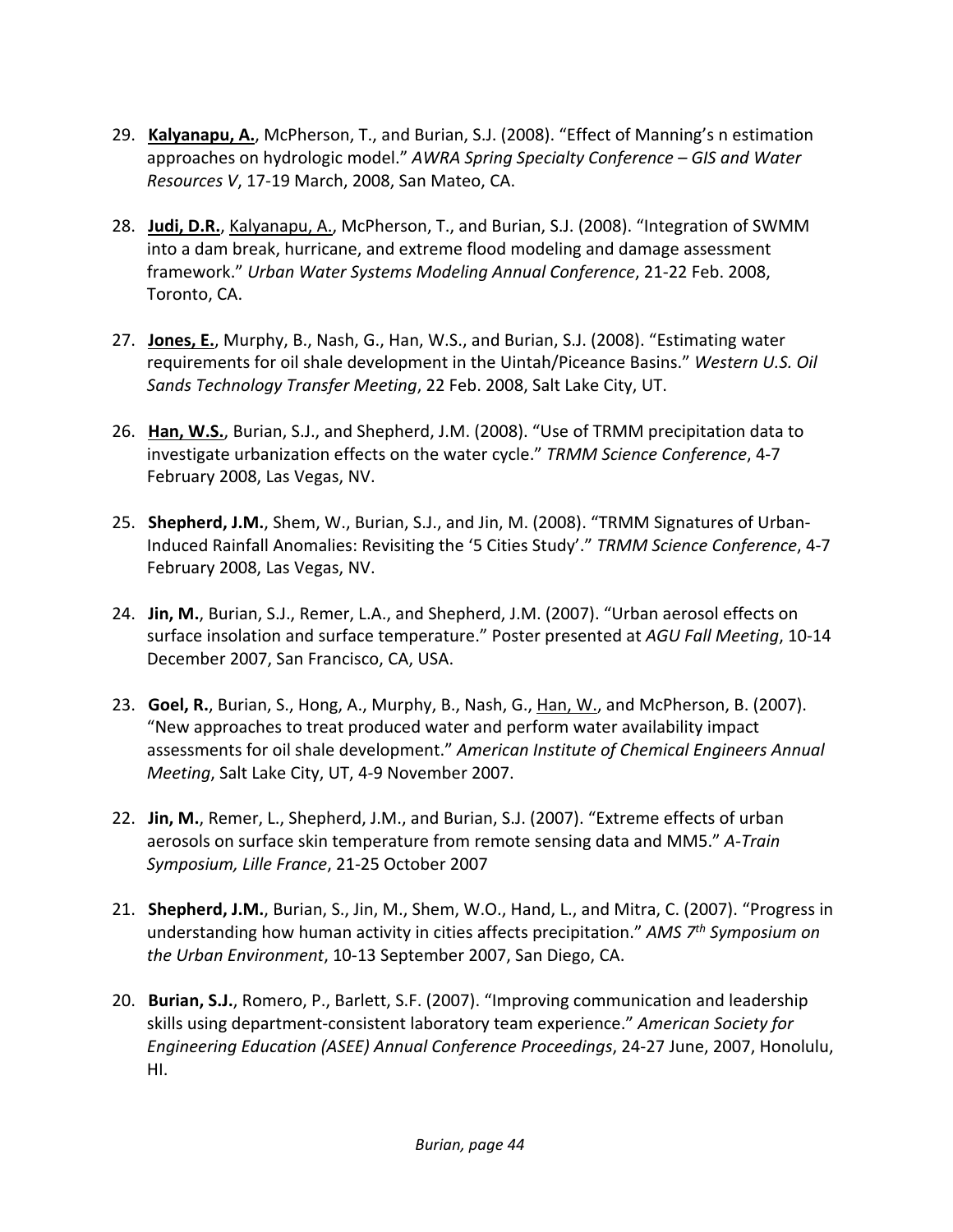- 19. **Ching, J.**, Burian, S., Fry, R., Kolbe, R. (2006). "Advanced meteorological modeling with urban canopy parameters for air quality and dispersion applications in urban areas." *6th International Conference on Urban Climate*, 12‐16 June 2006, Göteborg, Sweden.
- 18. **Reynolds, S.** and Burian, S. (2006). "GIS‐based link of numerical weather prediction and urban stormwater models." *AWRA 2006 Spring Specialty Conference, GIS and Water Resources IV*, 8‐10 May 2006, Houston, TX.
- 17. **Judi, D.**, Kalyanapu, A., Burian, S., Mansell, S., Hodge, B., Linger, S., Berschied, A., and McPherson, T. (2006). "GIS‐based simulation environment for extreme flood prediction and inundation mapping." *AWRA 2006 Spring Specialty Conference, GIS and Water Resources IV*, 8‐10 May 2006, Houston, TX.
- 16. **Ching, J.**, Fry, R., Kolbe, R., and Burian, S. (2006). "Bridging mesoscale transport and building scale dispersion models with high resolution urban morphological datasets." *86th AMS Annual Meeting*, *6th Symposium on the Urban Environment*, 29 January – 2 February 2006, Atlanta, Georgia.
- 15. **Ching, J.**, Williams, D.J., Burian, S., and Fry, R. (2006). "Prospectus on national database of high resolution buildings and other urban data for advanced model applications." *86th AMS Annual Meeting*, *6th Symposium on the Urban Environment*, 29 January – 2 February 2006, Atlanta, Georgia.
- 14. **McPherson, T.N.**, Burian, S.J., Judi, D., Kalyanapu, A., Linger, S., Berscheid, A., Roach, F., and Hodge, B. (2005). "Hurricane Flood Prediction Using GIS." *ESRI International User Conference*, San Diego, CA, 25‐29 July 2005.
- 13. **Ching, J.**, Williams, D., Fry, R., Kolbe, R., and Burian, S. (2005). "A prospectus for bridging mesoscale to building scale meteorological and dispersion modeling." *Proceedings, Ninth Annual George Mason University Conference on Atmospheric Transport and Dispersion Modeling*, Fairfax, VA, 18‐20 July 2005.
- 12. **Willden, G.** and Burian, S.J. (2005) "Monitoring fecal‐contamination indicators in Emigration Creek." *Utah Nonpoint Source Water Quality Conference*, Salt Lake City, UT, 27‐ 29 September 2005.
- 11. **Ching, J.**, Dupont, S., and Burian, S. (2005). "Advanced urbanized meteorological modeling and air quality simulations with CMAQ at neighborhood scales." *Fifth International Conference on Urban Air Quality*, Valencia, Spain, 29‐31 March 2005.
- 10. **Shepherd, J.M.**, Burian, S.J., Jin, M., Manyin, M., Negri, A., and Garza, C. (2004). "Ongoing NASA efforts addressing precipitation variability linked to the urban environment." *Preprint Proceedings, Fifth Symposium on the Urban Environment*, AMS, Vancouver, BC, Canada, 23‐